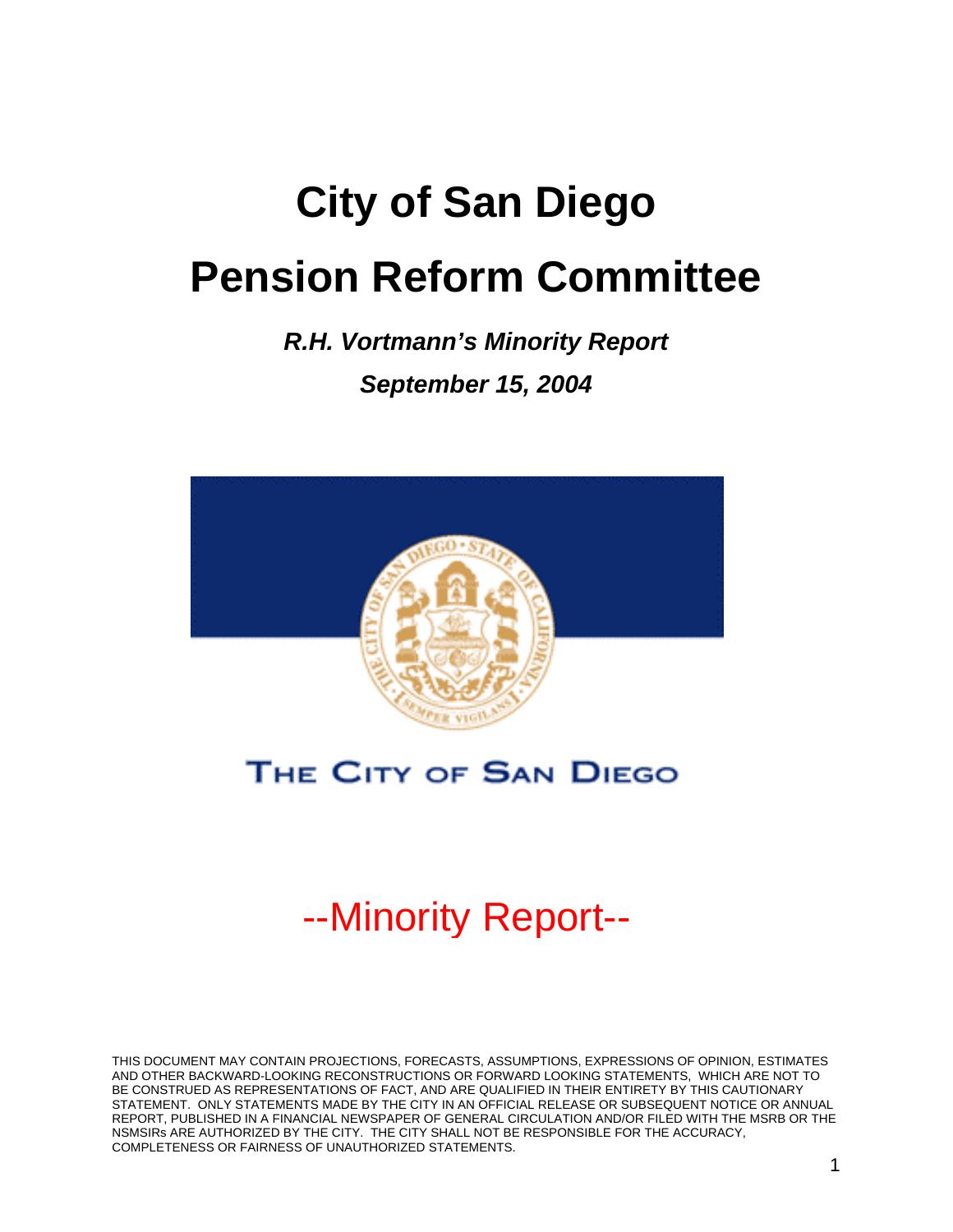### **City of San Diego**

# **Pension Reform Commission R.H. Vortmann's Minority Report**

### **Table of Contents**

*Page No. Page No.* 

| I.    |                                                           | Introduction                                                                                                                                                                                                                                                | 3                                |
|-------|-----------------------------------------------------------|-------------------------------------------------------------------------------------------------------------------------------------------------------------------------------------------------------------------------------------------------------------|----------------------------------|
| II.   |                                                           | <b>Executive Summary</b>                                                                                                                                                                                                                                    | 5                                |
|       | А.<br>B.                                                  | <b>Findings and Conclusion</b><br>Recommendations                                                                                                                                                                                                           | 5<br>9                           |
| Ш.    |                                                           | Current status of SDCERS. The "Problem"!                                                                                                                                                                                                                    | 10                               |
| IV.   |                                                           | How did this happen? The "root cause"!                                                                                                                                                                                                                      | 16                               |
| V.    |                                                           | Recommended Solutions to Pension Deficit                                                                                                                                                                                                                    | 21                               |
| VI.   | New Benefit Plan for New Employees                        |                                                                                                                                                                                                                                                             |                                  |
| VII.  | Recommend Solutions to the Retiree Health Liability       |                                                                                                                                                                                                                                                             | 30                               |
| VIII. |                                                           | <b>Other Issues</b>                                                                                                                                                                                                                                         | 32                               |
|       | A.<br><b>B.</b><br>$C_{\cdot}$<br>D.<br>E.<br>$F_{\cdot}$ | 50-50 City-Employee Sharing of Pension Loss<br><b>Disability Pension</b><br>"Excess Earnings" and the "Waterfall" Distribution<br>Role of Retirement Benefits in City's Total Compensation Pkg.<br><b>Desired Pension Trust Funded Ratio</b><br><b>DROP</b> | 32<br>34<br>37<br>40<br>41<br>41 |
| IX.   |                                                           | <b>SDCERS</b> Governance                                                                                                                                                                                                                                    | 43                               |
| X.    |                                                           | Policy and Process Changes to Prevent a Reoccurrence of<br><b>Current Problem</b>                                                                                                                                                                           | 45                               |

THIS DOCUMENT MAY CONTAIN PROJECTIONS, FORECASTS, ASSUMPTIONS, EXPRESSIONS OF OPINION, ESTIMATES AND OTHER BACKWARD-LOOKING RECONSTRUCTIONS OR FORWARD LOOKING STATEMENTS, WHICH ARE NOT TO BE CONSTRUED AS REPRESENTATIONS OF FACT, AND ARE QUALIFIED IN THEIR ENTIRETY BY THIS CAUTIONARY STATEMENT. ONLY STATEMENTS MADE BY THE CITY IN AN OFFICIAL RELEASE OR SUBSEQUENT NOTICE OR ANNUAL REPORT, PUBLISHED IN A FINANCIAL NEWSPAPER OF GENERAL CIRCULATION AND/OR FILED WITH THE MSRB OR THE NSMSIRs ARE AUTHORIZED BY THE CITY. THE CITY SHALL NOT BE RESPONSIBLE FOR THE ACCURACY, COMPLETENESS OR FAIRNESS OF UNAUTHORIZED STATEMENTS.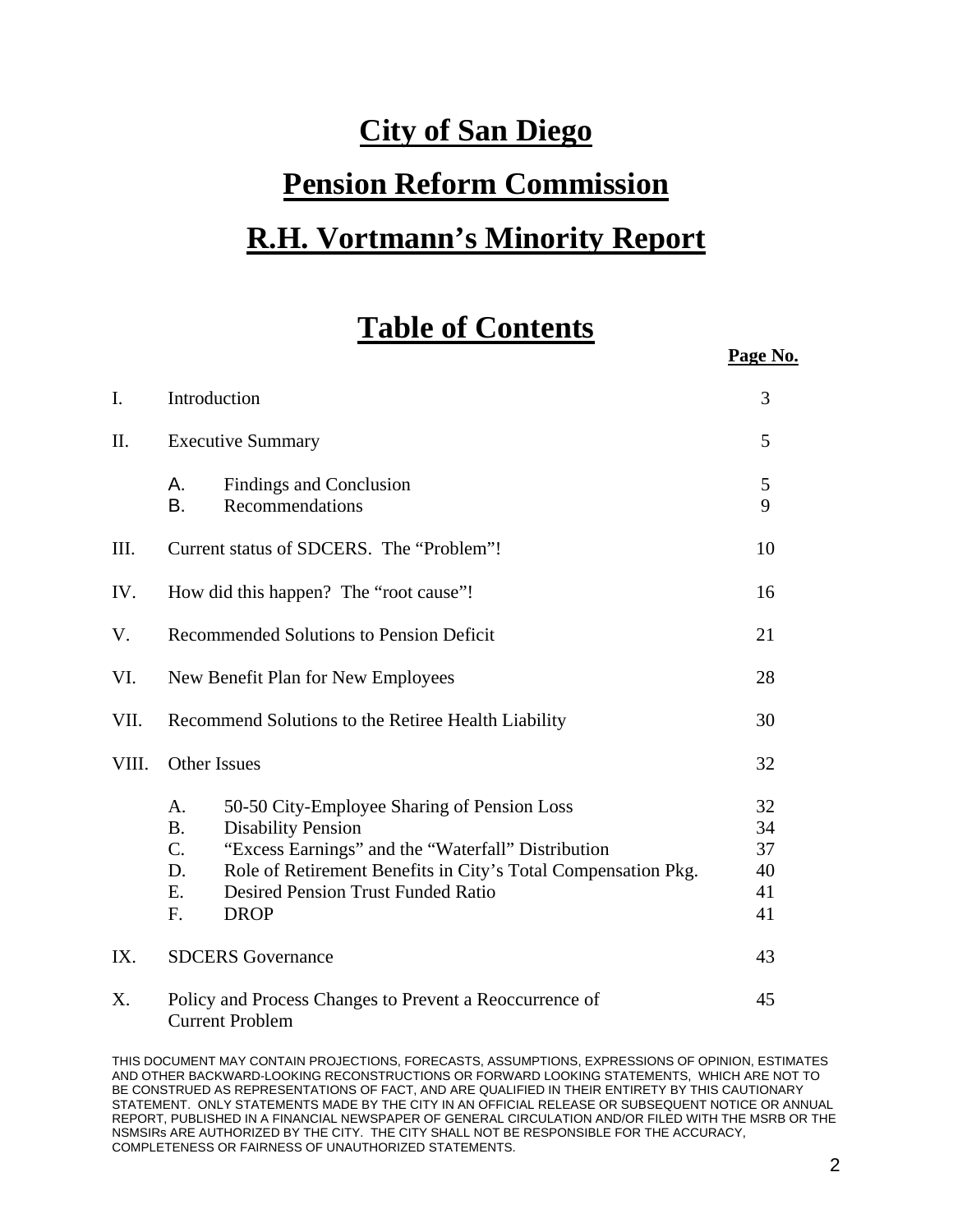### **I. Introduction**

 This report is a "minority report" addendum the Pension Reform Committee's (PRC) final report dated September 14, 2004. It is not the intent of this "minority report of one" to detract from nor supplant the PRC's report. Since I concur with much of the PRC's report and recommendations, my intent is to augment and expand upon the PRC's report, placing greater emphasis on certain issues and introducing other issues not addressed by the PRC.

 The opinions and recommendations included herein are mine alone and not the PRC's. This report is derived from my experience as Vice Chairman of the PRC, as a two year Trustee of the San Diego City Employee Retirement System, as a member of Mayor Murphy's Blue Ribbon Committee on the City's Fiscal Health, as the author of that Committee's Report section on pensions, and from my many years experience with private sector defined benefit and defined contribution plans.

 The nine member Pensions Reform Committee devoted significant personal time and effort over the last ten months to understand, analyze and debate the current status of the City Retirement Plan, the cause of such, and to recommend courses of action to remedy such. Given the diverse backgrounds of the PRC members, including accounting, private sector business management, legal, labor union, city retiree, and prior SDCERS experience, many different perspectives and personal philosophies were brought to the PRC's deliberation. This was precisely Mayor Murphy's intent in forming the PRC.

 I believe the resultant PRC composition was very constructive and the discussion and debate brought forth by the different perspectives was enlightening and productive. While the PRC was able to reach unanimous agreement on several issues, there were other issues where unanimity was not achieved and committee positions were established by simple majority rule. Other decisions were reached by compromise as the debated issue evolved. Finally, other issues were not resolved. As with most committee efforts, the ultimate committee report and conclusions were tempered by the inherent compromise of achieving consensus across the disparate perspectives of the members.

 I did not agree with the emphasis and direction of some of the conclusions in the PRC's report. Further, several points, about which I feel very strongly, did not make it into the final report. Thus, I have written the following report stating my opinion regarding the City's employee retirement program, its current condition, how the current condition evolved, and what I believe the City should do to correct the problem.

THIS DOCUMENT MAY CONTAIN PROJECTIONS, FORECASTS, ASSUMPTIONS, EXPRESSIONS OF OPINION, ESTIMATES AND OTHER BACKWARD-LOOKING RECONSTRUCTIONS OR FORWARD LOOKING STATEMENTS, WHICH ARE NOT TO BE CONSTRUED AS REPRESENTATIONS OF FACT, AND ARE QUALIFIED IN THEIR ENTIRETY BY THIS CAUTIONARY STATEMENT. ONLY STATEMENTS MADE BY THE CITY IN AN OFFICIAL RELEASE OR SUBSEQUENT NOTICE OR ANNUAL REPORT, PUBLISHED IN A FINANCIAL NEWSPAPER OF GENERAL CIRCULATION AND/OR FILED WITH THE MSRB OR THE NSMSIRs ARE AUTHORIZED BY THE CITY. THE CITY SHALL NOT BE RESPONSIBLE FOR THE ACCURACY, COMPLETENESS OR FAIRNESS OF UNAUTHORIZED STATEMENTS.

*S*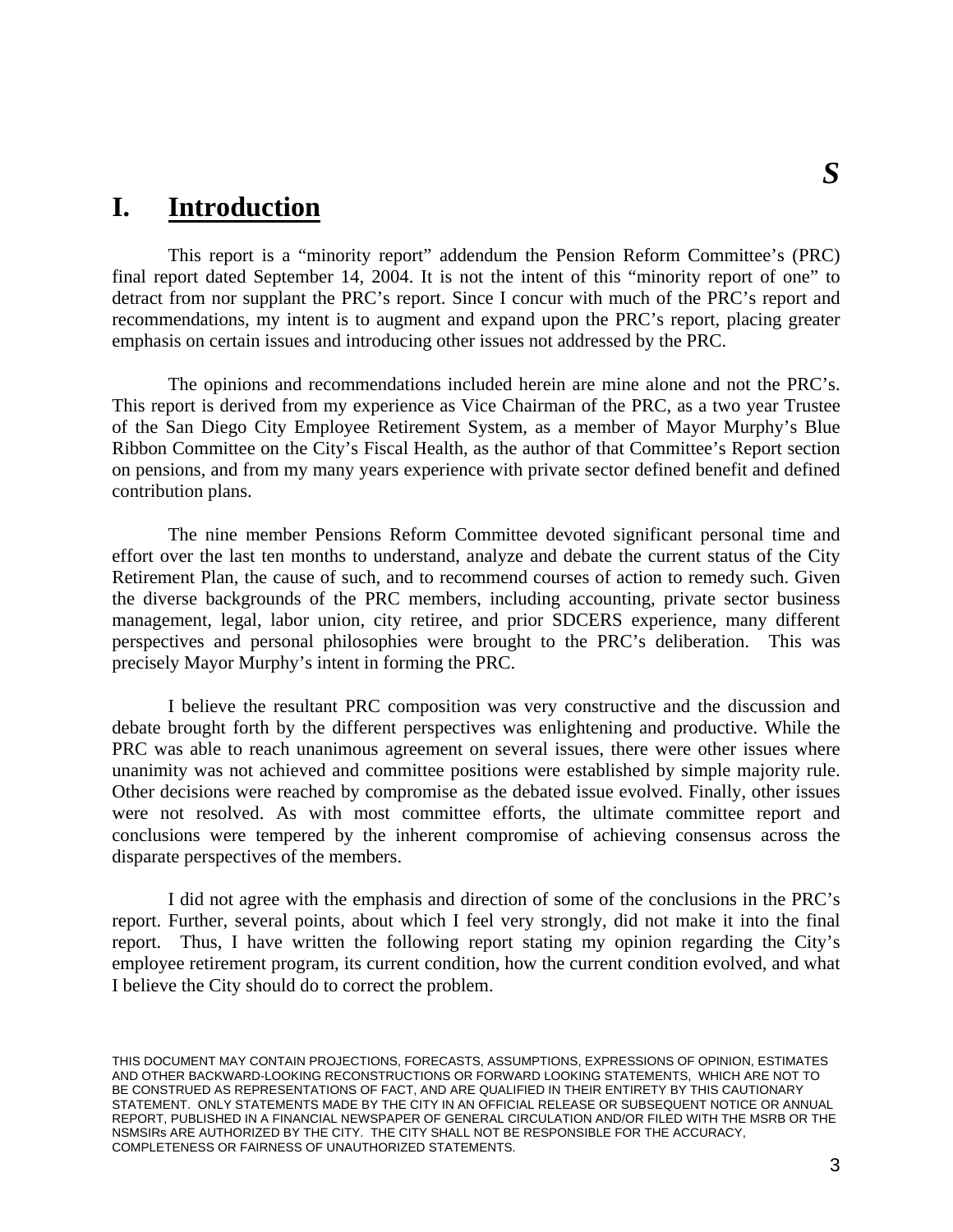Some of the recommendations in my report are similar if not identical with ones made by the PRC. Most are not. Where my recommendations are the same as the PRC's it is so annotated in the text for clarity. As can be seen from my report, I truly believe the problem is more severe and of a more fundamental nature than is implied in the PRC's report.

 I offer this report in the hope it will add to an enlightened and comprehensive understanding and debate by the Mayor and the City Council over what needs be done to address the City's current problems with its retirement programs. Most importantly, I hope this report will help ensure that aggressive, comprehensive corrective action is taken in a timely fashion. The City's employees and taxpayers deserve that.

Respectfully submitted,

R.H. Vortmann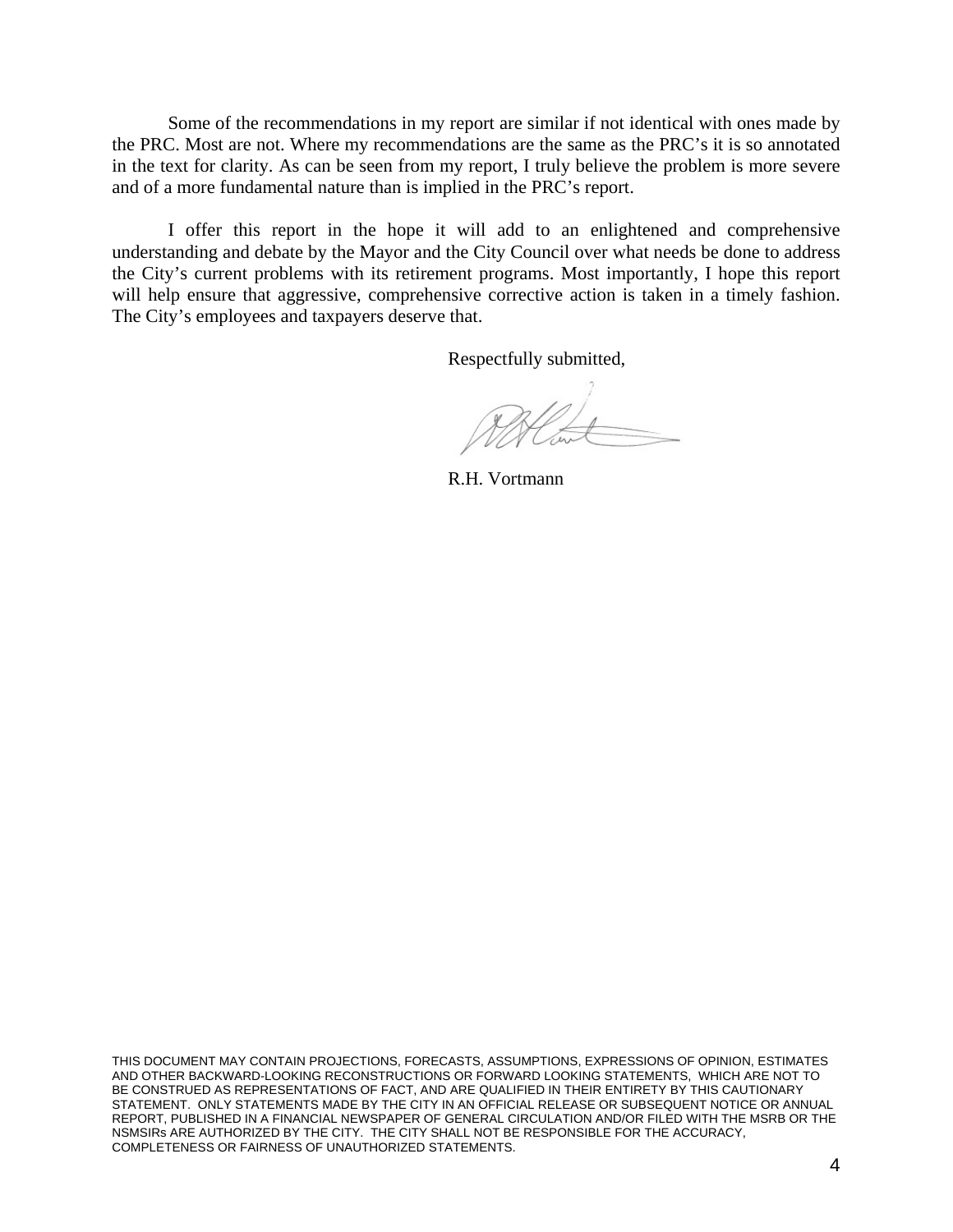### **II. EXECUTIVE SUMMARY**

#### **A. FINDINGS AND CONCLUSION**

The intent of this report is to establish a true, factual picture of the current situation of the City's retirement plan liabilities and to make recommendations how to correct the problem. The issues are complex and a thorough understanding of such is complicated by the inherent need to deal with numbers and trends projected out 30 to 40 years through obtuse actuarial statistics and methodologies.

However, once understood, the basic issues are relatively straight forward and clear. The City has a major problem with its post retirement benefits program. The problem comprises two separate pieces: i) pension plan liabilities and ii) retiree health benefits. These two problems, while somewhat different in their origins, both represent sizeable dollar challenges for the City.

It should be pointed out as comfort to existing retirees that the Pension Trust is not in any immediate risk of insolvency. There are sufficient existing assets in the trust (\$2.3 Billion as of 6/30/03, the latest available formal actuarial evaluation) to pay benefits for many years to come. (The present value of **existing** retirees' pension benefits is \$1.7 Billion compared to the assets of \$2.3 Billion).

Unfortunately, the same short term assurance cannot be given regarding retiree health benefits. There was only \$21 million available is a SDCERS reserve account as of 6/30/03 for retiree health benefits and that will most likely deplete shortly requiring the City to fund current retiree health care costs out of the General Fund – something the City has not yet been willing to do!.

#### **A City, not a SDCERS Problem**

It must also be pointed out at the outset, the overall problem is not with San Diego City Employee Retire Systems (SDCERS). The problem is with the City and its fiscal management practices. At worst, SDCERS can be viewed as an "enabler" which allowed the City to create the problem for itself over several years. And I would submit the issue of the current composition of the SDCERS Board is the most likely explanation of how SDCERS became an "enabler".

Further, this problem was not created by the current City leadership. Rather, it is the product of actions or inactions taken by prior City leaderships going back at least eight years. It should further be recognized that the City is not unique in facing this problem. Many other local and state governments are currently living with very similar problems. San Diego County appears to be one of them.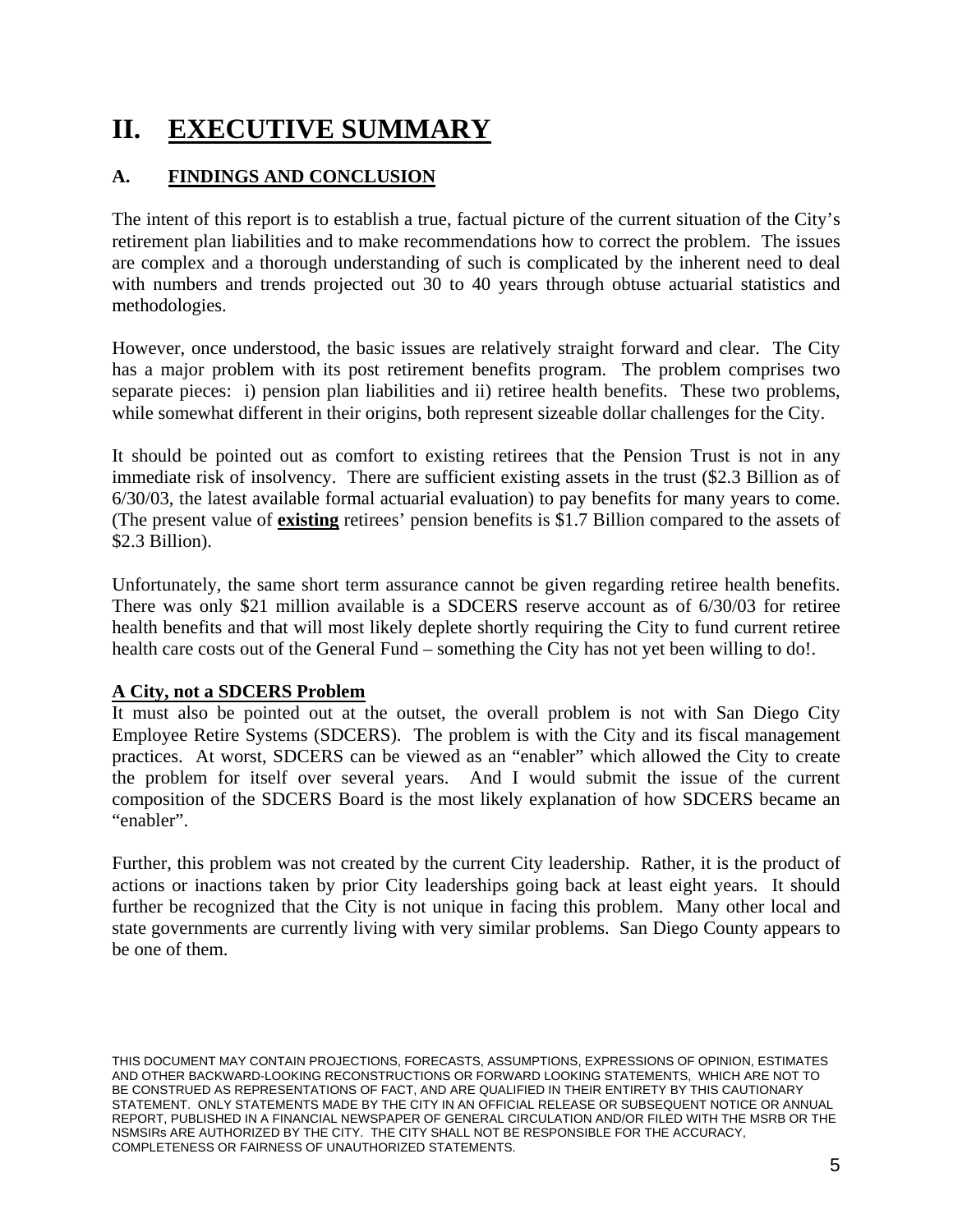#### **Investment Performance**

SDCERS has performed exemplarily well in one of its most important functions – the investments of the funds entrusted to it. SDCERS investment performance over the last 10 years has repeatedly been in the top 25% of all municipalities.

The poor investment returns from the recent post bubble, stock market crash are not a principal cause of the City's current problems. Quite the contrary; in hindsight, it was most likely the excellent investment performance during the bubble market of the 90's which masked the underlying problems of the City's practices. When those unprecedented market gains were reversed with the market plunge in 2002, the problems became painfully visible.

#### **"Bottom Line"**

The bottom line issue is that the City has progressively created over time extremely "rich" and therefore very expensive post retirement benefits for its employees. The City is quick to point out that some of these benefit improvements have resulted from "lost" litigation, i.e. Corbett. However, this seems a disingenuous defense given that the City subsequently raised the benefits even further than the court settlement, all on its own accord.

Critically, the City has chosen not to pay for these benefits currently as they are earned. It appears this choice was due to economic necessity; in other words the City has promised benefits to its employees which it has not been able to afford.

As a result of several different processes, the City has effectively been deferring the cost of these promised benefits out to future year's City budgets and to future year's taxpayers. This deferral, much analogies to an individual citizen hooked on credit card debt, has created a ballooning liability due to the compounding nature of the deferral and the interest cost accumulating on that liability.

As of the most recent full actuarial evaluation (6/30/03) the Pension Plan has an unfunded liability – a deficit – of \$1.16 Billion. The Pension Trust is only funded to 67% of what is should be. The Pension Trust had been funded in the low 90 percents in the 1990's, with one year (often proudly referred to) hitting 105% as a result of the stock market bubble.

The Retiree Health Benefit liability is essentially not funded at all (save for a \$21 million reserve in the Pension Trust as of 6/30/03). While projecting medical costs out 30-40 years is quite problematic, SDCERS' actuary has estimated, that if the current benefits promised to retirees and existing employees are to be paid, then this liability as of today is approximately \$545 to \$672 million depending on whether a 5% or 6% annual medical inflation factor is used. In fact, this liability could be much larger recognizing that for the last five years medical costs have been increasing in double digit percentages.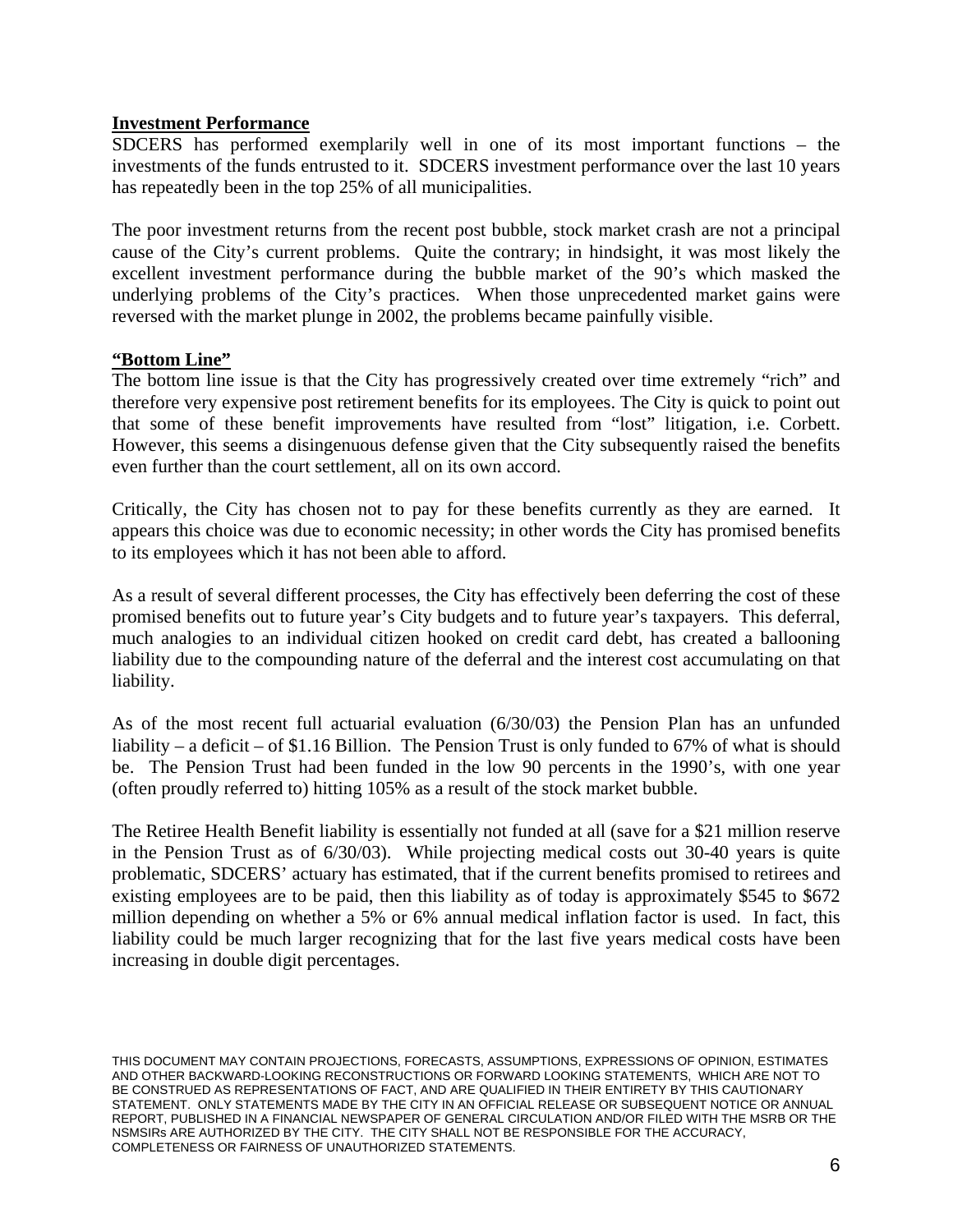#### **Pension Costs**

The actuarial computed annual cost to the City to properly fund the pension plan has been steadily and dramatically rising. As measured as a percentage of payroll cost which should be paid each year, the City's required annual contribution to the pension fund has risen from 6% in 1994 to the current year's 28%, and a projection of 34% by 2009. In FY '04 the City contributed \$85 million to the Pension fund (which was less than the actuarially computed required annual amount). By 2009, the required annual contribution amount is projected to be \$240 million – a staggering increased requirement on the City's budget!

#### **Retiree Health Benefits**

Worse, none of the foregoing dollar amounts include anything for the Retiree Health liability. The City currently has been making **no** payments from its annual budget for Retiree Health. Rather they have been paying only existing retiree medical expenses as they come due (i.e. "pay as you go" with no recognition and accrual of the liability they are incurring every year for their existing employees' eventual medical bills when they retire).

Worse this modest payment of the current portion of the Retiree Health expense is being made not from the City's annual budget but from a deliberate, if maybe not well understood, siphoning off of pension trust assets. Thus the entire cost of retiree health benefit is being pushed out to future year's taxpayers.

#### **Combined Pension and Retiree Health Burden on the City**

What is most disturbing is the projected annual cost to the City to pay for the on-going costs of these promised retiree benefits and at the same time to pay off the accumulated "debt" from not having paid the full cost of these benefits in the past.

At the City's current rate of **partial** payment of retiree costs, in FY '05 pension costs alone will represent 13.6% of the City's total general fund as seen below.

**FY '05 Budget** <sup>1</sup>

| гі<br><b>05 DUULCU</b>                               |                             |                                       |                                 |                              |                                                          |                         |
|------------------------------------------------------|-----------------------------|---------------------------------------|---------------------------------|------------------------------|----------------------------------------------------------|-------------------------|
| $($$ in millions)                                    |                             |                                       |                                 |                              |                                                          |                         |
|                                                      | <b>Total</b><br><b>Fund</b> | <b>Pension</b><br><b>Contribution</b> | <b>Retiree</b><br><b>Health</b> | <b>City</b><br>"Pick-<br>up" | <b>Total</b><br><b>Retiree</b><br><b>Benefit</b><br>Cost | $%$ of<br><b>Budget</b> |
| <b>General Fund</b>                                  | \$817                       | \$87                                  | 0                               | \$24                         | \$111                                                    | 13.6%                   |
| All Other Funds<br>(Principally Enterprise<br>Funds) | 1,196                       | 43                                    | $\overline{0}$                  | 11                           | 54                                                       | 8.2%                    |
| Total                                                | \$2,013                     | \$130                                 | \$0                             | \$35                         | \$165                                                    | 12.2%                   |

<sup>1</sup> Data per Pat Frazier, City Manager's Office

<sup>2</sup> Amount dictated by the Gleason settlement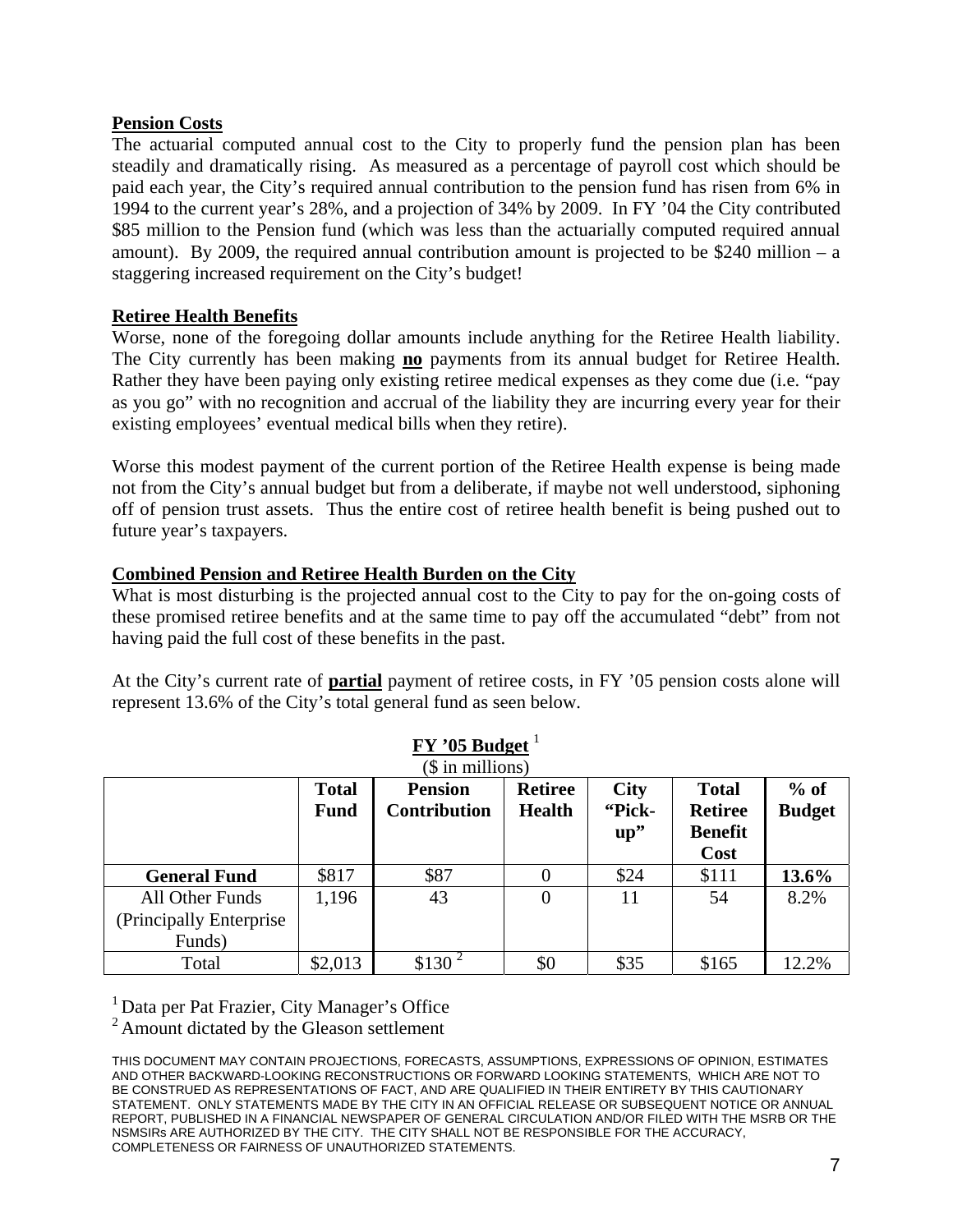What is staggering to contemplate is that the projection for **full** funding of both the pension and the retiree health benefit (discussed in detail later) would necessitate a dramatic increase in annual payments as follows:

| <b>Pension</b>                   | \$240 million $1$          |
|----------------------------------|----------------------------|
| Retiree Health                   | $$85$ million <sup>2</sup> |
| <b>Total annual Contribution</b> | \$325 million              |

<sup>1</sup> Using FY '09 full actuarial funding rate based on 15 year amortization discussed later in this report (SDCERS actuary projection).

2 Full actuarial funding rate based on 15 year amortization (Source: PRC computation which includes SDCERS actuary calculation of normal cost)

To illustrate the severity of the fiscal challenge to the City, and to focus on the key question of whether the City can truly afford these retiree benefit promises it has made, this full funding annual payment of \$325 million (with approximately 67% or \$217 million of this total allocated to the City's General Fund) would be a staggering **27%** of the total General Fund (as measured against the FY '05 budget). This would represent over one quarter of the total General Fund just for retiree benefits! And this is before any city "pickup" of the employee's share of pension cost, which is the current practice.

Very simply and critically, the City must address the basic question of whether it can afford these benefits. Can it find funding for the absolute annual dollar increase, from \$130 million to \$325 million? Can it afford to have one quarter of its entire General Fund spent just on retiree benefits? Is the City willing to make the hard choices to defer other spending priorities in order to be able to pay its employees the benefits they have been promised?

If the City's answer is to be "yes", then the City, for its credibility to its employees, its taxpayers and its bond holders, must demonstrate through a comprehensive long range financial forecast exactly how it intends to pay for these benefits.

If, however, as I strongly suspect, the City concludes it cannot afford these benefits, the City needs to take immediate action to prevent the problem from growing, by reducing benefits for all new employees and reducing the cost of benefits for existing employees where allowable by law. Several recommendations to address this are made below.

#### **Summary Conclusion**

To summarize, the City's problem with its post retirement benefit plans is very significant and is growing at an expanding rate. These problems need be addressed immediately and aggressively.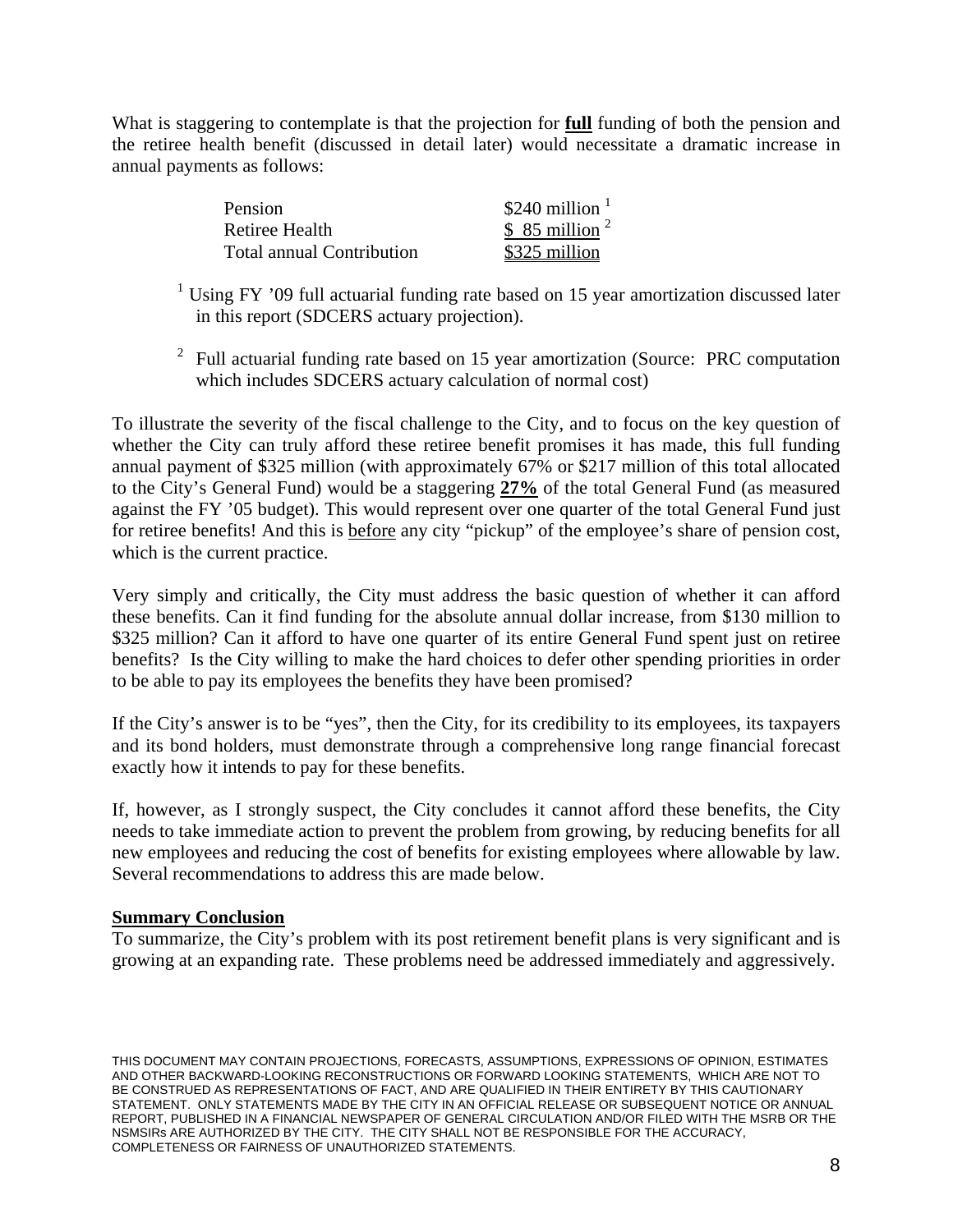It is recognized the solutions will be fiscally painful, to the City, to the employees, and to the taxpayers, but less painful the sooner the solutions are enacted. Time will only exacerbate, rather than solve, these problems.

#### **B. RECOMMENDATIONS**

I have made a series of 31 recommended actions for the City and/or SDCERS to implement to address the overall situation summarized above. The individual recommendations are stated in the body of the report, set in context of the discussion of the problem the recommendation is intended to address.

The 31 recommendations have been categorized and are discussed in the following subgroups:

- 1. Solution to the current Pension Deficit
- 2. Creation of a new, less costly retirement Benefit Plan for all new City employees
- 3. Solution to the Retiree Health Liabilities
- 4. Recommendations on various other issues:
	- a. 50-50 City Employee sharing of pension cost
	- b. Disability/Pension
	- c. "Excess Earnings" and the "Waterfall Distribution"
	- d. Role of Retirement Benefits in City's Total Compensation Pkg.
	- e. Desired Pension Trust Funded Ratio
	- f. DROP
- 5. Improvements in Governance in SDCERS
- 6. Recommendation to prevent reoccurrence of the current problems

The 31 recommendations do not all carry equal weight in that some address major issues while others address minor, underlying issues. Some of the 31 recommendations presumably will be relatively easy to implement while others will be difficult and fiscally painful.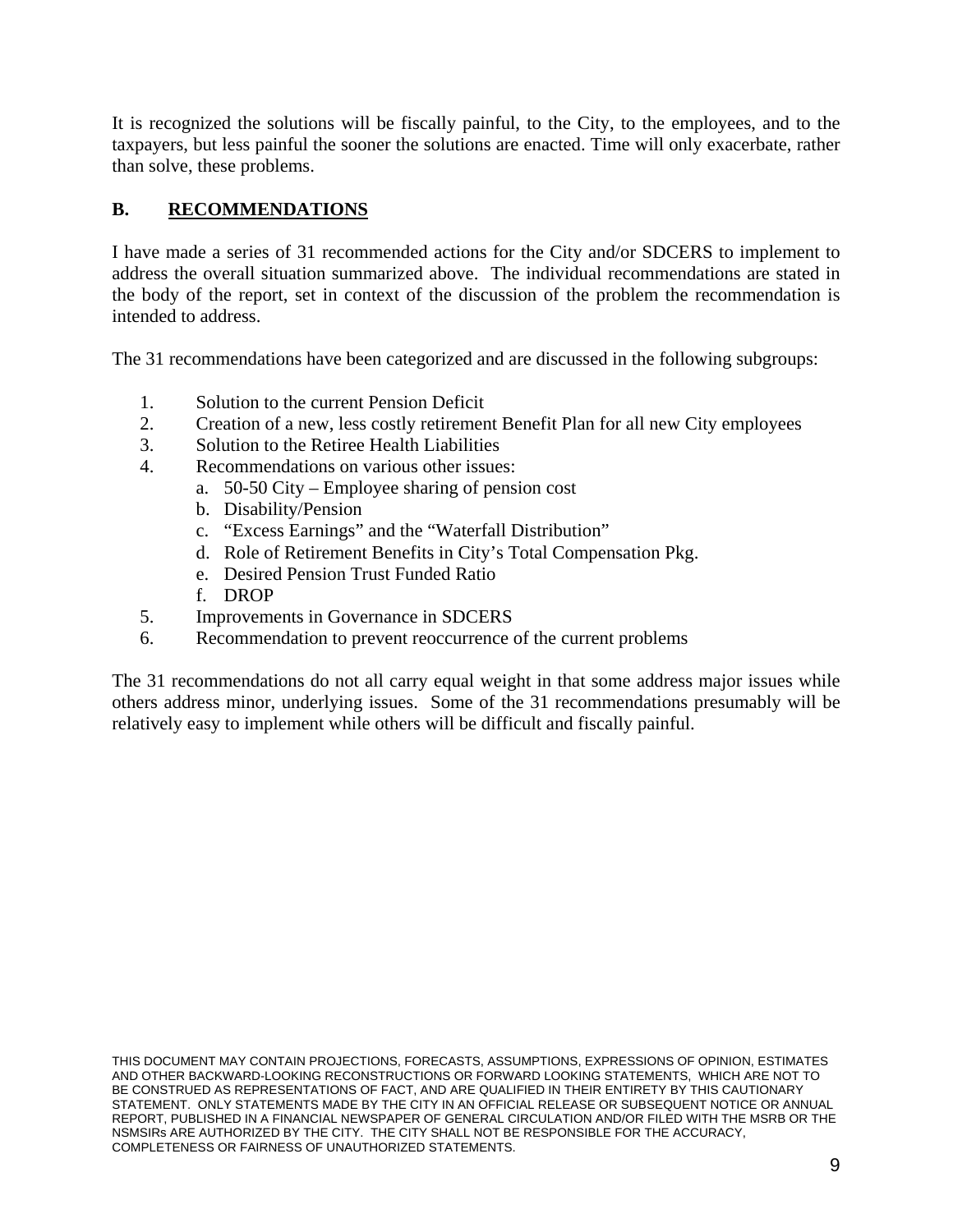### **III. CURRENT STATUS OF SDCERS: THE PROBLEM!"**

The City faces two separate, but related overall problems:

- i) The cost of pensions
- ii) The cost of retiree health care.

The first problem has been more discussed in the media recently but both problems are very real and very significant. The overall issue is very simple and straight forward. The City has promised its employees retirement benefits (pension and post retirement health care) at levels the City has been unwilling or, presumably, unable to pay for currently, as those benefits are earned by the employees. The City has chosen through various means to defer payments for these benefits to future years' budgets and future years' taxpayers. This deferral is compounding at an increasing rate and is placing a very inappropriate and unfair burden on the next generation of taxpayers.

The City's rationale was that while financial hardship precluded paying the full cost of these benefits currently, in the future, when times "were better," the City could not only pay the then full annual cost but also pay the catch up on all prior years' shortfalls.

The problem is analogous to an individual with a credit card. The individual buys his goods/services today and defers payment until tomorrow. Tomorrow he does the same thing. Soon the payments the individual does make are insufficient to cover even the interest on the debt. As a consequence the problem continues to balloon. What was difficult to pay back at the outset has become order of magnitude more difficult, if not impossible, to pay in the future.

The overall problem, simply stated is how will the City be able to pay for the post retirement benefits it has promised its employees. The City has not been paying the full cost of such currently for several years now, and the resulting growing "debt" clearly makes the problem far more onerous in the future.

#### **A. UNDER FUNDED PENSION PLAN**

A critical question which has been subject to much public debate is what exactly is the financial condition of the San Diego Pension System?

The quantification of the Pension System's financial status can lead to a variety of numbers, and therefore some confusion, since the estimation of liabilities that will have to be paid out over 40- 50 years necessitate several assumptions for long periods out into the future (e.g. mortality averages, wage increases, inflation, investment earnings etc.). Change an assumption and you get a different answer. While the answers will differ, all scenarios indicate that he City has a significant financial shortfall in its Pension System.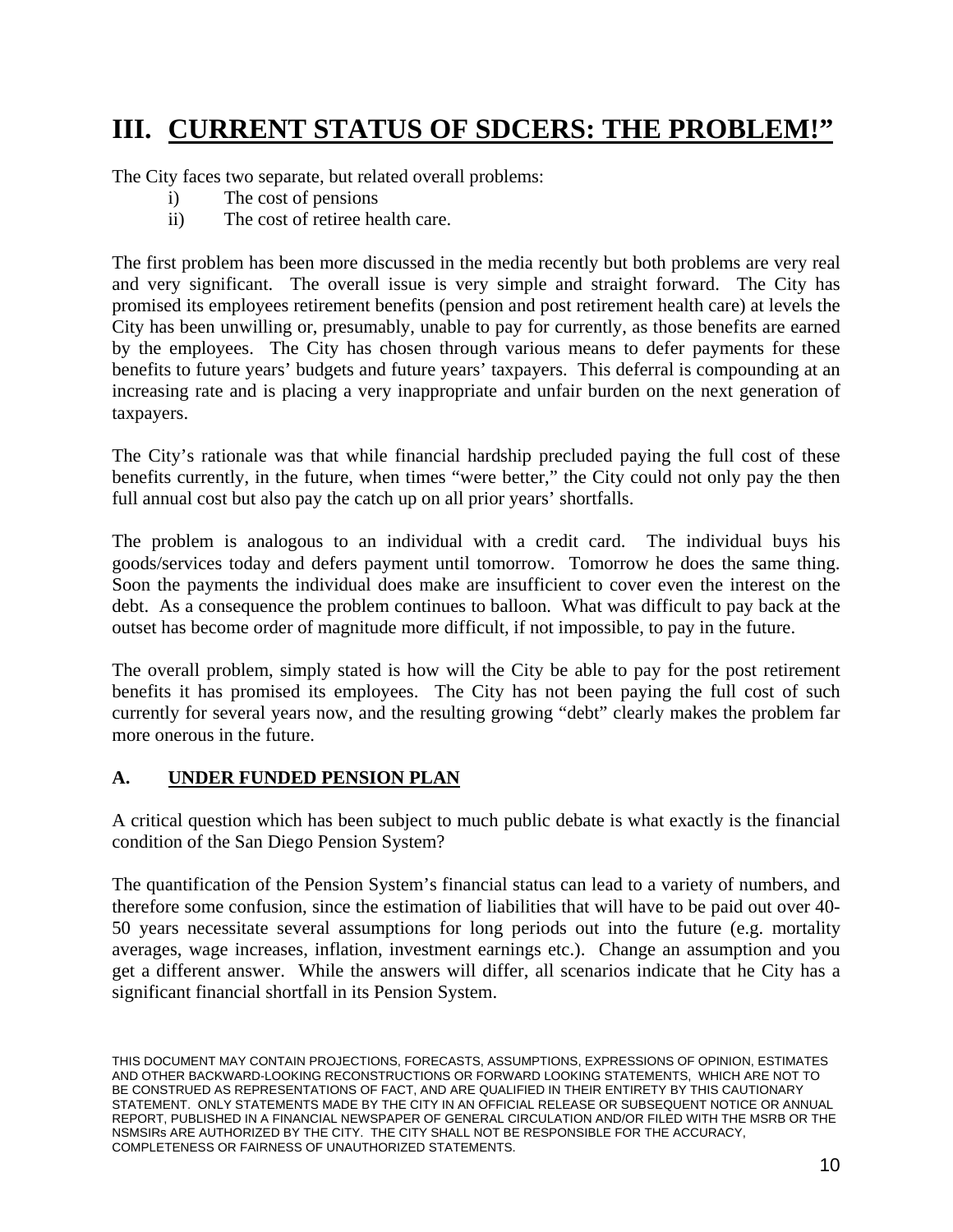The most recent formal actuarial valuation report as of June 30, 2003, showed the following financial condition of the Pension Plan.

|                                      | <b>Assets at</b>    | Assets at        |
|--------------------------------------|---------------------|------------------|
|                                      | <b>Market Value</b> | "Smoothed"       |
| As of June 30, 2003                  |                     | <b>Value</b>     |
| <b>Total Actuarial liabilities</b>   | \$3.53 Billion      | \$3.53 Billion   |
| Assets Allocated to funding          | 2.34 Billion        | 2.37 Billion     |
| Unfunded Actuarial Accrued Liability | $$1.19$ Billion)    | $$1.16$ Billion) |

**(Note:** This unfunded liability, i.e. the deficit, would be even **larger** if all the "contingent" liabilities of the system were properly included. This is discussed further below.)

Recognizing that asset values fluctuate, sometimes widely, over short periods of time due to investment performance, actuaries often use "smoothing" valuation techniques to smooth out such valuating for annual measurement purposes. Thus, whether measured at market value of assets or at an actuarially "smoothed" value of assets, there is a deficit of between \$1.16 Billion to \$1.19 Billion. This deficit means the Pension Trust is only some 67% funded.

Funding to cover the Pension Plan liabilities comes from two sources: i) annual cash contributions from the City and ii) investment earnings on the assets held by the Pension Trust.

The City currently makes annual cash payments to SDCERS. The most recent amount, as agreed to in Manager's Proposal II, was \$74.4 million in FY '04. The City actually paid \$85 million (the additional \$11 million coming from the Enterprise funds). This equaled 15% of payroll. Manager's Proposal II (enacted in FY '02) like its predecessor Manager's Proposal I (enacted in 1997) allows the City to contribute a formula driven annual dollar amount which is less than the actuarial determined contribution amount required for "full funding." If the City had paid the full amount due in FY '04 it would have been \$117.1 million or 21.1% of payroll. Thus, the actual funding was \$32 million **short** in FY '04.

With the recently agreed to tentative settlement of the Gleason litigation, by 2008, the City will have to make an annual payment of \$177.5 million or 25.9% of payroll, almost two and half times more than current amount. While this \$177.5 million amount is being characterized in the Gleason Settlement as "Full actuarial funding," I would submit this is somewhat disingenuous. It is only "true" given that a critical assumption was explicitly changed. The amortization period for the unfunded liability was extended from the existing 18 years to 30 years. This is analogous to extending the length of your home mortgage. When you do such, your required monthly payments go down – i.e., it costs less to be "fully funding". But obviously you must pay at that lower annual rate for a much longer time, and with the required interest added in, the total payments are much higher. In pension fund amortization schemes, the amortization computation is made not to yield a level principal and interest payment each year (like a conventional home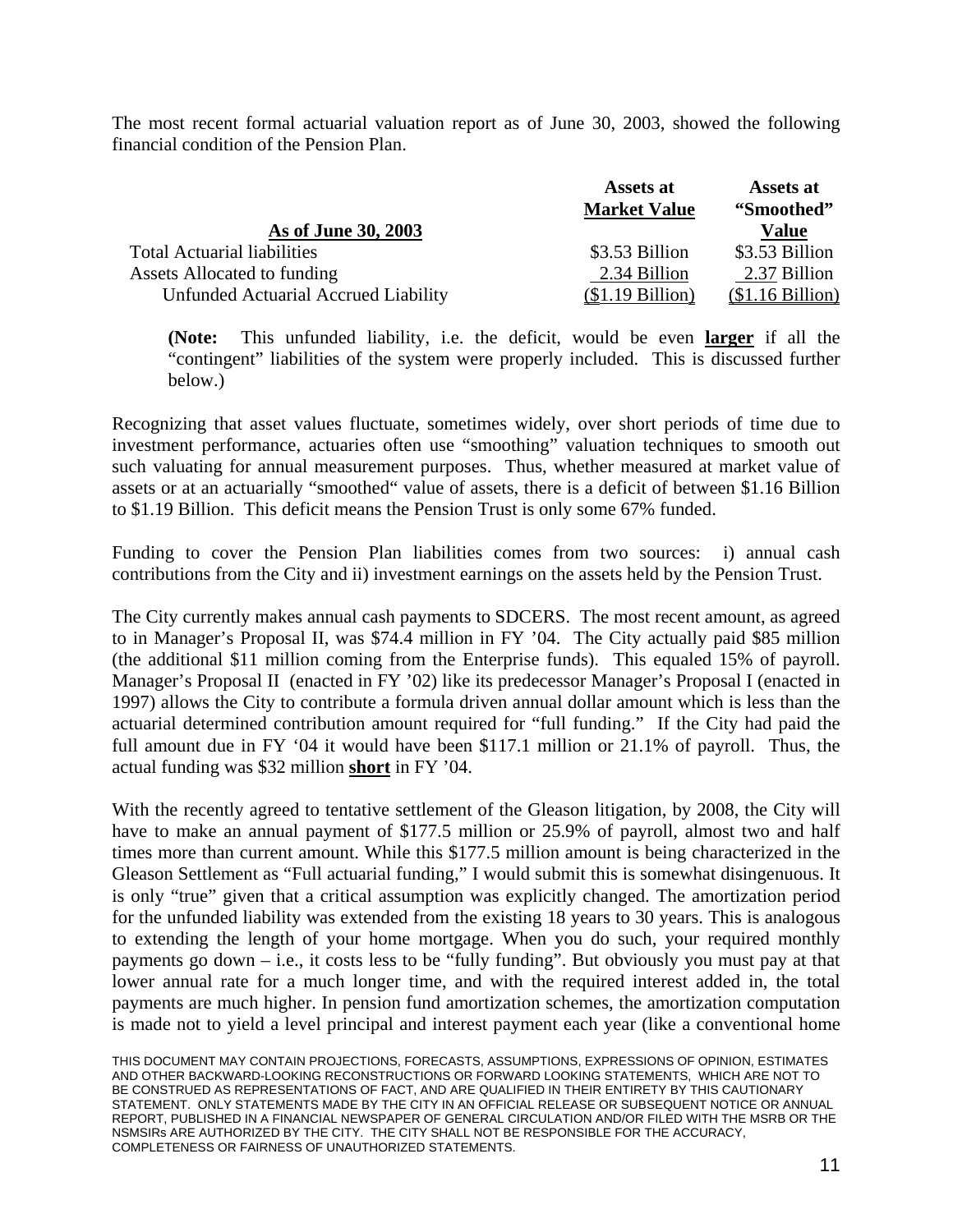mortgage), but rather to create a level percent of payroll payment each year. Since payrolls are projected to increase annually (due to inflation and typical head count growth), a level percent of payroll cost actually yields a "negative amortization" in the early years of a 30-year amortization schedule. This reduces the amount of payments that have to be made in earlier years and pushes those dollars out to future years.

Thus the Gleason mandated funding amounts in FY '06, '07 and '08 are a "creative" full funding. The unfunded liability will continue to grow (all other variables held constant) in those years.

By 2009 when the Gleason mandates expire, full funding on a 15-year amortization schedule would require a payment of \$240 million (per SDCERS actuary's projection).

Given the fact the City has no formal five or ten year financial planning process, it is extremely difficult to see how the City, when it can't afford to pay the full \$117.1 million in FY '04, will be able to pay \$240 million in FY '09. This uncertainty represents a major fiscal challenge for the City. It also represents a major creditability problem for the City. Can the City honestly tell its employees how it is to pay for the promises it has made to them? Can the City explain this to the taxpayers?

In the meantime it is very clear that future years' taxpayers will continue, for many years in the future, to have to pay for services of City employees of **prior** years. This is a highly inappropriate fiscal policy.

#### **B. RETIREE HEALTH CARE**

The second problem the City faces relates to retiree health care. Currently the City is not making any payments on its liability for retiree health at all! Current retirees' health bills are being paid from a special reserve within SDCERS. The funding of this reserve is a "siphoning off" of funds contributed for pension costs. This siphoning off increases the aforementioned unfunded pension liability.

This is a "pay as you go system" for current retirees, year by year, as actual medical bills are incurred. There is no recognition of the long term liability for the medical costs of these retirees in future years. Worse, the City has never recognized it is also incurring a liability every year for the existing employees' right to a health benefit when they eventually retire. This liability is totally ignored by the City, or is rationalized away with the argument that this benefit is not really vested until an employee retires and that the City can do away with this benefit if it so chooses. This argument appears disingenuous in that the existing employees are currently being told they will have health benefits in retirement.

**If** these retiree health benefits are in fact going to be paid (as it certainly appears the current work force believes they are entitled to), then the City has a very real liability which it must recognize. While this liability is difficult to precisely quantify due to the vagaries of predicting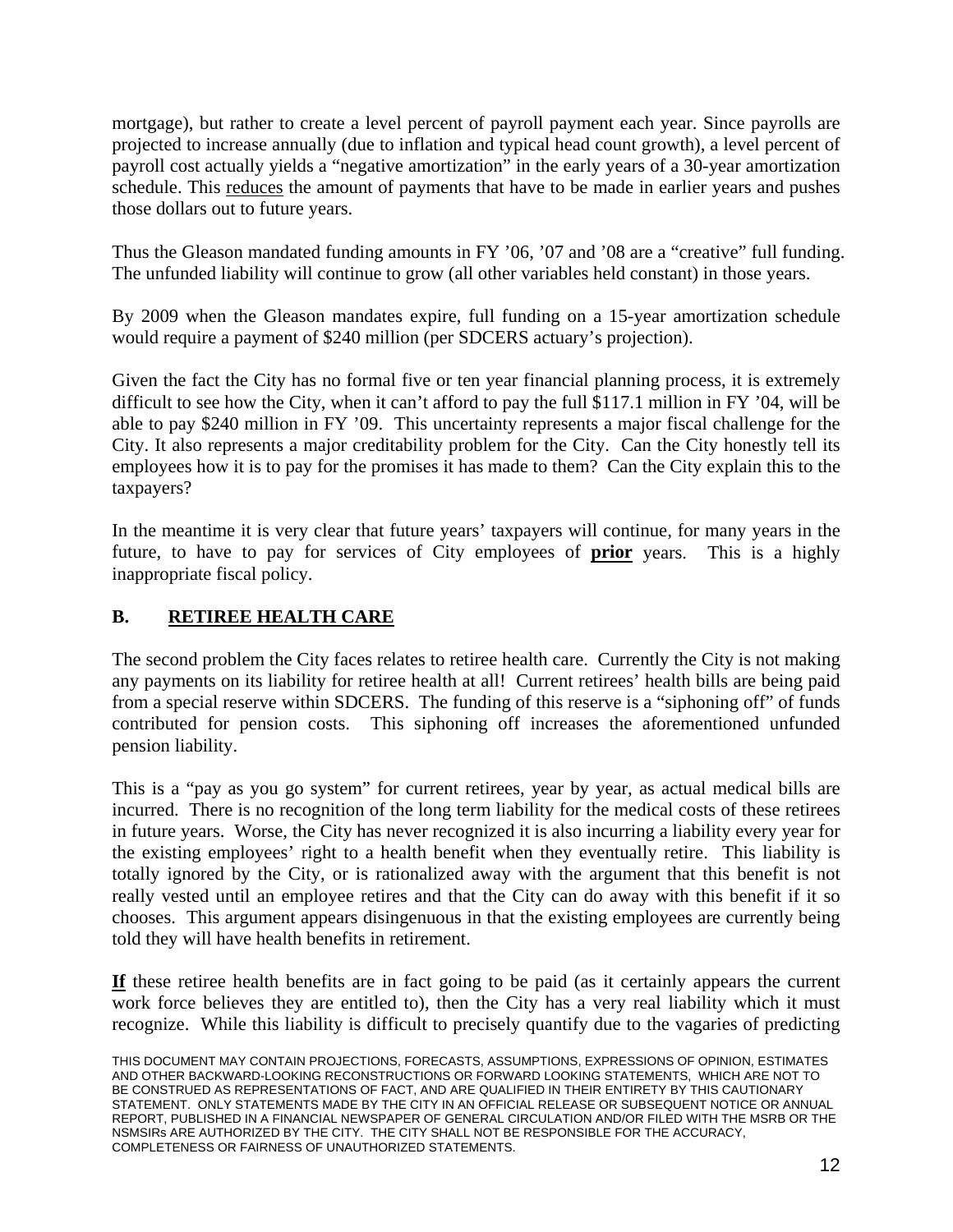medical costs out 40-50 years, SDCERS' actuary has quantified, as a rough estimate, the liability to range from approximately \$545 million to \$672 million given medical cost inflation of 5-6% per year. I submit, it could in fact be much larger, given that medical costs over the last five years have been increasing in double digit percentages, not 5-6%.

This \$545-672 million for retiree health care is **in addition** to the \$1.16 Billion of unfunded pension liabilities. The burden to fund this retiree medical cost of prior years' employee service out of future years' City budget will be extremely challenging. If this \$545-672 million medical liability is to be funded over the next 15 years, it alone would cost approximately \$85 m/year (PRC calculation).

#### **C. RICH PENSION BENEFITS**

A description of the City's problem would be incomplete without pointing out that the pension and retiree health benefits promised to employees are quite rich by any measurement. Every variable in the City's deferred benefit pension plan has been tweaked through the union "meet and confer" negotiations to the high end of the scale. The most glaring examples are that employees can qualify for a full pension at age 55 (General Members) or age 50 (Safety Members). The notion that you earn a reasonable, "livable" retirement from your employer as you work through your career is seriously compromised with the notion of a career completing at age 50 to 55. This is particularly true with the increasing longevity and the recognition that people in general need/want to work longer. The normal retirement age in private industry today is 62 if not 65. Social Security retirement age has been raised to 66-67. The U.S. Pension Benefit Guarantee Corp. assumes people work until age 65 and they reduce benefits to anyone retiring earlier. Medicare also assumes people pursue their career until age 65, earning medical benefits while working until that age.

The problem with this early retirement age is significantly compounded by a very lucrative pension payout itself, 2.5% of salary times years of service (General Members) to 3.0% of salary (Safety members). This is close to twice, if not more, the norm for the private sector. As an example, an individual (General Member) starting work at age 22 can retire at age 55 with a pension equal to 83% of his/her highest salary for the rest of his/her life – statistically almost as many years as he/she worked. A Safety Member starting at age 22 can retire at age 50 with a pension equal to 84% of his/her highest salary for the remainder of his/her life – and as measured from age 50, the individual will on average receive pension payments for **more** years than he/she actually worked. And these pensions also escalate over time with a COLA such that the exampled retiree will be making **more** money in retirement than they earned when working.

Other examples of the "richness" of the plan are:

- i) Salary is defined to be employee's **single** highest year salary versus the **average** of either the three or five highest year's salary found in most private sector plans,
- ii) A very liberal criteria for disability pension

THIS DOCUMENT MAY CONTAIN PROJECTIONS, FORECASTS, ASSUMPTIONS, EXPRESSIONS OF OPINION, ESTIMATES AND OTHER BACKWARD-LOOKING RECONSTRUCTIONS OR FORWARD LOOKING STATEMENTS, WHICH ARE NOT TO BE CONSTRUED AS REPRESENTATIONS OF FACT, AND ARE QUALIFIED IN THEIR ENTIRETY BY THIS CAUTIONARY STATEMENT. ONLY STATEMENTS MADE BY THE CITY IN AN OFFICIAL RELEASE OR SUBSEQUENT NOTICE OR ANNUAL REPORT, PUBLISHED IN A FINANCIAL NEWSPAPER OF GENERAL CIRCULATION AND/OR FILED WITH THE MSRB OR THE NSMSIRs ARE AUTHORIZED BY THE CITY. THE CITY SHALL NOT BE RESPONSIBLE FOR THE ACCURACY, COMPLETENESS OR FAIRNESS OF UNAUTHORIZED STATEMENTS.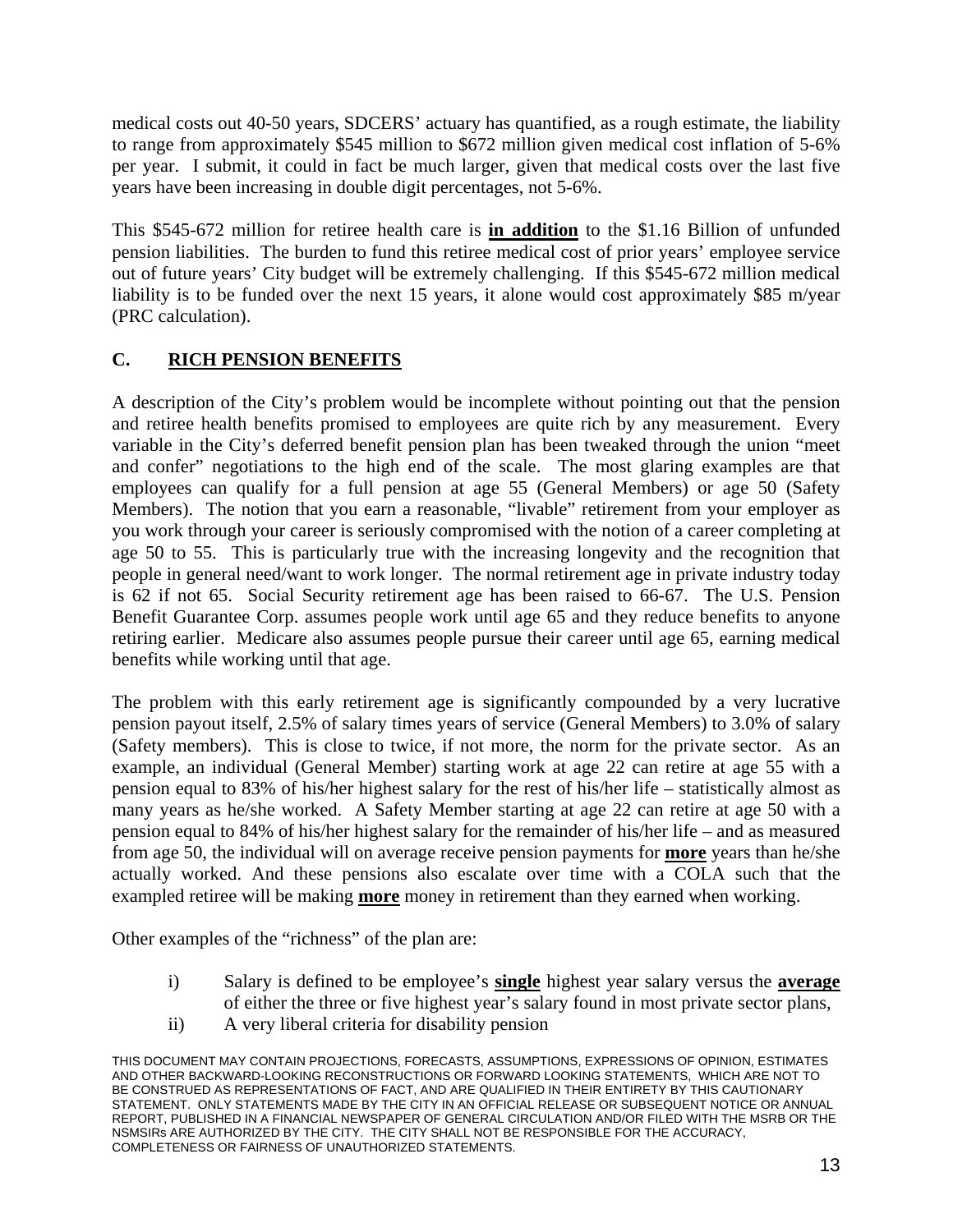- iii)  $A''13^{th}$  check" (contingent on certain events)
- iv) A supplemental COLA (contingent on certain events)
- v) A DROP program wherein the individual can continue working at full salary on benefits for up to 5 years, while **at the same time** receiving his/her pension (a problem exacerbated by the very early retirement age).
- vi) Ability to purchase service year credits to add to their pension.

Simply stated, a very rich pension is being earned over a relatively short working career. Consequently, the cost of such pension to the City on a per year worked basis is quite high.

#### **D. CITY'S "PICK-UP" OF EMPLOYEE'S SHARE**

The basic pension plan was originally designed by City Charter to be paid for 50% by the City and 50% by the employee. However, any "past service liability" is by City Charter to be paid 100% by the City. Worse, as the City has continued to richen up the pension plan and the cost of such has risen for the employee, the City has agreed to "pick-up" an increasing portion of the employee's 50%. Currently because of this "pick-up" the City is obligated to pay approximately 88% (General Members) and 91% (Safety Members) of the total pension "normal cost" plus 100% of all costs deemed to be "past service liability," rather than just the City's 50% in the basic 50-50 City-Employee sharing concept.

#### **E. EMPLOYEES DO NOT GET SOCIAL SECURITY**

It is often said that the reason City pensions are so "rich" is that City employees do not participate in Social Security. That is true. As such the employee saves the 6.2% FICA tax payroll deduction and the City saves the corresponding employer's 6.2% payroll tax. However, as an offset to the absence of a Social Security benefit, the City has granted General Member employees a SPSP plan (but not Safety Members, who enjoy a bigger pension factor than General Members, 3.0% v. 2.5%). The SPSP is a defined contribution pension plan which is in **addition** to the basic pension (the defined benefit plan). The City pays 3.05% of the employee's salary into this SPSP plan. The employee must contribute 3.05% as well and can voluntarily contribute up to another 3% which the City will match. Thus the City has to contribute up to 6.05% of the employee's salary – an amount essentially equal to the Social Security tax the City does not have to pay. So in essence, the City employee gets the same employer paid benefits through SPSP that he otherwise would get in Social Security, although it is a defined contribution rather than Social Security's defined benefit. A further note on Social Security, a City employee retiring at 50 and 55 would not receive much from Social Security participation when they reach age 65 since Social Security assumes you work and pay Social Security tax until age 62 or 65. The City's SPSP plan, being a defined contribution plan, has no such age based reduction.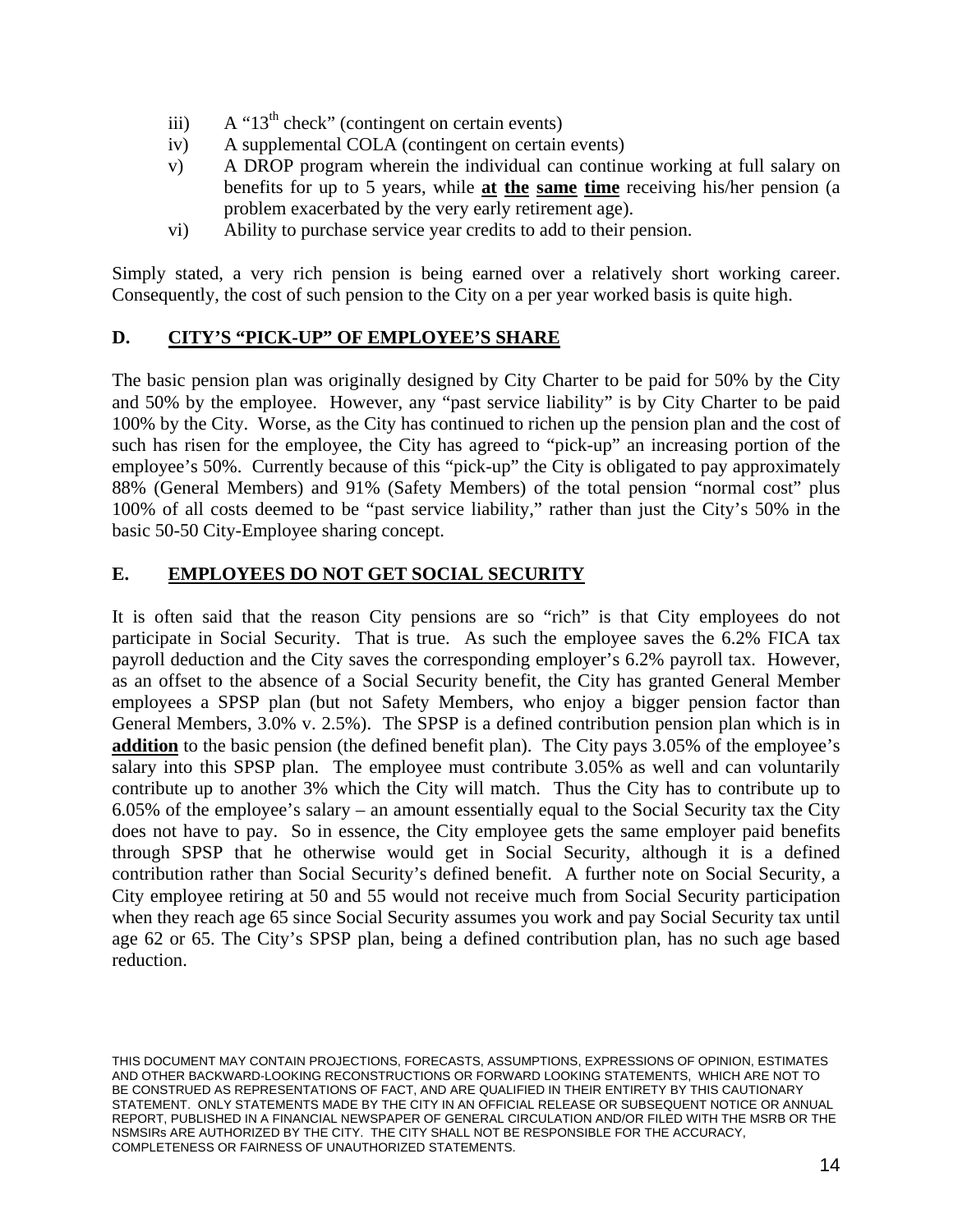#### **F. CONCLUDING OBSERVATION**

This overall retirement cost problem facing the City, both pension and retiree health, was well articulated in the Mayor's Blue Ribbon Finance Committee report of February '02 (albeit significantly under stated based on the incomplete understanding by the Blue Ribbon Committee at that time). The Blue Ribbon Committee recommended that the City grant no further retirement benefits until the City fully comprehended the problem they already faced and devised a corrective plan of action. Unfortunately the City did not heed this advice and instead granted further pension benefit improvements and orchestrated, via Manager's Proposal II, a further deferral of costs out to future year's taxpayers.

The City of San Diego is not alone in regards to employee retirement program problems. Many other municipalities and state governments currently face similar problems, with many of the same basic causes for such. Close to home, San Diego County has faced a similar pension under funding problem caused by an extremely rich benefit plan. That problem has recently been "solved," or rather "masked," by the issuance of successive, sizeable pension obligation bonds. Thus, while the San Diego County's pension trust does not show as large a percentage deficit as does San Diego City, the County has incurred significant bond indebtedness to cover past years' pension expenses; those bonds will have to be paid off by future year's taxpayers for many years to come. Thus, the County, much like the City, has pushed prior year's employee retirement costs out on to future year's taxpayers.

As further evidence of the broad ranging scope of these retirement benefit problems, Federal Reserve Bank Chairman Allen Greenspan recently admonished Congress to cut Social Security and Medicare benefits, saying "the government has promised more than it can deliver".

The private sector is also encountering significant problems with defined benefit pension plans, particularly in the old legacy smokestack industries and the airlines; witness Bethlehem Steel which defaulted on its pension plan leaving a deficit of \$3.6 Billion and United Airlines' pending default with a deficit of \$8.3 Billion. The Pension Benefit Guarantee Corp. is reportedly already \$10 Billion short of what it needs to pay the benefits it has assumed from private company plans which have gone broke.

However, notwithstanding, the fact the other plan sponsors, both public and private sector, are suffering similar or greater problems as is San Diego, the City **must** aggressively address and solve this problem in as short a period of time as possible to minimize the burden pushed out on to future years taxpayers for past years' inappropriate fiscal practices.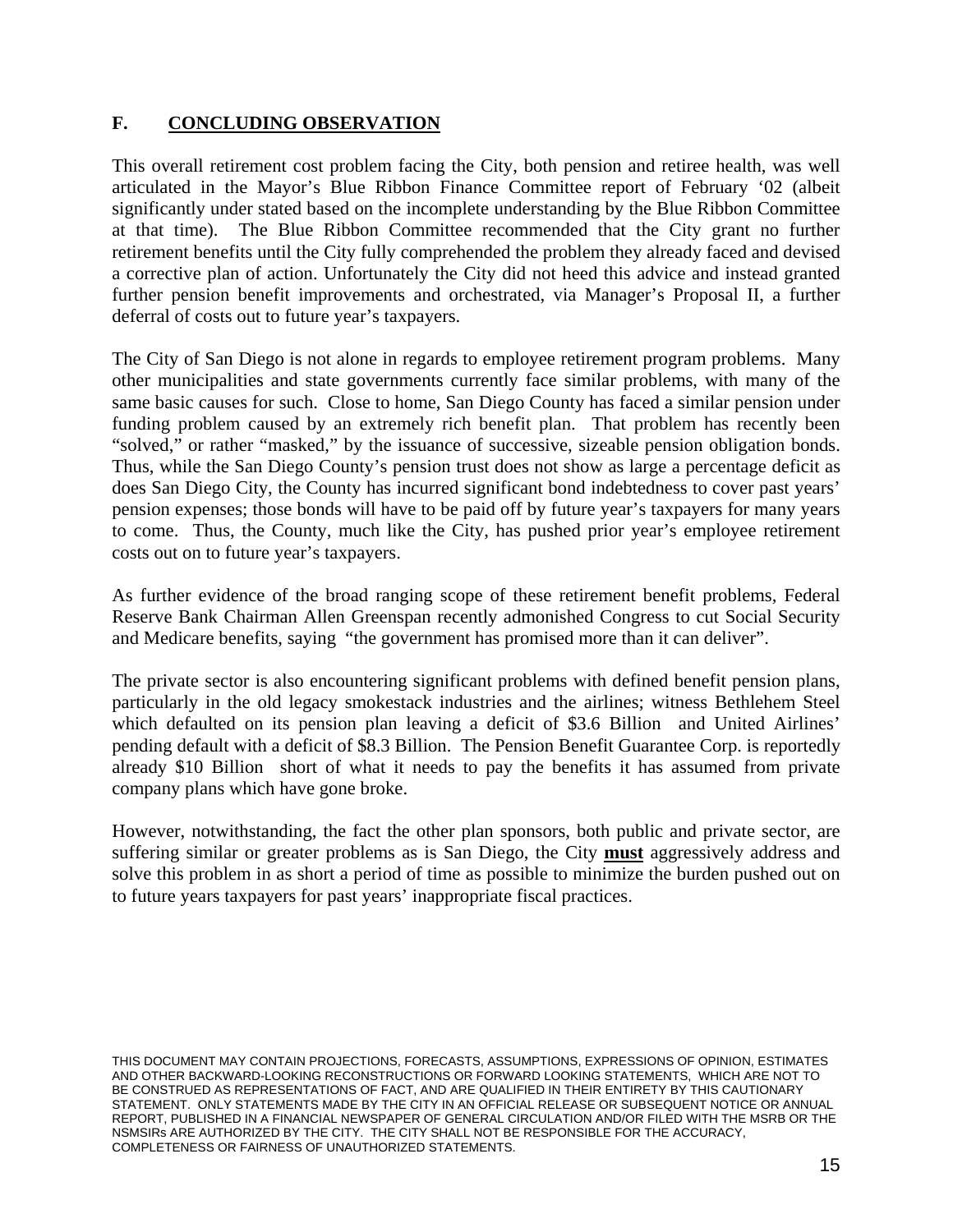### **IV. HOW DID THIS HAPPEN? THE "ROOT CAUSE!"**

#### **A. THE PENSION PROBLEM**

First and foremost it is useful to state what did **not** cause the problem. The problem is not one of SDCERS' creation; rather it is the **City's** problem. SDCERS is the Plan Administrator and fiduciary manager of its assets; the City is the Plan Sponsor and the financially responsible party. At worse, SDCERS can be seen as an "enabler," whose actions or inactions allowed the City to create this problem by not paying its bills currently.

Secondly, the problem is **not** the result of investment losses. Much has been said publicly on this issue recently, and again each of those answers must be taken in context of their respective questions. Recent actuarial reports have stated that the majority of the increase in unfunded liability was the result of poor investment returns. This is true when looking only at the last few year's of serious "bear" market results. However, more importantly, what is also true is that SDCERS, to its credit, over the long term has done very well with its investment performance – much better than the average municipal pension fund. SDCERS investments results have been essentially equal to its required actuarial investment earnings assumption of 8% per year.

SDCERS' investments did very, very well during the unprecedented stock market boom of the '90's and then performed less well (i.e. did not make their actuarially necessary 8% per year) after the stock market bust in 2000. However, when measured overall for the past 10 years, on average, investment performance has **not** been a principal culprit in creating the current \$1.17 Billion unfunded liability. SDCERS' Actuary recently (5/18/04) stated unequivocally that his analysis shows "the existing level of unfunded liability is principally due to elements **other than investment activity**" (emphasis added).

If not investment performance, what then was the cause? The basic cause was that the City did not fund SDCERS adequately. This became acute in 1997 with the passage of "Manager's Proposal I." This is where SDCERS's culpability enters, in that they allowed this to happen instead of demanding the City pay its full fare currently. The City pleaded financial hardship and sought and received permission to defer payment until a later date. Greatly exacerbating this fatal first step, were four critical additional issues.

#### **Pension Improvements**

First, the City continued to grant further pension improvements while pleading financial hardship and inability to pay its current obligations. With annual funding fixed per Manager's Proposal I these new benefits created a further funding shortfall.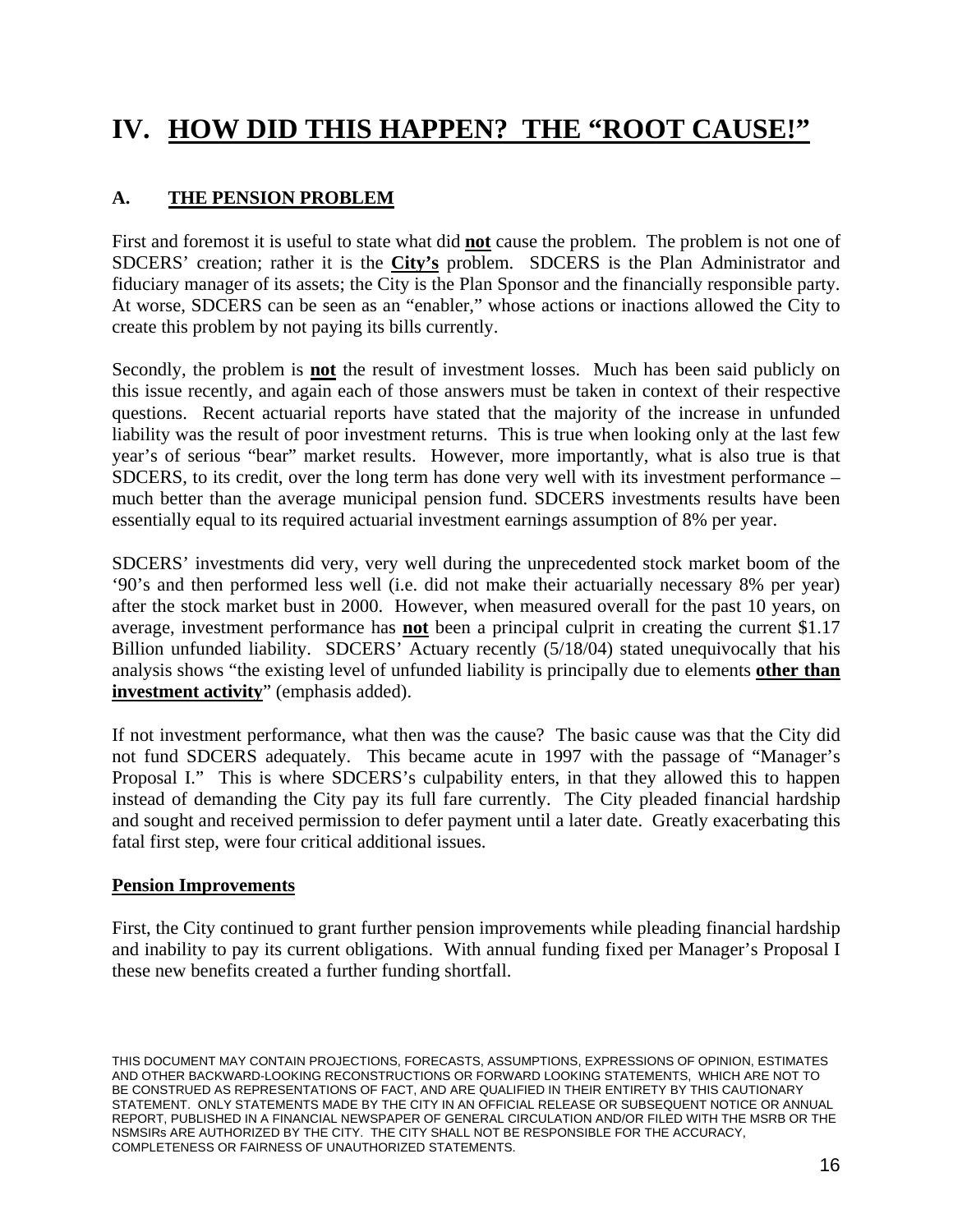#### **Litigation Increased Benefits**

Second, the "Corbet" litigation was settled and, in the process, benefits were improved even further (again without any increase in funding).

#### **Actuarial Losses**

Third, over time the plan incurred actuarial experience losses. These were created when actual results such as employee turnover, pay increases, service purchase subsidies, DROP computation, turned out to be more costly in actuality than they were actuarially projected to be. This also added to the funding shortfall.

#### **Contingent Benefits**

Fourth, the City granted the employees certain "contingent" benefits which were to be paid out of CERS' "excess earnings." "Excess earnings" is a complete fiction in actuarial terms. The concept assumes in years when actual investment earnings exceed the 8% actuarial earnings assumption, there is "free" money to be used for other things, rather than the obvious reality that actual earnings tend to cycle around the **average** of 8% over multiple years. If the excesses are siphoned off in good years, there is nothing available to cover the shortfall in the "bad" years (when earnings fall short of the 8% target). Corbet benefits, the  $13<sup>th</sup>$  check, the supplemental COLA, the medical bills of current retirees, and a portion of the City's "pick-up" of the employee's 50% of pension costs were funded through this creative fiction of "excess earnings."

There is no "free" money. The siphoning off of assets leads to actuarial losses which must be made up with additional funding in future years from the City. It is another clever device for pushing current year's cost out to future year's taxpayers. SDCERS' actuary has been counseling against this concept, or at best to properly account for it, for some time now, to deaf ears (again, culpability of SDCERS). It is of interest to note that when these contingent benefits to employees are "funded" in this manner, the costs of those benefits in essence become "past service liabilities" which by law are paid 100% by the City instead of a 50-50 sharing between the City and the employee.

#### **Past Service Liability**

Another factor that causes significant increases in pension funding in general is the concept of "past service liability."

When a new, improved benefit is granted to existing employees with retroactive applicability for all prior years of service (as essentially all recent years' benefit improvements have been structured by the City), a "past service liability" is created along with an increase in the annual pension "normal cost." The normal cost is the cost of this new benefit to be earned by the employees in each of the years they work from the date of the new benefit until retirement.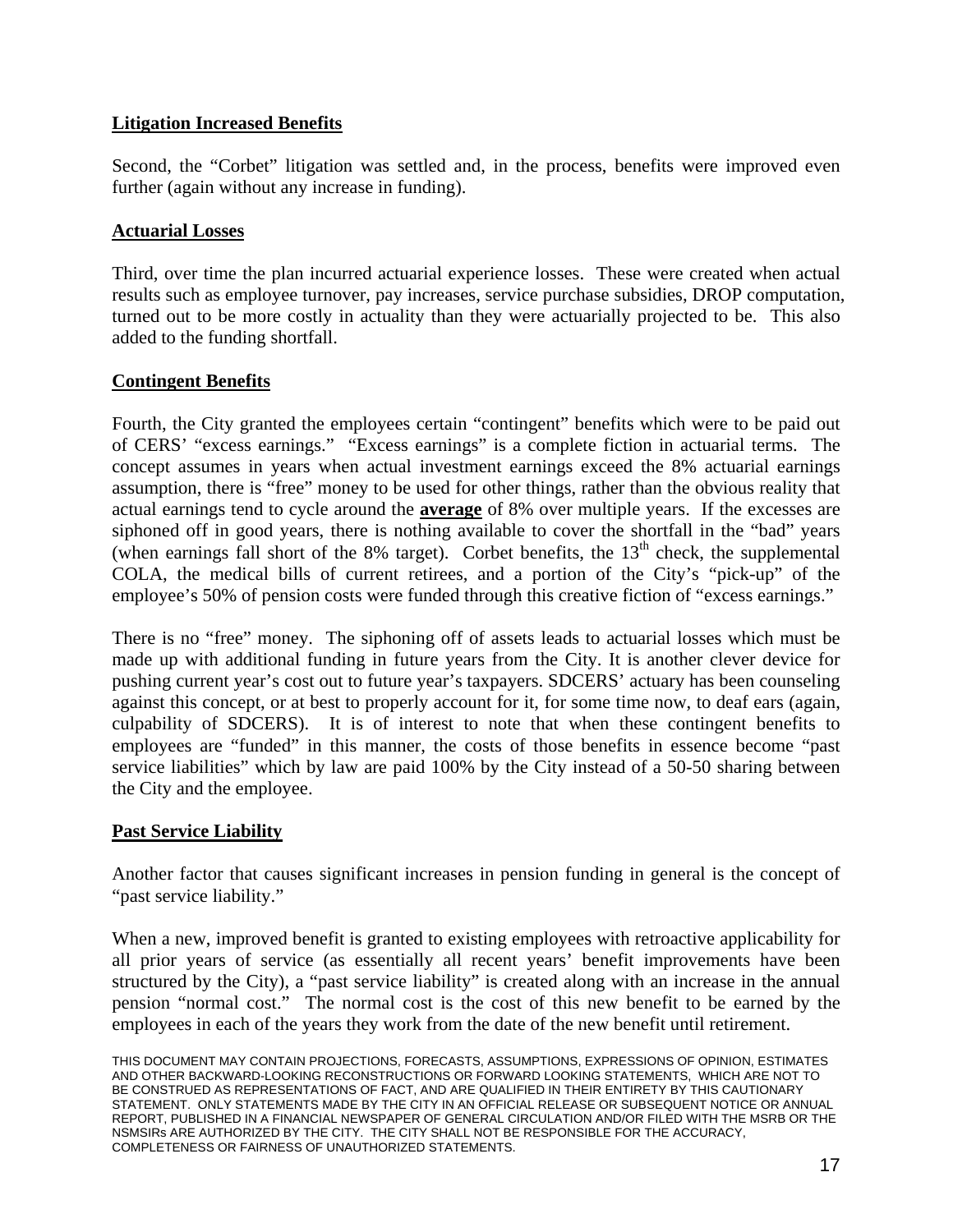Thus that normal cost is properly paid out of the annual budget (and therefore by that year's taxpayers) in the year the City (and the taxpayer) derives the benefit of that employee's service. In contrast, the past service liability must be paid by future years' taxpayers over a specified number of years in the future (i.e. the past service liability "amortization period"). Thus those future years' city budgets (and future years' taxpayers) bear the costs of employee service which was rendered many years in the past.

Exacerbating this problem is the fact that the City Charter dictates 100% of this past service liability is to be paid by the City whereas normally the cost of the pension benefits are shared by the City and the employee 50-50. Clearly the retroactive nature of a benefit improvement for existing employees is an extremely expensive proposition for the City. Essentially all of the benefit improvements over the last 10 years have been retroactive for existing employees rather than prospective only. (There is a recommendation below to better deal with this problem in the future.)

#### **Stock Market Performance**

Coincidentally, while all this was happening in the late '90's, the stock market was booming and CERS investments were earning greater than actuarially assumed. This gave "cover" for the aforementioned shortfalls. For everyone who wanted to believe stock market booms last forever rather than cycle up and down, the City had "no problem." Then when the stock market turned down in 2000, the problems become very visible. This is when some chose to (disingenuously) say it was now all the fault of poor investment performance.

#### **Quantification of Causes of Deficit**

SDCERS' actuary recently made an analysis to quantify the component causes of the increase in the pension funding shortfall from \$57 million level in 1996 to the current (FY '03) \$1.16 Billion (i.e. a \$1.1 Billion increase in the deficit). The study showed that investment performance was only a very minor (i.e. 7%) contributing factor over the last 7-8 years. The City's improvement in pension benefits, use of "excess earnings" for additional benefits, purposeful under funding by the City and actuarial losses were the principal causes or can be seen in the following table.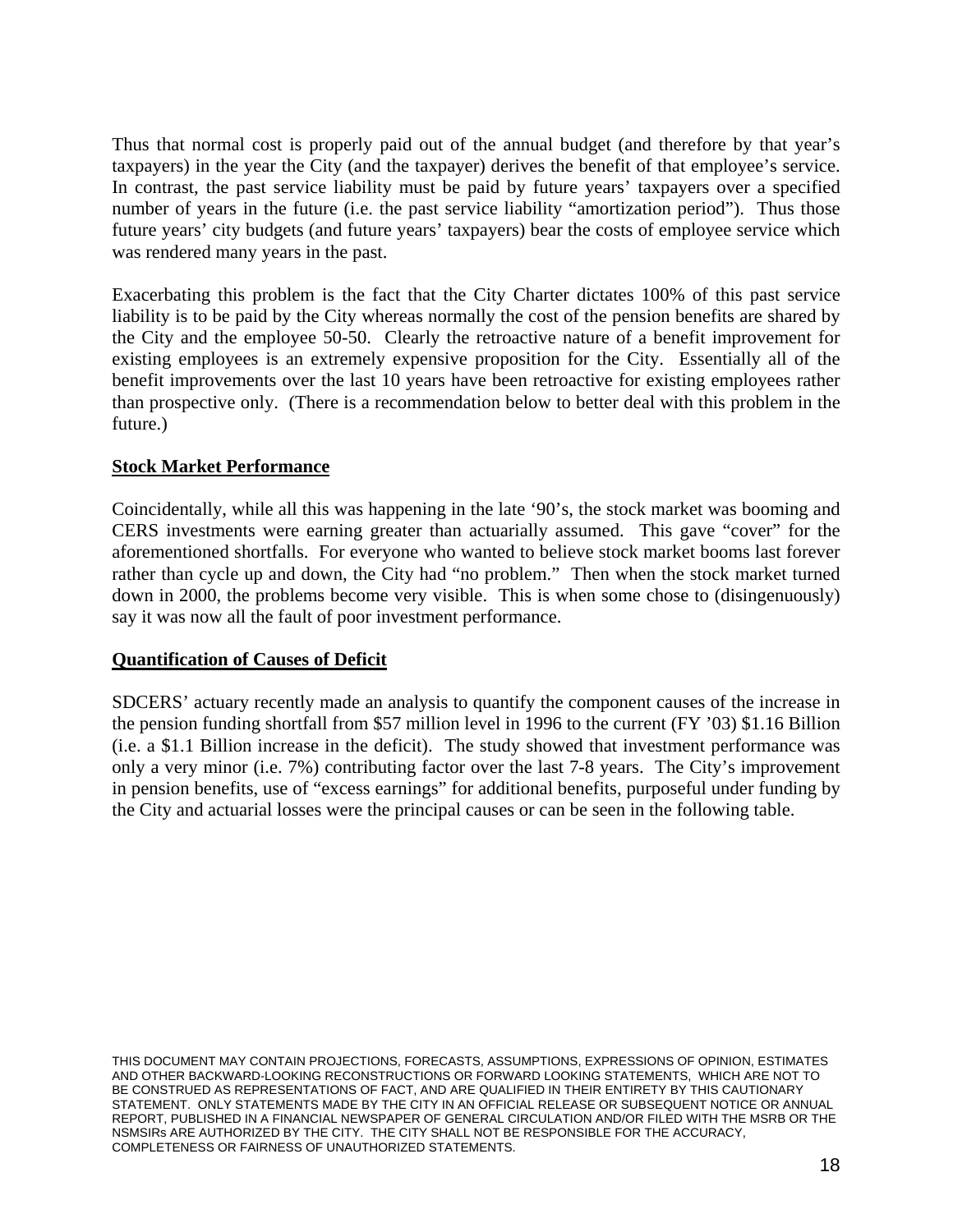| $\varphi$ and annually $\pi$                             |           |     |
|----------------------------------------------------------|-----------|-----|
| <b>Benefit Improvements-Past Service:</b>                |           |     |
| General                                                  | \$225     | 21% |
| Corbett                                                  | 242       | 22% |
| <b>Sub-total Benefit Improvements Past Service</b>       | \$467     | 43% |
| Use of Reserves for Additional Benefits                  |           |     |
| General $^1$                                             | \$187     | 17% |
| Corbett                                                  | <u>35</u> | 3%  |
| <b>Sub-total Use of Reserves for additional Benefits</b> | 6222      | 20% |
| City's Under Funding (MP I 7 MP II)                      | \$186     | 17% |
| Assumption changes & non asset experience                | 104       | 9%  |
| <b>Asset Investment Performance</b>                      | 78        | 7%  |
| <b>Service Purchase Liability Loss</b>                   | 40        | 4%  |
| <b>Total</b>                                             |           |     |

#### **Causes of Deficit**

 $($ \$ in millions)

<sup>1</sup> Includes excludable reserves of \$81 million or 7%

(**Note**: The above table reflects a revised analysis from what was included in the PRC report. This analysis, which was confirmed with only minor differences by an independent audit performed by Mercer Human Resources Consulting for SDCERS, became available after the PRC report went to press. It does not alter any of the PRC report's conclusion. A precise allocation of dollars by cause is complicated by the interdependency of these issues.)

#### **B. RETIREE HEALTH BENEFITS**

Retiree Health is a separate and distinct problem from the Pension Trust deficit. The cause of the retiree health problem is simple and straight forward. The City has very simply just chosen not to recognize that they are incurring an expense every year they promise existing employees a health benefit upon retirement. Sadly, there are no government accounting rules which require the disclosure of this liability (although this is about to change), and the City chooses not to recognize it.

Private sector accounting rules changed back in 1990 and began requiring disclosure of retiree health cost liabilities. As a result of no longer being able to "hide" from this latent liability, many private sector companies in recognizing this liability at that point, realized they could not afford what they had offered. Many cancelled their program for existing retirees and/or existing employees. Many of these companies lost in the ensuing litigation and had to reinstate and pay for the benefits. Most companies did successfully eliminate or sharply curtailed the benefits prospectively for existing employees and for new employees.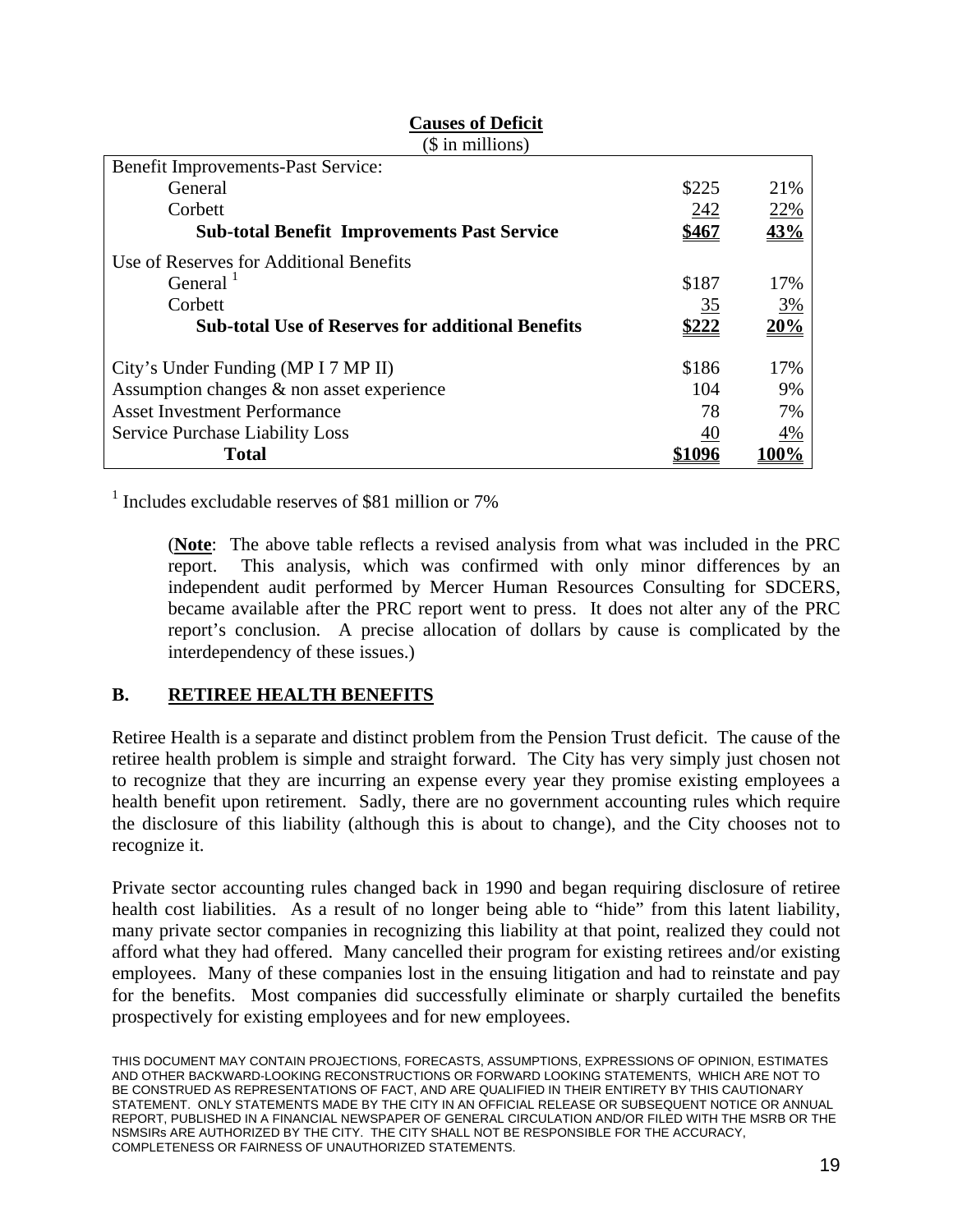The complete absence of any recognition of this growing liability for the future retirement health care of existing employees has now created a \$545-672 million problem (assuming those benefits are not cancelable by the City to avoid this liability). This bill must be paid. Future years' taxpayers are already on the hook for the City's negligence of past years. The longer it takes the City to address this very formidable fiscal challenge, the longer **future** years' taxpayers will be paying for **prior** years' City services.

#### **C. CONCLUSION**

To summarize, the cause of the City's problem is quite simple. Once you blow away all the smoke, best case, the City **chose** not to pay its retiree liabilities currently in favor of other funding priorities; worst case, the City was **not able** to pay for its retiree liabilities. If the latter is true, as I suspect, the problem is severe indeed, as the liabilities not paid to date have grown significantly, with interest thereon (and continue to grow at an escalating rate), such that payment tomorrow will be much more challenging than what proved impossible to do the last few years.

Future years' taxpayers are already "in debt" for past years' City expenses. The longer it takes the City to stop perpetuating this highly inappropriate fiscal behavior, and the longer it takes to correct this very serious problem of the past, the longer the future generation of taxpayers will be burdened with the fiscal mistakes of the past.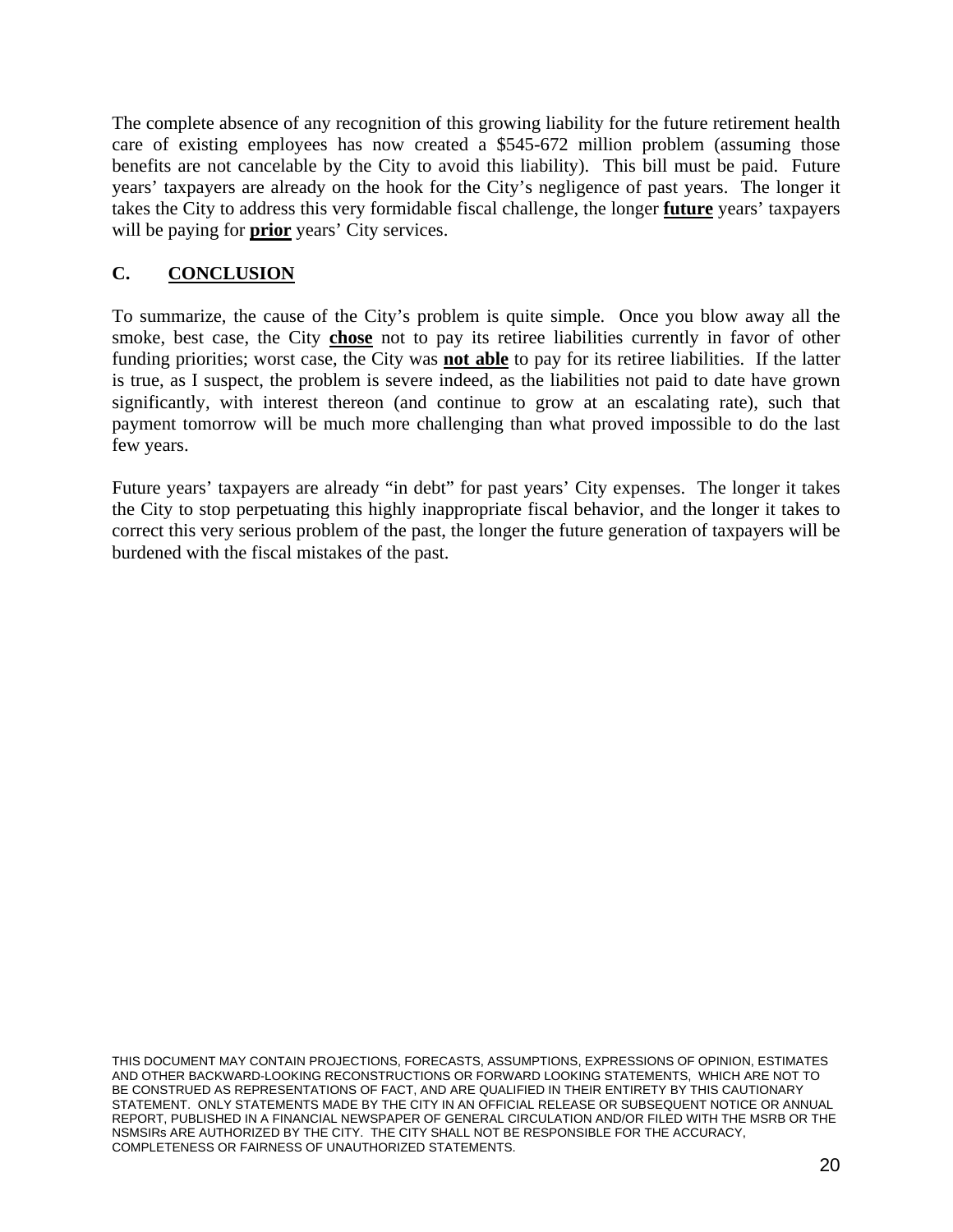### **V. RECOMMENDED SOLUTION TO PENSION DEFICIT**

#### **A. ALTERNATIVES INVESTIGATED**

The PRC investigated a variety of approaches to increase the amount of money in the Pension Trust. Consideration was given to what other public agencies who faced similar problems have done. San Diego County's repeated use of Pension Obligation Bonds is but one example.

The principal alternatives which the PRC investigated and considered are the following:

- Optimistically "hope" for an investment market boom to make up the shortfall.
- Reduce the level of benefits for current employees and then reduce there by future cost to the City.
- **-** Change the actuarial assumption to make the deficit appear smaller.
- Encourage early retirements.
- Call for a general tax increase to specifically fund the deficit.
- Seek additional cash contributions from the City.
- Seek additional cash contribution from the employees.
- Pension obligation bonds.
- City contributes real estate to the Pension trust.

#### **B. OPTIMISTIC "HOPE" FOR INVESTMENT MARKET BOOM**

The stock market losses or poor investment performance was not a principal cause of the current problem. Therefore "hope" for above average investment performance in the future is not a viable or acceptable corrective strategy.

#### **C. REDUCE THE LEVEL OF BENEFITS FOR CURRENT RETIREES AND/OR EMPLOYEES**

It was concluded from legal advice received this was not legally possible. Existing retirees have a clear vested right to their current benefits. For current employees, unlike in the private sector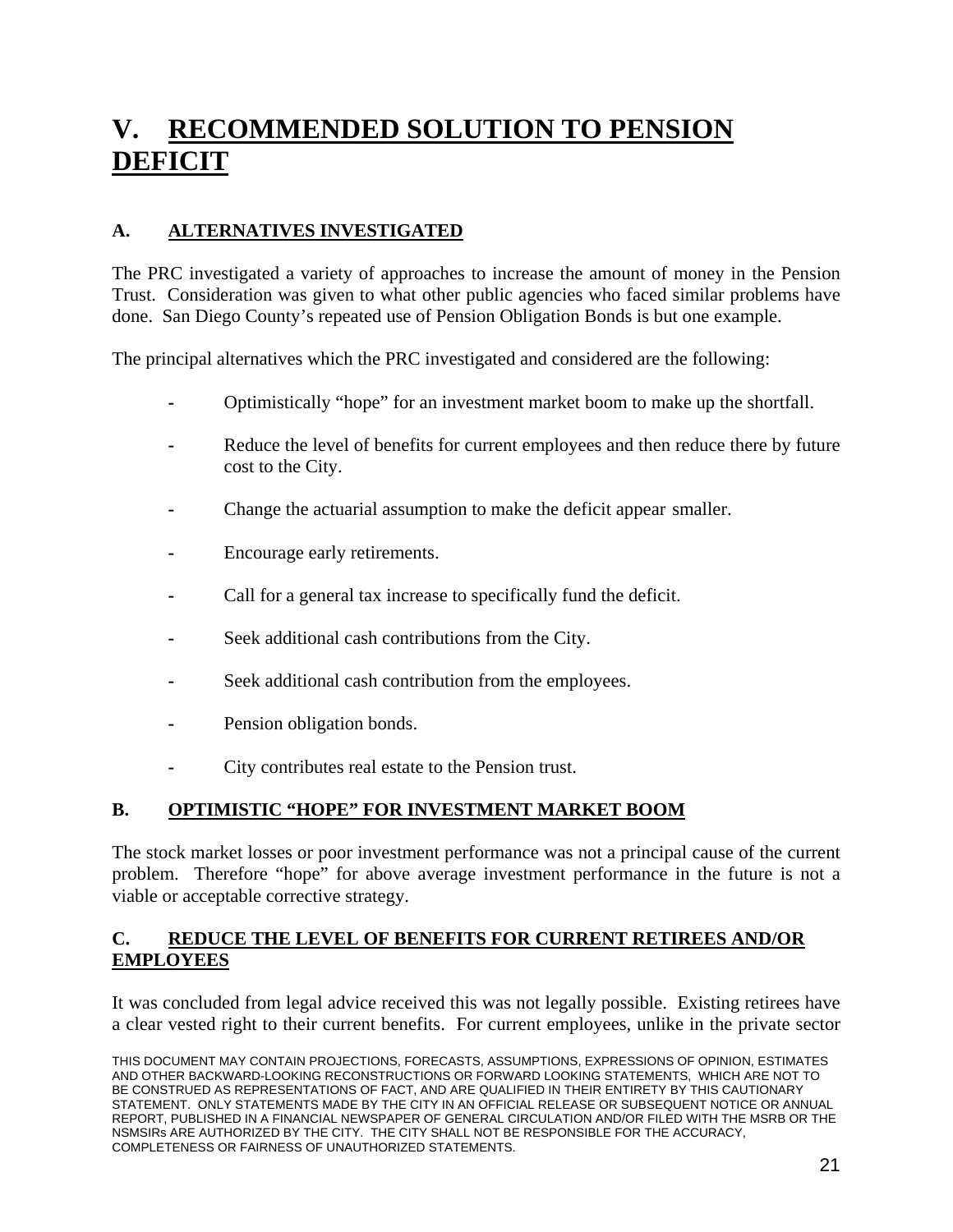where pension benefits can be curtailed or modified prospectively (but not retroactively), by State law a public employee is essentially guaranteed to receive at his/her eventual retirement date the level of benefits he/she was promised on his/her **date of hire**.

Thus this potential solution is not legally available. It is possible to "close" the existing pension plan to new, yet to be hired employees and offer the new employees a less expensive plan. This alternative will not reduce the current pension deficit but would, by lowering the City's future cost for pensions, make funding the current deficit easier. This alternative is discussed more fully in Section VI below.

#### **D. CHANGE THE ACTUARIAL ASSUMPTIONS**

It is well understood that an actuarial computation of pension liability out 40 years is dependent upon many actuarial assumptions. Change any of those assumptions and you change the present value of the pension liability, and thus the deficit.

However, the current actuarial assumptions are reasonable and therefore it would be disingenuous to alter those to create the illusion of a smaller pension deficit. But while the current actuarial assumptions are reasonable, SDCERS should convert its actuarial **method** back to the Entry Age Normal (EAN) method from the current Planning Unit Credit (PUC) method. EAN method is clearly the more widely used method by municipalities. It tends to call for higher funding in earlier years of an employee's tenure. The City and SDCERS' switched from using the EAN to the PUC in the mid '90's.

#### **E. ENCOURAGE EARLY RETIREMENT**

This is not left to be an effective nor appropriate solution.

#### **F. CALL FOR A GENERAL TAX INCREASE**

The PRC concluded it was not in their purview to call for general tax increases to fund the pension plan. This was believed to be the purview of the City Council or, in most cases, the purview of the City voters who would have to vote on such a tax increase.

#### **G. SEEK ADDITIONAL CASH CONTRIBUTION FROM THE CITY**

Obtaining additional monies from the City is critical and is central to any solution. The City has to get its annual cash contribution up to the full actuarial computed funding rate as soon as possible. The recent pending settlement of the Gleason litigation requires the City to contribute at the "full rate" starting in FY '05, however that resulting dollar amount was effectively reduced by the pending settlement allowing a change in actuarial assumption – the past service liability amortization period being extended from 18 years to 30 years.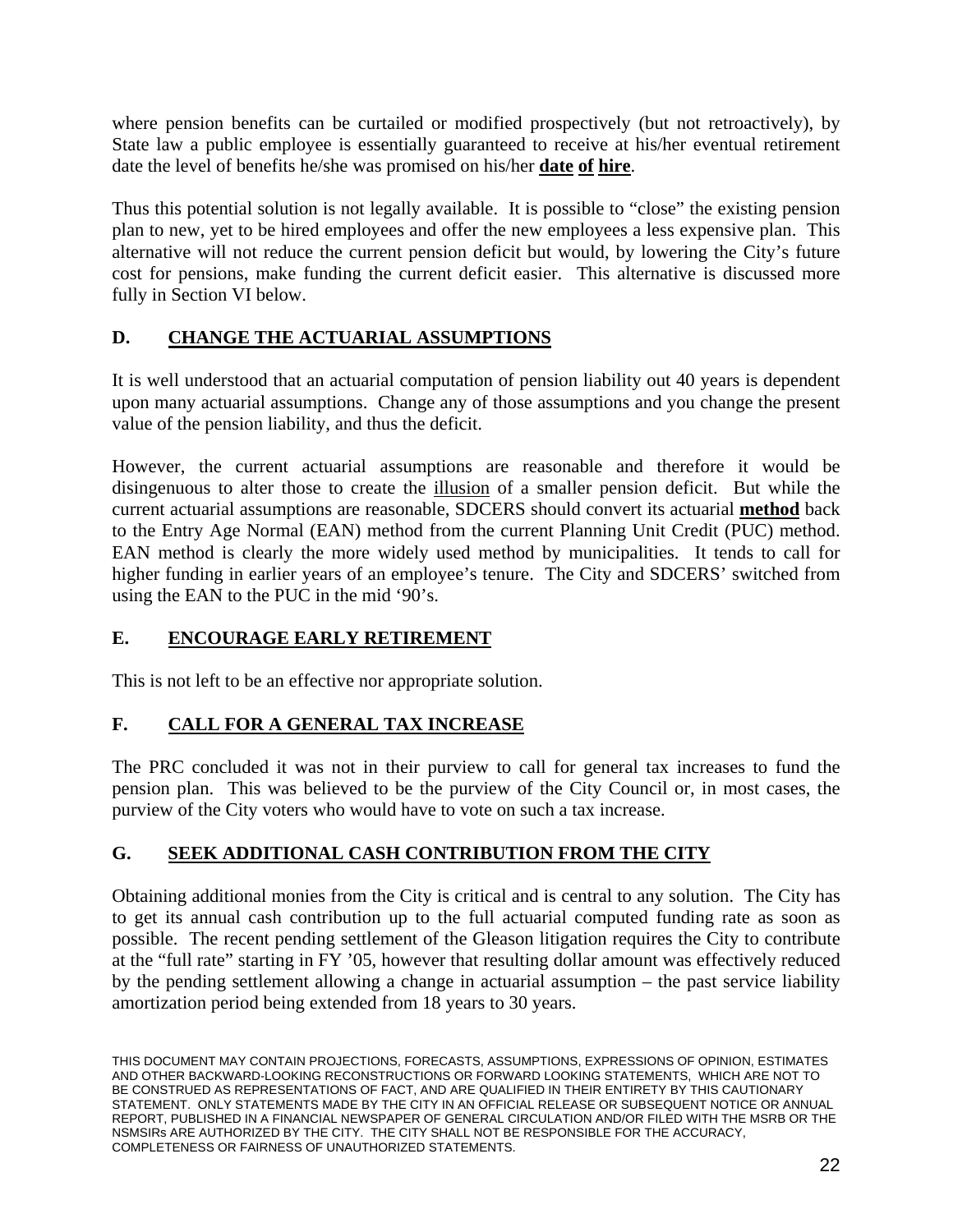It was a surprise to learn that the use of amortization periods of greater than 18 years that are designed to create annual payments as a constant percentage of City payroll, actually creates a "negative amortization" in the first several years of that formula. This means that a "negative" principal payment is made. Instead of paying both interest and some principal each year as a homeowner does with a conventional level payment mortgage, the City would pay full interest minus the negative principal "payments."

As a consequence, it is recommended below that in the future (after the Gleason legal settlement time table) that no amortization period longer than 15 years should be used.

#### **H. SEEK ADDITIONAL CASH CONTRIBUTIONS FROM EMPLOYEES**

This is not felt to be a viable alternative. However a closely related issue is addressed below under the section 50-50 City – Employee sharing of Pension cost.

#### **I. PENSION OBLIGATION BOARDS (PBO's)**

The PRC discussed these alternatives at great length. It was recognized that, assuming the City has adequate bonding capacity and can borrow at interest rates below The Pension Trust earnings assumption (currently 8%), then there is the potential benefit of interest arbitrage – i.e. borrow at 6% and invest at 8%. There is also the benefit of "maturity arbitrage" in that PBO's can be written for some 30 years. The cash provided by the PBO will be contributed to the Pension Trust to eliminate (or reduce) the deficit. The City will pay off the PBO's, principal and interest, over 30 years, whereas otherwise the Pension unfunded liability would have had to be paid off in the current 18 year amortization period (or the below recommended 15 years).

Further it is felt there is great benefit of converting the current pension deficit which could be viewed as a "soft liability" or "off balance sheet debt" (the payment of which could be delayed or manipulated through devices such as Managers Proposal I and II) into a "hard debt" (a specific third party lender liability on the City's books). This "hard liability" is clearly and unambiguously disclosed, and it **must** be paid annually – there is no potential for "deals" to delay payments to some later date.

It was also recognized that the use of PBO would inject the largest amount of money in the quickest time frame into the Pension Trust. It was felt that, importantly, this would allay the growing and disturbing fears of retirees and employees that they might not get their pension.

#### **J. CITY CONTRIBUTES REAL ESTATE**

It was recognized that there might be limits on the City's debt capacity or other pressing City needs for that capacity thus making the PBO means of injecting cash into the Pension fund problematic. An alternative is for the City to sell City owned real estate and to contribute the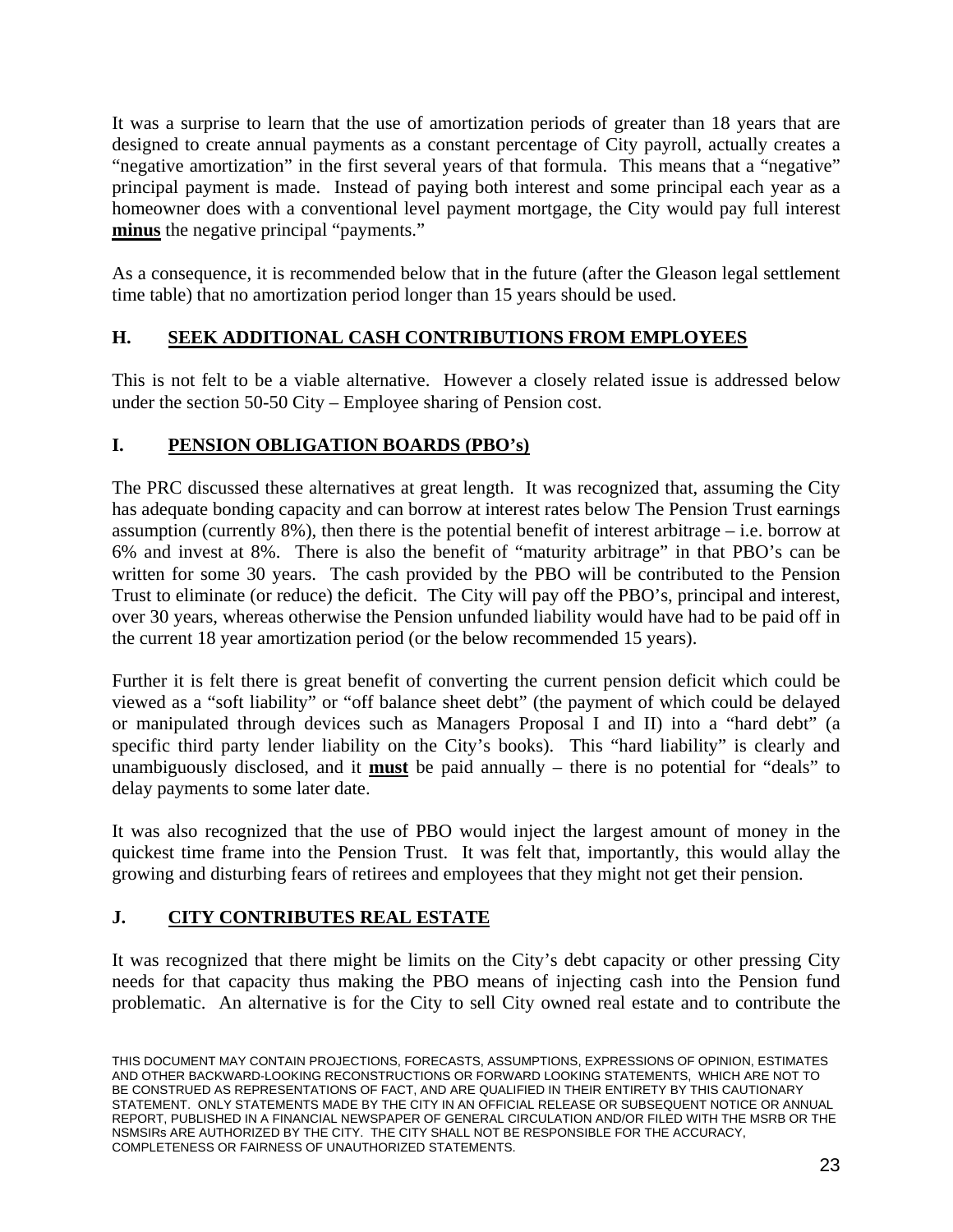cash proceeds or to contribute the actual real estate in kind to the Pension Trust. This could be a means of significantly reducing the Pension deficit without a "cash cost" to the City.

#### **K. CONCLUSION**

A sizeable infusion of assets into the Trust phased in over three years as a partial "catch-up" is imperative. Additionally the City has to fund to the full actuarial funding rate each year starting in FY '06 (using the liberal 30 years amortization period specified in the Gleason Settlement) and by FY '09 to switch to the more prudent 15 year amortization period (which will require larger annual dollar funding contributions than the "temporary" 30 year amortization period).

#### *Recommendation # 1: (Identical to PRC's Recommendation)*

*The City is to inject a special \$600 million infusion of assets into the trust over three years as follows:* 

*The City to issue \$200 million POB by 12/31/04.* 

*The City to inject a second \$200 million into the Fund by 12/31/05 from either a POB or real estate (the sale of City owned real estate with the cash contributed to the Trust, or the real estate itself contributed to the Trust).* 

*The City to inject a third \$200 million into the Fund by 12/31/06 from either a POB or real estate.* 

*The City to contribute annually at the full actuarial funding rate starting in FY '05, FY '06, '07, and '08 based on 30 year amortization (the "Gleason Settlement"), and in FY '09 and thereafter based on a 15 year amortization (whether "fixed" or "rolling" is left to SDCERS to decide). These required full funding annual contributions are to be computed with full recognition of the increase in Plan assets resulting from this aggregate \$600 million injection of funds.* 

*This should reduce the current funding deficit by well more than half by FY '09. It will however significantly increase the annual cost of the City as follows:* 

*Approximate annual City cash cost (to fund the Pension Trust and to pay off the PBO's) would be as follows:* 

| FY'05         | $$130$ million $*$            |
|---------------|-------------------------------|
| <i>FY</i> '06 | $$163$ million $*$            |
| FY'07         | $$175$ million $*$            |
| FY'08         | \$210 million $*$             |
| FY '09        | \$216 million $*$             |
|               | *set by litigation settlement |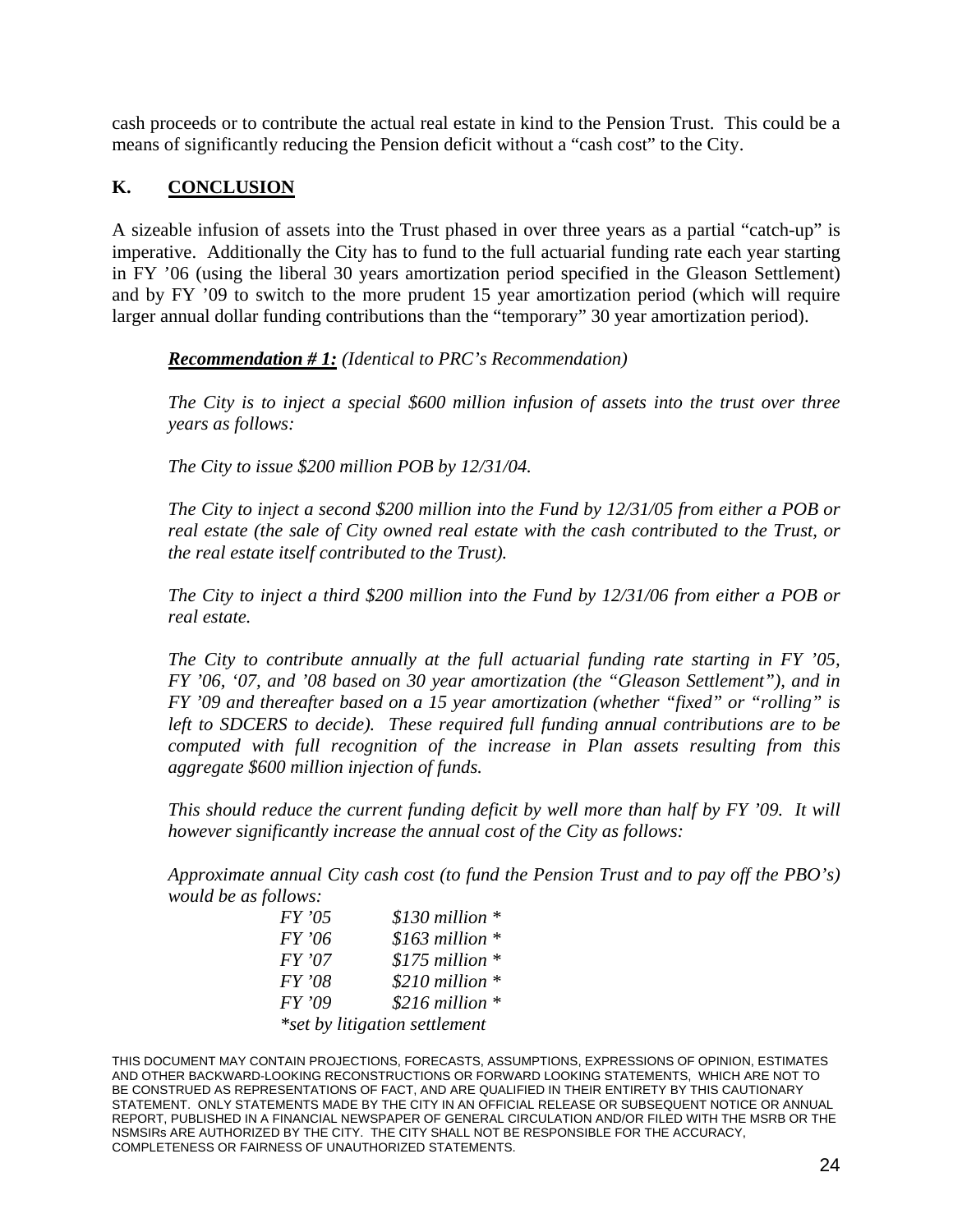*This will be a significant fiscal challenge for the City but it is a critical first step. The result of these recommendations is that the current 67% funded ratio of the Pension will improve to approximately 89%. Obviously despite this very significant increase in annual City expense, the pension fund will still be well below 100% funded.* 

#### *Recommendation # 2:*

*Create a City Charter requirement for SDCERS to utilize an amortization period no greater than 15 years for actuarial losses and no shorter than five years for actuarial gains, starting in FY '09 after the Gleason Settlement provision terminates.* 

*SDCERS should switch from the current PUC (Planned Unit Credit) actuarial method to the EAN (Entry Age Normal) in FY '09.* 

#### **L. CONTINGENT LIABILITIES**

In addition to the current \$1.16 Billion deficit, there are also a series of "contingent" benefits which are not included in the actuarially computed deficit. These include the  $13<sup>th</sup>$  check, the Corbet settlement, the supplemental COLA.

Since their payment is contingent upon the availability of "excess earnings," SDCERS has decided not to include them in the computed liability. When they are actually paid out in any given year, that payment creates an actuarial loss and as such adds, a year at a time, to the unfunded liability.

This is not a prudent manner to account for these benefits. Since the City has granted these benefits they should be fully recognized (given due deference to their contingent nature where appropriate) and included in the actuarial computation. By doing such would increase the Pension deficit but it would make this very real, albeit contingent, liability fully visible and well understood.

#### *Recommendation # 3:*

*Instruct SDCERS to include all contingent liabilities in the actuarial computation of total pension liabilities and in the actuarially computed annual funding rate.* 

*If this recommendation is not accepted, then it is imperative to reduce the actuarial earnings assumption to otherwise account for the actuarial drain caused by these contingent benefits. However, care must be taken in doing this so as not to unintentionally enhance the value of these contingent benefits through the mechanics of the "excess earnings waterfall" discussed later below.*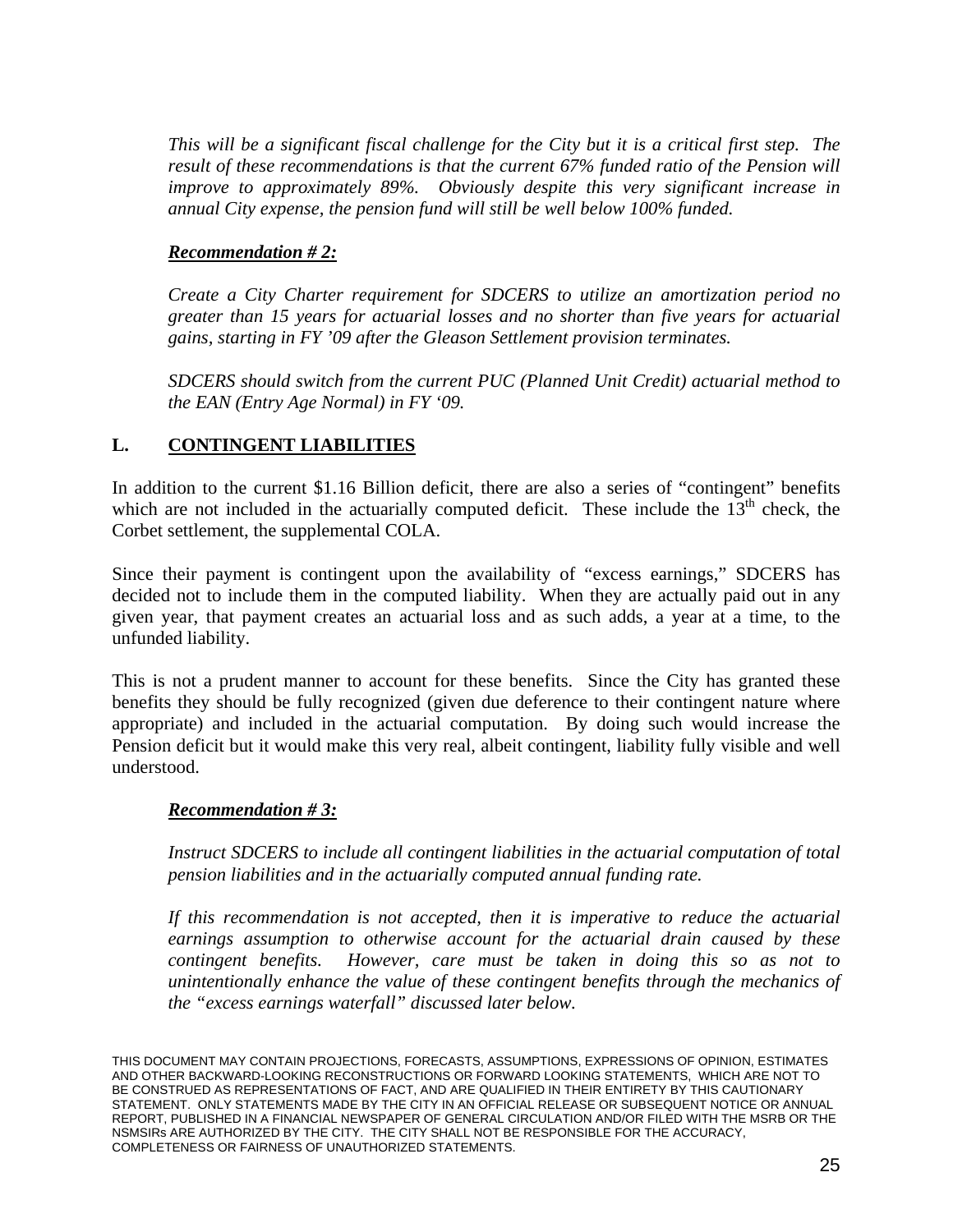#### **M. ADMINISTRATIVE EXPENSES INCLUDED IN ACTUARIAL CALCULATION**

Currently SDCERS administrative budget is not considered as a cost in the actuarial assumptions to determine the City's funding requirements. Thus the City is not paying this cost currently. This annual budget is approximately \$20 million, the largest component of which is investment managers' fees.

The payment of this budget annually by SDCERS creates actuarial losses which adds to the Pension deficit. Thus the City, instead of paying this cost currently, on an annual basis is spreading this cost out of many years in the future.

#### *Recommendation #4:*

*SDCERS's annual operating budget be included in the actuarial computation of annual funding requirements such that the City pays this cost currently and no longer pushes it out to future year's taxpayers.* 

#### **N. CITY "PICK-UP" OF A PORTION OF EMPLOYEE'S SHARE OF PENSION COST**

#### **Costly to City**

One aspect that makes the existing pension plan even more expensive for the City is the "Pickup" concept. The original premise of the pension plan was that the cost of the normal pension was to be shared 50-50 between the City and the employees. Over the years as the City has improved the level of pension benefits and the cost of the pension has risen accordingly, the City, through Meet and Confer union negotiations, has agreed to "pick-up" or pay on behalf of the employee, a portion of the employee's 50%. This has become so pronounced that now the City is paying 76% of the General Member's 50% and 78% of the Safety Member's 50%. Thus given the City's 50% plus the City's pick-up of this large part of the employee's share, the City is now paying approximately 88% (General Members) and 91% (Safety Members) of the "normal cost" of the pension rather than 50%.

#### **City is pushing this cost out on to future year's taxpayers.**

Worse, part of the City's pick-up for current year employee's expense is being paid, not out of the current year city budget, but rather through the accounting fiction of "excess earnings" in the SDCERS Trust. By so doing, the City spreads the actual cash cost to the City for the current year's expense out some 18 years through SDCERS' amortization of actuarial losses. It is unclear to me on whose authority this was done, the City's or SDCERS.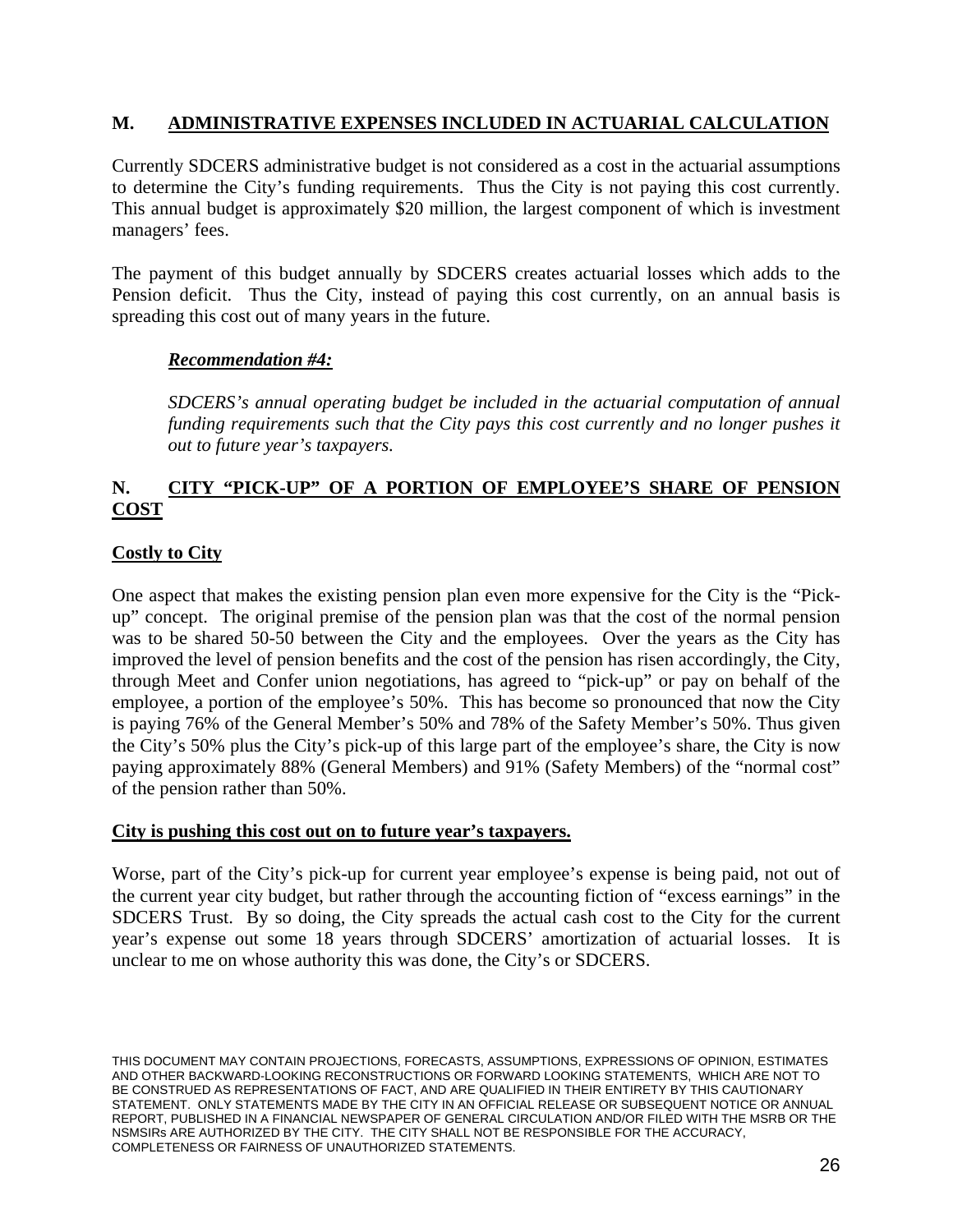#### **Opportunity for immediate City cost reductions**

While the extremely rich levels of benefits in the pension plan cannot by law be reduced for current employees, this "pick-up" is one area where the City can make reductions in an effort to get the total cost of this pension plan back down to affordable levels. Such a step will be in essence an income reduction to the City employees. However, it must be recognized the "hurt" in reforming this unaffordable pension plan must be shared by all, including those who benefit from the rich plan.

#### *Recommendation #5:*

*The City should (through Meet and Confer if necessary) phase out the "pick-up" of employee contributions over the next three years. The three year phase out is to cushion the economic pain (in essence a "wage" cut of some 2.7% - 3.3% per year for each of the three years) to the employees. The City must commit to utilize this budget "savings" to help fund the necessary increases in annual contributions for both pension and retiree health recommended elsewhere in this report to ensure the employees will, in fact, receive their promised benefits in the future..* 

#### *Recommendation #6:*

*As an alternative to reducing the City's pick-up of a sizeable portion of the Employee's 50-50 share of the pension cost, if this is felt too severe a reduction in the employee's effective take home pay, the City should then investigate the legality of negotiating a reduction in the current "unaffordable" pension plan and retiree health benefits in lieu of reductions in the City's pick-up.*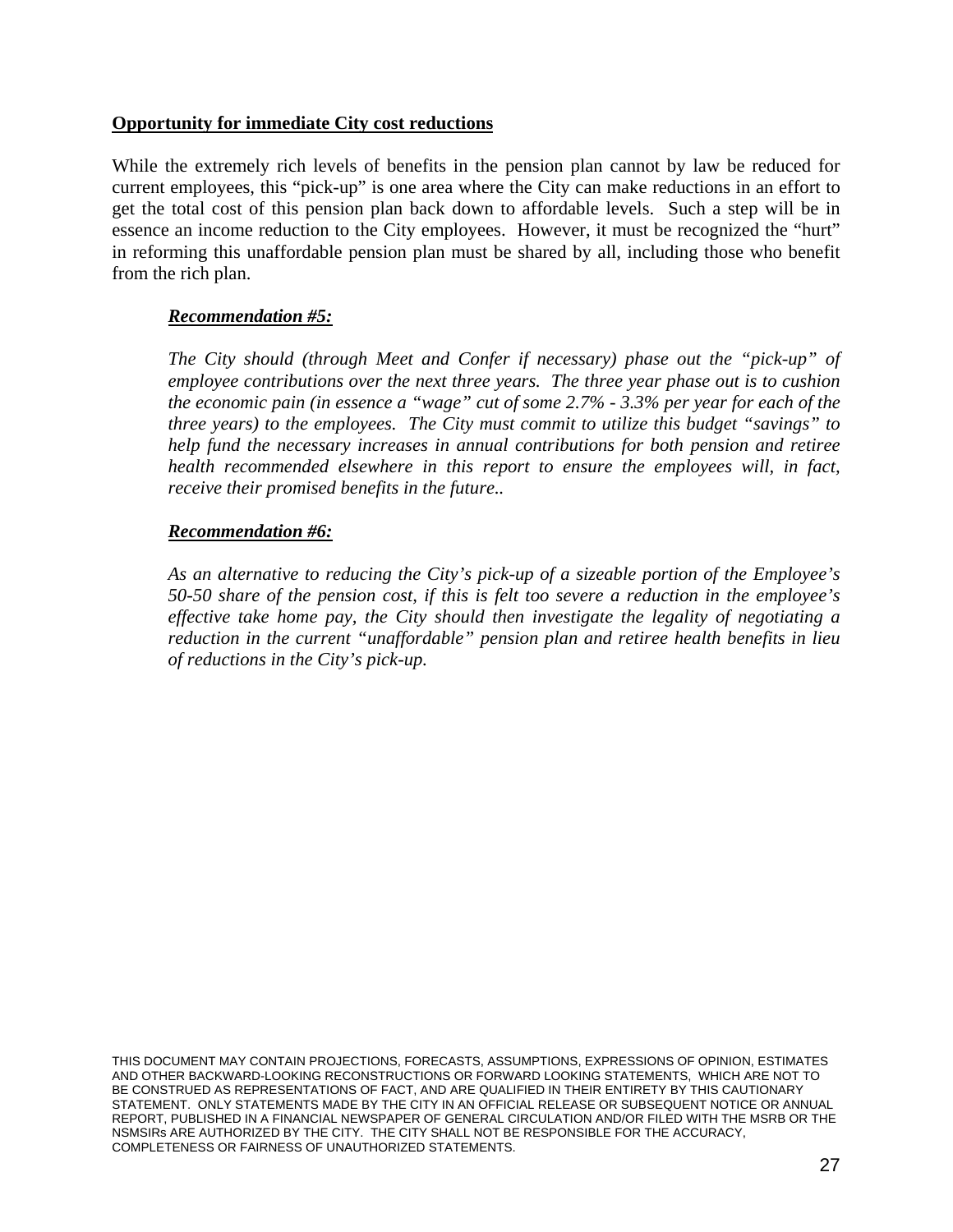### **VI. NEW BENEFIT PLAN FOR NEW EMPLOYEES**

The City has to come to grips with whether or not it truly can afford the current levels of retirement benefits it has promised its employees.

As mentioned above, it is recognized that by California Law, the benefits for existing retirees and existing employees cannot be reduced or eliminated. Thus the City must find the fiscal wherewithal to, at a minimum, continue to pay those benefits to the entire existing workforce. However costs in the future could be reduced down to more affordable levels by "closing" the current pension plan to any new participants and creating a new plan for all yet to be hired new employees.

It is recognized that by doing such the City would be creating two "class of citizens" in the workforce with different benefits despite the employees working side by side in the same job. However, the fact that the existing plan has proven (de facto) to be unaffordable by the City necessitates this action.

#### *Recommendation #7: (Identical to PRC's Recommendation)*

*Considering the richness of the annual plan and the City's unwillingness or inability to currently pay for that plan, the existing plan should be closed immediately to all new employees.* 

#### *Recommendation #8:*

*A new, much less expensive plan must be created for all new employees. The value of the new benefits should be reconciled with prevailing practice in private industry and not compared to municipal or state plans, as the latter have tended, over time, to match one another to the highest common denominator.* 

*The City must chose between a new defined contribution plan (DC), which leaves no residual liability to the City, or a new defined benefit (DB) plan of the same character as the current plan but with much less rich terms.* 

*Given the fact that the initial annual cost to the City for both a DC and a DB plan can be set essentially equal through the establishment of the specific benefit terms of each plan, the criteria for choosing which type plan will be more philosophical rather than cost driven. Issues such as classic employer paternalism wherein the employer retains responsibility for retirement fund investment (and investment market liability or benefit from such responsibility), versus giving that responsibility directly to the employee. The DC plan tends to offer more portability which has value to many employees who tend to*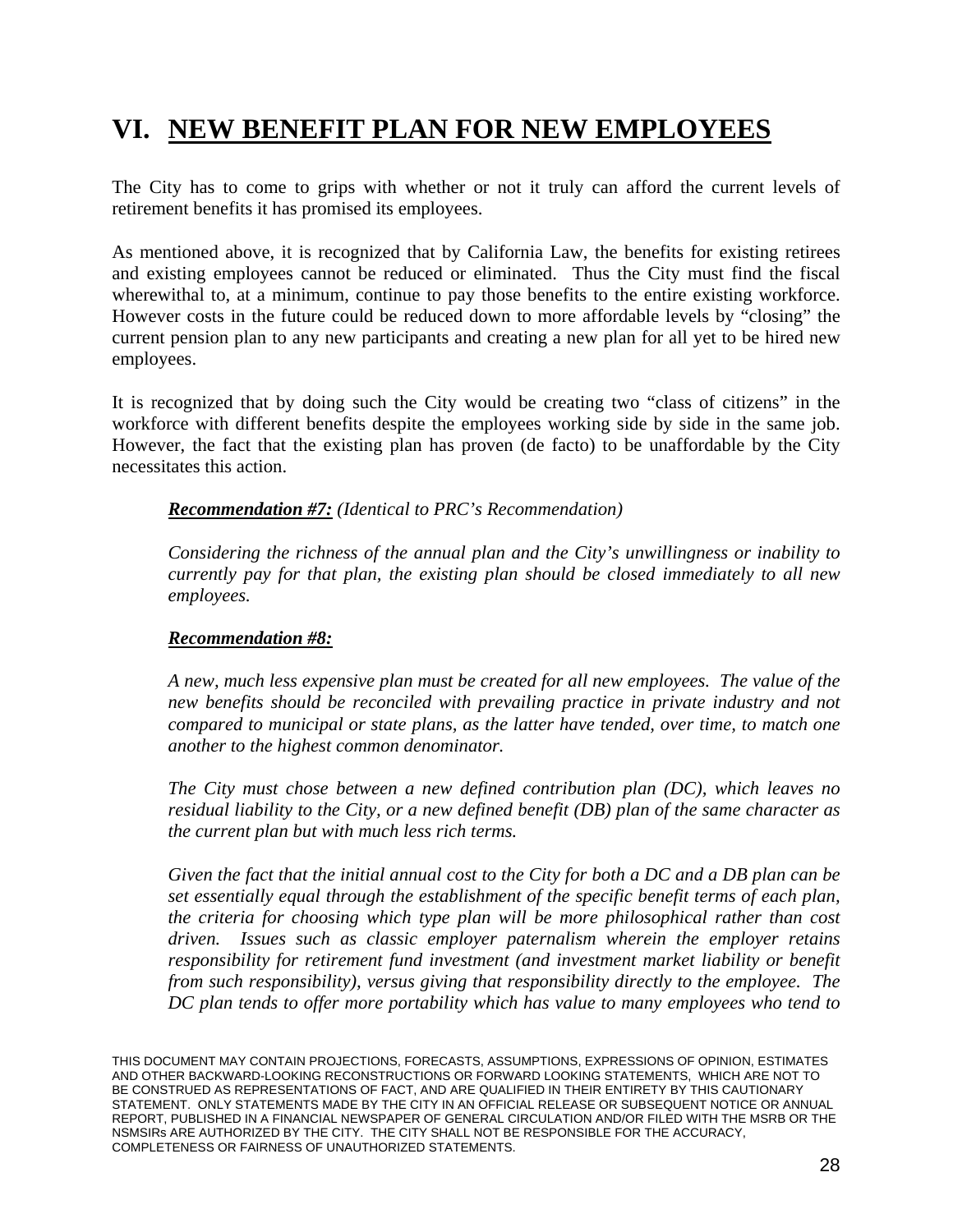*change jobs whereas the DB plan, at least in theory, tends to encourage longevity of employment with a single employer.* 

*The choice between a DC and a DB involves many issues and the City's Human Resources Dept. need assess such carefully.* 

*However, in the event the new plan is determined to be a defined benefit plan like the existing one, then the recommended key changes from the existing plan, to place the value of the pension plan in closure conformity to the norms of the private sector, are as follows:* 

|                          | Increase the age for normal retirement to: |           |
|--------------------------|--------------------------------------------|-----------|
| <b>General Members</b>   | 62                                         | (from 55) |
| <i>Fire &amp; Safety</i> |                                            | (from 50) |
| Legislative              | 62.                                        | (from 55) |

*2. Reduce the full retirement percentage payout factors for Retirement Benefits to no greater than (and ideally less than): General Members 2.0% (from 2.5%) Fire & Safety 2.4% (from 3.0%) Legislative 2.8% (from 3.0%)* 

| Increase in the minimum age to elect a reduced, early retirement to: |     |  |  |
|----------------------------------------------------------------------|-----|--|--|
| <b>General Members</b>                                               | .55 |  |  |
| <i>Fire &amp; Safety</i>                                             | 52  |  |  |
| Legislative                                                          | 55  |  |  |

*Benefits for an early retirement will be actuarially reduced on a cost neutral basis.* 

- *4. Change from the highest year's salary to the average of highest three year's salary.*
- *5. Eliminate the DROP and purchase of years of service credit provision for all New Employees of the City, except where required by California or Federal Law.*
- *6. Strengthen the criteria for disability (see discussion of disability pensions below).*
- *7. Eliminate the COLA in the pension plan.*
- 8. Eliminate participation in the 13<sup>th</sup> check and the supplemental COLA.

THIS DOCUMENT MAY CONTAIN PROJECTIONS, FORECASTS, ASSUMPTIONS, EXPRESSIONS OF OPINION, ESTIMATES AND OTHER BACKWARD-LOOKING RECONSTRUCTIONS OR FORWARD LOOKING STATEMENTS, WHICH ARE NOT TO BE CONSTRUED AS REPRESENTATIONS OF FACT, AND ARE QUALIFIED IN THEIR ENTIRETY BY THIS CAUTIONARY STATEMENT. ONLY STATEMENTS MADE BY THE CITY IN AN OFFICIAL RELEASE OR SUBSEQUENT NOTICE OR ANNUAL REPORT, PUBLISHED IN A FINANCIAL NEWSPAPER OF GENERAL CIRCULATION AND/OR FILED WITH THE MSRB OR THE NSMSIRs ARE AUTHORIZED BY THE CITY. THE CITY SHALL NOT BE RESPONSIBLE FOR THE ACCURACY, COMPLETENESS OR FAIRNESS OF UNAUTHORIZED STATEMENTS.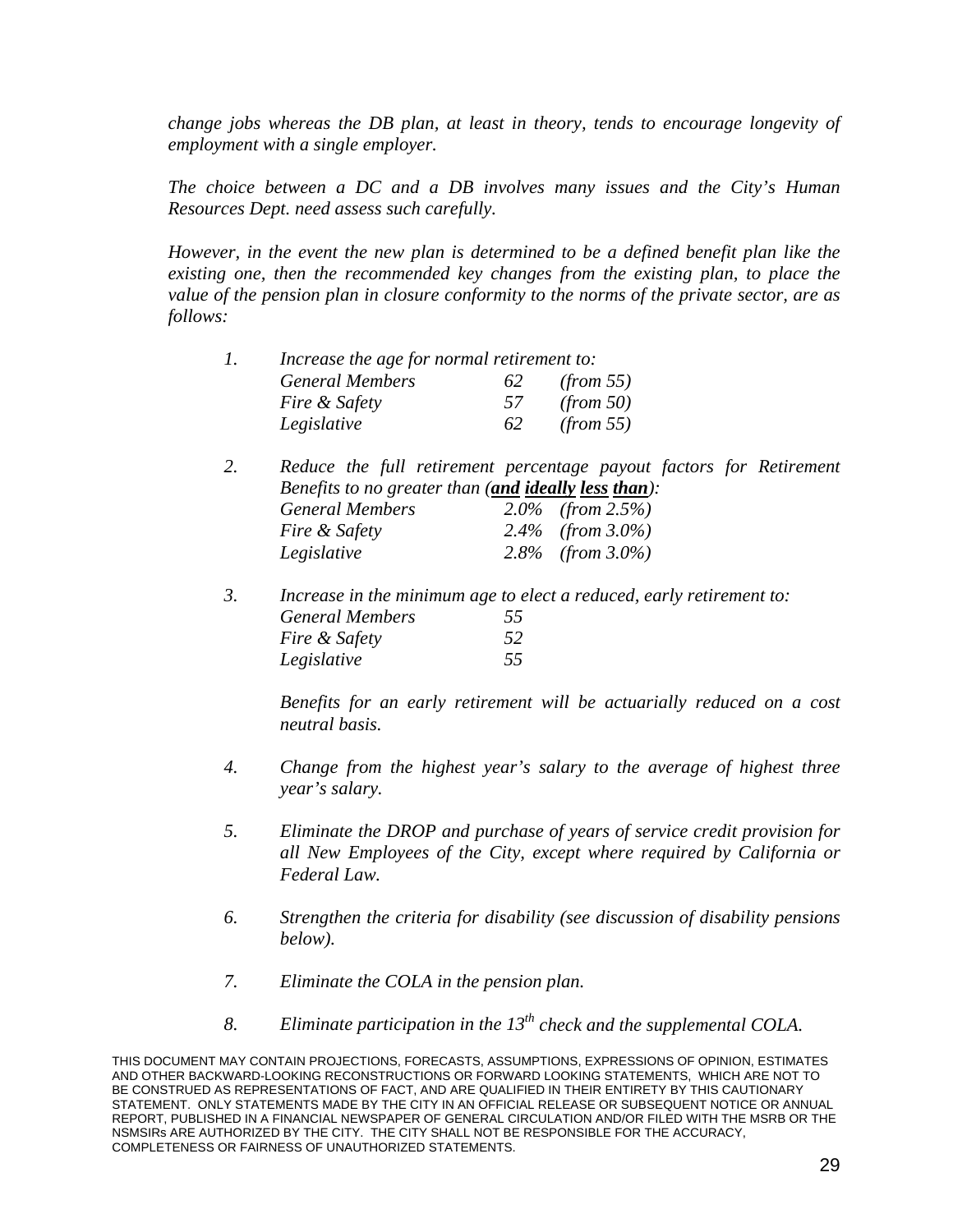### **VII. RECOMMENDED SOLUTIONS TO RETIREE HEALTH LIABILITIES**

The City has a very serious problem with its promised retiree health care benefit. It is well recognized that medical costs have been and continue to skyrocket. Also, we have an aging population with longevity continuing to increase. Thus any retiree health care benefits are a very expensive proposition to begin with. The City's current "pay as you go" system ignores the accumulating liability being incurred each year as current employees earn their right to retiree health care. While this right to health care will not manifest itself in cash expenditures until the employee retires, the expense is being incurred now, each year the employee works. This is completely analogous to the pension benefit – i.e. paid at retirement but earned and expensed each year the employee works. While the City sets aside monies each year for these ultimate pension benefits, it does not set aside **any** money for the retiree health. This has led to a totally unfunded liability estimated by SDCERS actuary to be between \$545 and 672 million depending on medical cost inflation assumption (5-6% per year). I believe the liability is much greater than that given the history of medical cost increases being far in excess of 5-6% per year.

It is recognized that most other municipalities follow this same practice as the City of not funding this liability. Additionally many private sector companies also do not fund their future retiree medical liability. However, private sector accounting rules (FASB) require this medical liability to be clearly shown on the Company's balance sheet.

#### **CONCLUSION**

The City's policy of not recognizing its retiree health care liabilities must be changed. For the City to render an accurate, clear picture of its financial condition, this liability must be disclosed. Additionally, the current practice of funding only on a pay as you go basis must be changed, particularly when it is recognized that even this very limited pay as you go funding is not being paid out of the City budget each year but rather is being paid by an inappropriate siphoning off of pension assets (via "excess earnings"). The City must stop pushing this liability out on to future year's taxpayers.

Further the City cannot have it both ways  $-$  i.e. telling employees they are earning a retiree health benefit and at the same time saying they do not have to fund the cost of such a benefit since it is "not vested" and therefore the City does not necessarily have to pay it if it chooses not to. Cleary, this is not fair to the City's employees. The City acknowledges the existing retirees do have a vested benefit to medical care but that existing employees do not.

These necessary corrections to current City practices will require significant monies out of the annual City budget. However that is a fiscal reality. It exists today but it is well hidden and simply being deferred out to future year's taxpayers. If the City concludes it cannot afford this cost, it must decide whether it wants to continue this employee benefit.

THIS DOCUMENT MAY CONTAIN PROJECTIONS, FORECASTS, ASSUMPTIONS, EXPRESSIONS OF OPINION, ESTIMATES AND OTHER BACKWARD-LOOKING RECONSTRUCTIONS OR FORWARD LOOKING STATEMENTS, WHICH ARE NOT TO BE CONSTRUED AS REPRESENTATIONS OF FACT, AND ARE QUALIFIED IN THEIR ENTIRETY BY THIS CAUTIONARY STATEMENT. ONLY STATEMENTS MADE BY THE CITY IN AN OFFICIAL RELEASE OR SUBSEQUENT NOTICE OR ANNUAL REPORT, PUBLISHED IN A FINANCIAL NEWSPAPER OF GENERAL CIRCULATION AND/OR FILED WITH THE MSRB OR THE NSMSIRs ARE AUTHORIZED BY THE CITY. THE CITY SHALL NOT BE RESPONSIBLE FOR THE ACCURACY, COMPLETENESS OR FAIRNESS OF UNAUTHORIZED STATEMENTS.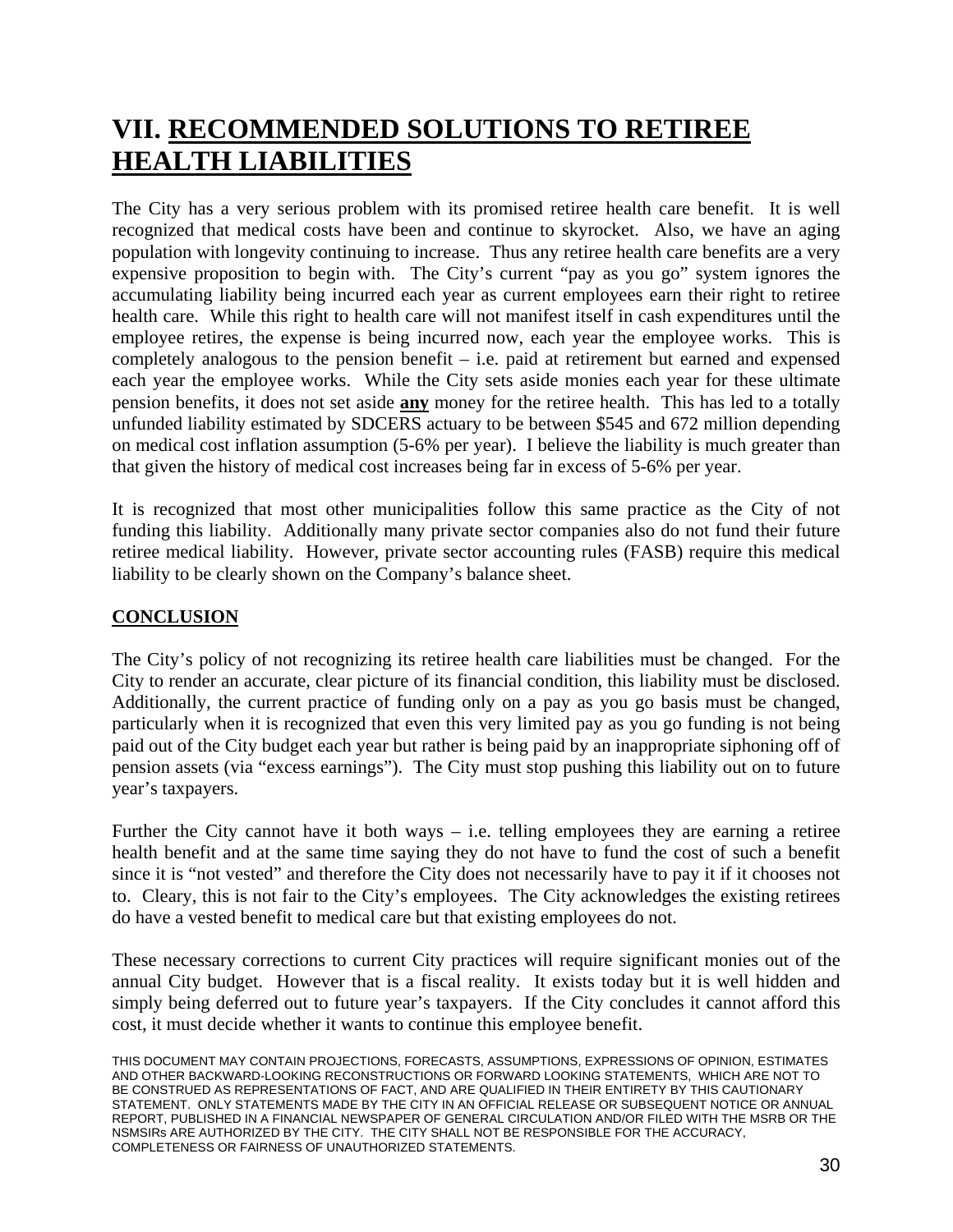#### *Recommendation #9:*

*The City must definitely conclude whether the current employees have a vested right to retiree health care. If the answer is no, the employees should be honestly told so. If the answer is yes, the liability for such needs be recognized and funded.* 

#### *Recommendation #10:*

*Immediately stop funding retiree health care through the current method of siphoning off pension assets though the fiction of "excess earnings." Eliminates Muni Code Section 24.1502(a)(5) which specifies this current treatment. Commence funding annually from City budget on an actuarial basis with an amortization period no greater than 15 years. (This will be necessary for the existing retirees at a minimum since their benefit is clearly vested, and for existing employees as well if the City confirms its commitment to retiree health benefits.)* 

*Recommendation #11: (Identical to PRC's Recommendation)* 

*Establish a separate trust for Retiree health care, separate and distinct from the Pension Trust.* 

*For administrative efficiency have SDCERS manage both the Pension and the Retiree Health trust and allow SDCERS to commingle the two trust funds for investment purposes only, if they so decide.* 

#### *Recommendation #12: (Identical to PRC's Recommendation)*

*To assure adequate disclosure and visibility on the cost and funding status of Retiree Health benefits, City should adopt GASB 43 accounting reporting requirements at the beginning of FY '05.* 

#### *Recommendation #13:*

*Consistent with Recommendation #8 regarding a new, less expensive Pension plan for new employees, the City should develop a new retiree health care plan for new employees*  which puts a clear cap on future medical cost per employee and which is deemed *affordable by the City given that it must be funded annually on an actuarial basis.*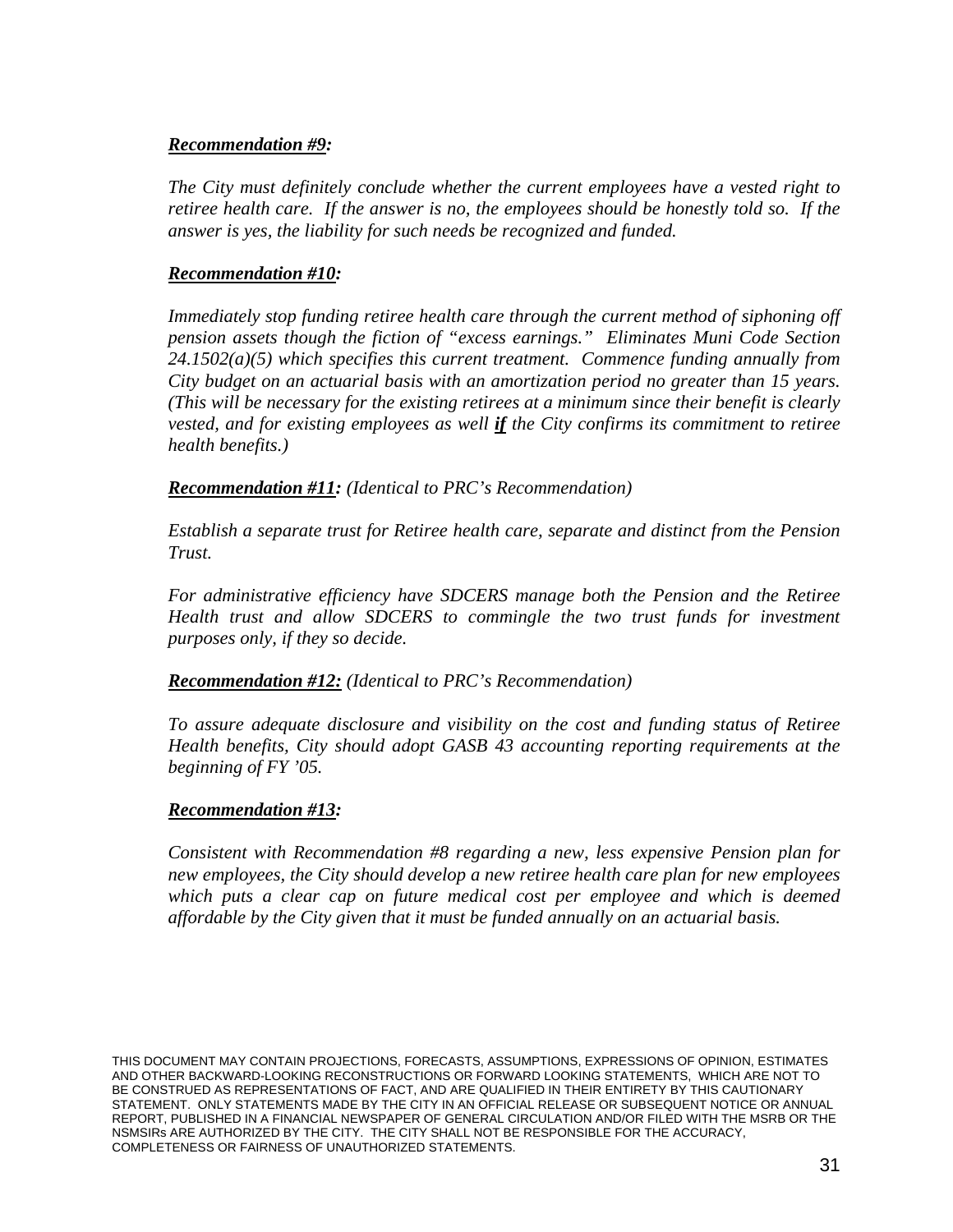### **VIII. OTHER ISSUES**

During the PRC's investigation several other issues came to light and were discussed to varying degrees but were not driven to a conclusion.

#### **A. 50-50 CITY-EMPLOYEE SHARING OF PENSION COST**

The basic premise of the pension plan established in the Muni Code back in the 1930's is that the cost of a "normal pension" is to be paid 50% by the City and 50% by the employee. Any past service liability is to be paid 100% by the City. It is unclear what was meant 70 years ago by the term "normal pension". However, it is clear that this should not be confused with the current actuarial term of art, "normal cost" of a pension.

#### **Cost of benefit improvements**

When benefits are improved the actuarially computed cost of such increases are to be shared 50- 50. When actuarial assumptions are changed, then the resulting change in actuarial computed costs are to be shared 50-50. This latter point was contested by San Diego employees and litigated decades ago and the City's position was confirmed up through the California Supreme Court.

#### **Appears SDCERS not properly calculating employee rates**

It is questionable whether CERS has been administering the plan according to the above stated rules. It is unclear whether the cost of every benefit increase was in fact shared 50-50, and, if it was, whether the employee rates were adjusted timely. There were some benefit increases that were granted in the time period when Manager's Proposal I had "frozen" the City's contribution rate with the City's deficiency to be made up later. But it is unclear whether future make up of the employee's required increased rates was comprehended. Benefits were also increased as a result of litigation. It is unclear whether the employee rates were appropriately increased for such.

It is apparent that when some (or all) of the recent actuarial assumptions changes were made (or were frozen by MP-I, to be "paid for" by the City later), the employee rates were not increased.

The consequence of the foregoing is that it appears the City is paying more than its 50% share in conflict with the basic premise of the pension plan being shared 50-50 between the City and the employee.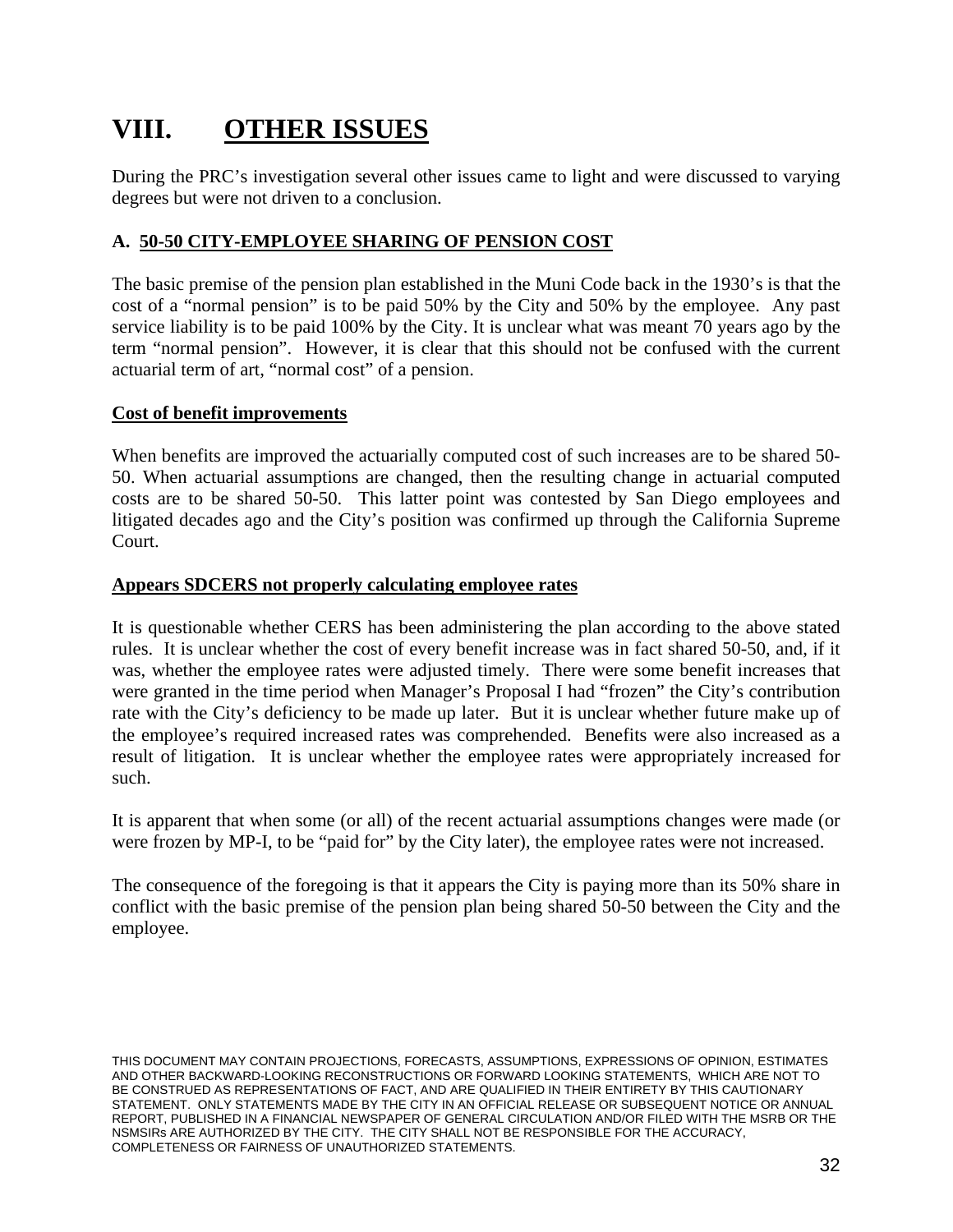#### **Not all elements of pension cost properly included in employee share**

It also appears that not all the elements of the current pension plan are even included in the computation of the 50-50 sharing. As an example, the disability benefit, the DROP benefit, the  $13<sup>th</sup>$  check, and the supplemental COLA do not appear to be included in the 50-50 sharing.

#### **Actuarial assumption changes not made timely – thereby delaying employee rate increases.**

Another concern is the lack of timeliness in addressing actuarial assumption changes. The cost of such a change going forward is supposed to be shared 50-50, but the cost of the past service liability created by that assumption change is paid 100% by the City. Thus any delay in recognizing assumption changes moves cost from a 50-50 share to 100% - 0%, City pays all.

#### **Employee Rate Computation**

It appears when changes are made to employee rates they are made on an average basis for ease of administration rather than on a specifically calculated adjustment for each age related group. It appears that this approach leads to a higher cost to people hired in at a young age and a subsidized cost for employees hired in at an older age.

#### *Recommendation #14:*

*The PRC was not able in the time available to get a full explanation of the 50-50 Cityemployee sharing and the Pension costs. Therefore, the City, as Plan Sponsor, should request a full accounting from SDCERS by 12/31/04 as to:* 

- *A. Why are not all cost elements of the Pension Plan included in the 50-50 City-employee cost sharing computation?*
- *B. Were the costs of all benefit increases properly and timely reflected in the employee's rates?*
- *C. Were the costs of all actuarial assumption changes properly and timely reflected in the employee's rates?*
- *D. What action, if any, regarding City and employer contribution rates would be appropriate given the results of the above full accounting?*

*(A response to the above is apparently in development by SDCERS staff in response to a Trustee's request.)*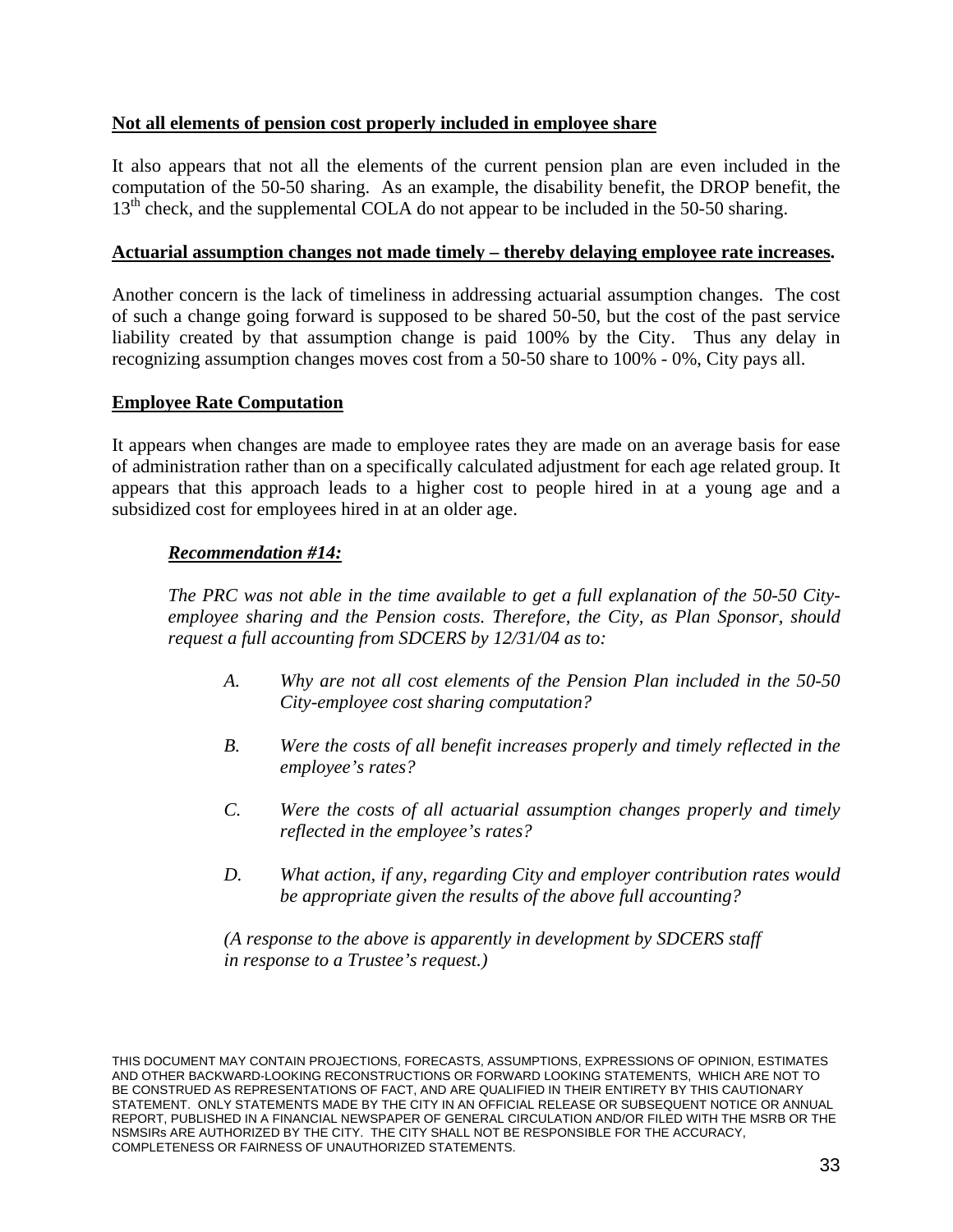#### *Recommendation #15:*

*City should request SDCERS to establish by 12/31/04 a formal policy for establishing employer and employee contribution rates, including regularly scheduled reviews and assessments of actuarial experience trends and actuarial assumptions. (This is in development by SDCERS Staff.)* 

#### **B. DISABILITY PENSION**

#### **High cost driver**

One of the high cost drivers of the total cost of San Diego's Pension Plan is the disability provision. Disability accounts for close to 15% of the Total Normal Cost of the Pension. Worse, at present (as described above) the City is paying 100% of this cost with the employee **not** sharing 50-50.

At present, an incredible 23% of all City retirees are drawing a disability pension. When just focusing on Safety Members, 36% of all Safety retirees are on disability. Over 1/3 are disabled!

#### **Lenient criteria for disabilities**

It would appear this shocking large percentage of retirees on disability is due to the relatively lenient definition of "disability" used in the Pension Plan. An employee only has to demonstrate he/she is unable to perform their job. This is true even if the individual incurred this disabling injury on their personal time away from work.

A more demanding criteria for obtaining a disability pension is used by the Social Security System. Here a person must be unable to do any work in order to qualify. If an employee is injured on the job, the workers compensation system is designed to pay not only his medical bills, but if he/she is permanently disabled or permanently partially disabled, there is a payment made to cover the individual's diminution of earning power. Additionally, payments are made for retraining in other types of employment. The Social Security disability, becomes operative only if the individual is unable to be employed any where.

#### **Financial incentive to claim disability**

Currently when a City employee is injured on the job and is deemed unable to perform his job any longer, that individual will receive worker's compensation **and** a disability pension **and** be able, physical condition permitting, to go secure employment elsewhere. Thus as a result of their work related injury/disability they can easily wind up making far more money than what they made as a City employee. The basic rationale for a disability plan is to project the employee with an economic safety net in the event he can't work any longer – not to create the potential for a wind fall.

THIS DOCUMENT MAY CONTAIN PROJECTIONS, FORECASTS, ASSUMPTIONS, EXPRESSIONS OF OPINION, ESTIMATES AND OTHER BACKWARD-LOOKING RECONSTRUCTIONS OR FORWARD LOOKING STATEMENTS, WHICH ARE NOT TO BE CONSTRUED AS REPRESENTATIONS OF FACT, AND ARE QUALIFIED IN THEIR ENTIRETY BY THIS CAUTIONARY STATEMENT. ONLY STATEMENTS MADE BY THE CITY IN AN OFFICIAL RELEASE OR SUBSEQUENT NOTICE OR ANNUAL REPORT, PUBLISHED IN A FINANCIAL NEWSPAPER OF GENERAL CIRCULATION AND/OR FILED WITH THE MSRB OR THE NSMSIRs ARE AUTHORIZED BY THE CITY. THE CITY SHALL NOT BE RESPONSIBLE FOR THE ACCURACY, COMPLETENESS OR FAIRNESS OF UNAUTHORIZED STATEMENTS.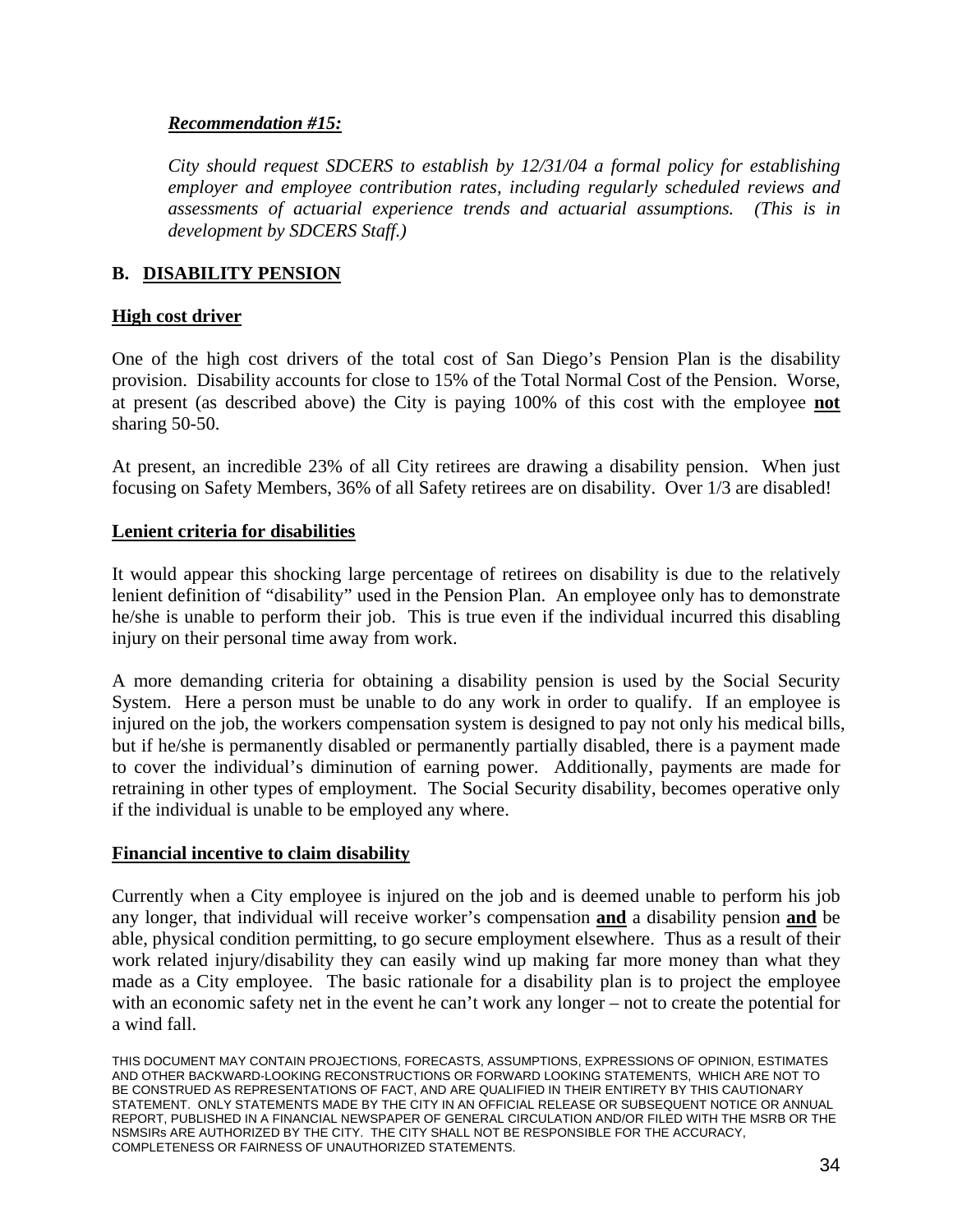In years past, the City Muni Code provided protection against "double dipping" from both workers compensation and disability simultaneously. Also there were protections which reduced disability payments for other income earned. Apparently these provisions were negotiated away to the Unions in meet and confer.

A further incentive to claim disability comes from SDCERS' chosen way of implementing the Muni Code. The issue here is the fact that a disability pension is, by IRS Code, 50% tax free income whereas a normal service pension is fully taxable.

Thus when an individual is eligible for a service pension (which is usually of greater dollars than a disability pension), if that individual can perfect a disability claim, SDCERS pays the person first the disability pension (50% of which is tax free) and then "tops it off" to get up to the full value of the service pension (that "top off" being fully taxable). Thus there is a tax savings incentive to claim disability. While this does not directly cost the City any more for that individual's pension (just the IRS "loses"), the City does incur significant administrative expenses to investigate and adjudicate the disability claim. Worse, these financial incentives can create an unwarranted culture in the workforce to seek disability retirements. The very large percentage of City retirees on disability already might suggest this is a problem.

#### **Potential conflict of interest in the administration of disability pension**

One of the many appearances (if not realities) of a conflict of interest on the Board is when Board members who are elected union officials have to sit in judgment on a union member's application for disability approval.

On questionable disability applications the Board sends them to an independent Hearing Officer who, after a formal legal style proceeding, returns a "recommendation" to the Board. The Board then must approve or override that recommendation.

The Board has no legal or medical expertise and, worse, the Board attempts to sit as an "appeals court" hearing pleas from applicants and their lawyers without any semblance of legal due process, including such basics as testimony under oath, the impermissibility of new evidence, etc.

#### **SDCERS not currently complying with Muni Code regarding monitoring of disability pension.**

Muni Code Section 24.0407 **requires** SDCERS to seek an annual affidavit from disability pensioners affirming they are still disabled. Section 24.0408, requires SDCERS to have disability pensioners submit to periodic physical exams to independently confirm their disability. SDCERS is not currently doing either of these requirements.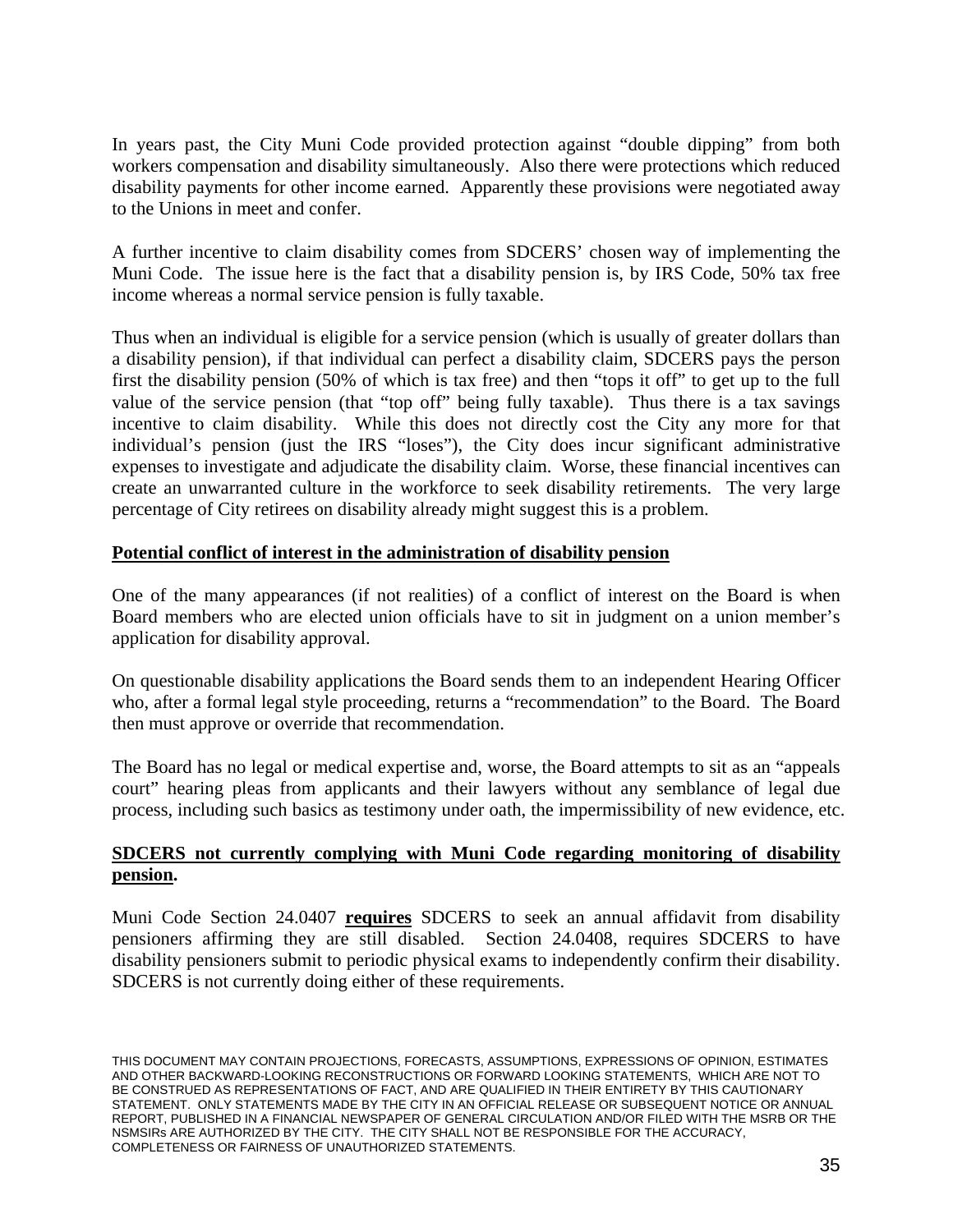#### *Recommendation #16: (identical to PRC's recommendation)*

*To eliminate the appearances of a conflict of interest in the administration of disability pensions and to institutionalize a rigorous, independent, judicial based process with proper medical expertise and legal due process, SDCERS should change their current practices when sending questionable disability applications out to an independent administrative law hearing officer. Instead of the Hearing Officer's conclusion being a "recommendation", it should be a "final decision" on behalf of the Board; such a decision, as with the current process, would still be appealable to Superior Court by either the applicant or the Board. This recommendation will remove the Board from making disability decisions when it does not have the expertise nor a reasonably equitable process to do such.* 

*The PRC had submitted a proposed City Charter amendment to effect this recommendation. However City Council, on a 4 yes, 2 nay vote to approve, failed to carry this motion for a ballot proposition. Consequently I now strongly urge the City to recommend that the SDCERS Board to adopt this practice.* 

#### *Recommendation #17:*

*Establish an economic ceiling on a disability pensioner's aggregate receipt from worker's compensation, disability pension and income from other employment. That ceiling should not exceed the current rate of pay for the position the individual had held at the time of his disability. SDCERS to establish a process to administer this ceiling and reduce disability payments where the ceiling is breached.* 

*Eliminate the practice of paying a disability pension topped off to equal the service pension solely to afford tax free income to the retiree.* 

#### *Recommendation #18:*

*SDCERS to perform their obligation under Muni Code 24.0407 and 08 regarding monitoring of disability pensioners, including periodic physicals to confirm continued disability. If a person drawing a disability pension is no longer deemed disabled their disability pension will cease assuming the City is willing to reinstate them as an employee. The City is to be encouraged to return the rehabilitated individual to City employment as a moral if not legal commitment to their employees and as a means of controlling total employment costs.* 

#### *Recommendation #19:*

*If a new Pension Plan is to be created for new hires, replace the current criteria for disability with the Social Security system criteria.* 

THIS DOCUMENT MAY CONTAIN PROJECTIONS, FORECASTS, ASSUMPTIONS, EXPRESSIONS OF OPINION, ESTIMATES AND OTHER BACKWARD-LOOKING RECONSTRUCTIONS OR FORWARD LOOKING STATEMENTS, WHICH ARE NOT TO BE CONSTRUED AS REPRESENTATIONS OF FACT, AND ARE QUALIFIED IN THEIR ENTIRETY BY THIS CAUTIONARY STATEMENT. ONLY STATEMENTS MADE BY THE CITY IN AN OFFICIAL RELEASE OR SUBSEQUENT NOTICE OR ANNUAL REPORT, PUBLISHED IN A FINANCIAL NEWSPAPER OF GENERAL CIRCULATION AND/OR FILED WITH THE MSRB OR THE NSMSIRs ARE AUTHORIZED BY THE CITY. THE CITY SHALL NOT BE RESPONSIBLE FOR THE ACCURACY, COMPLETENESS OR FAIRNESS OF UNAUTHORIZED STATEMENTS.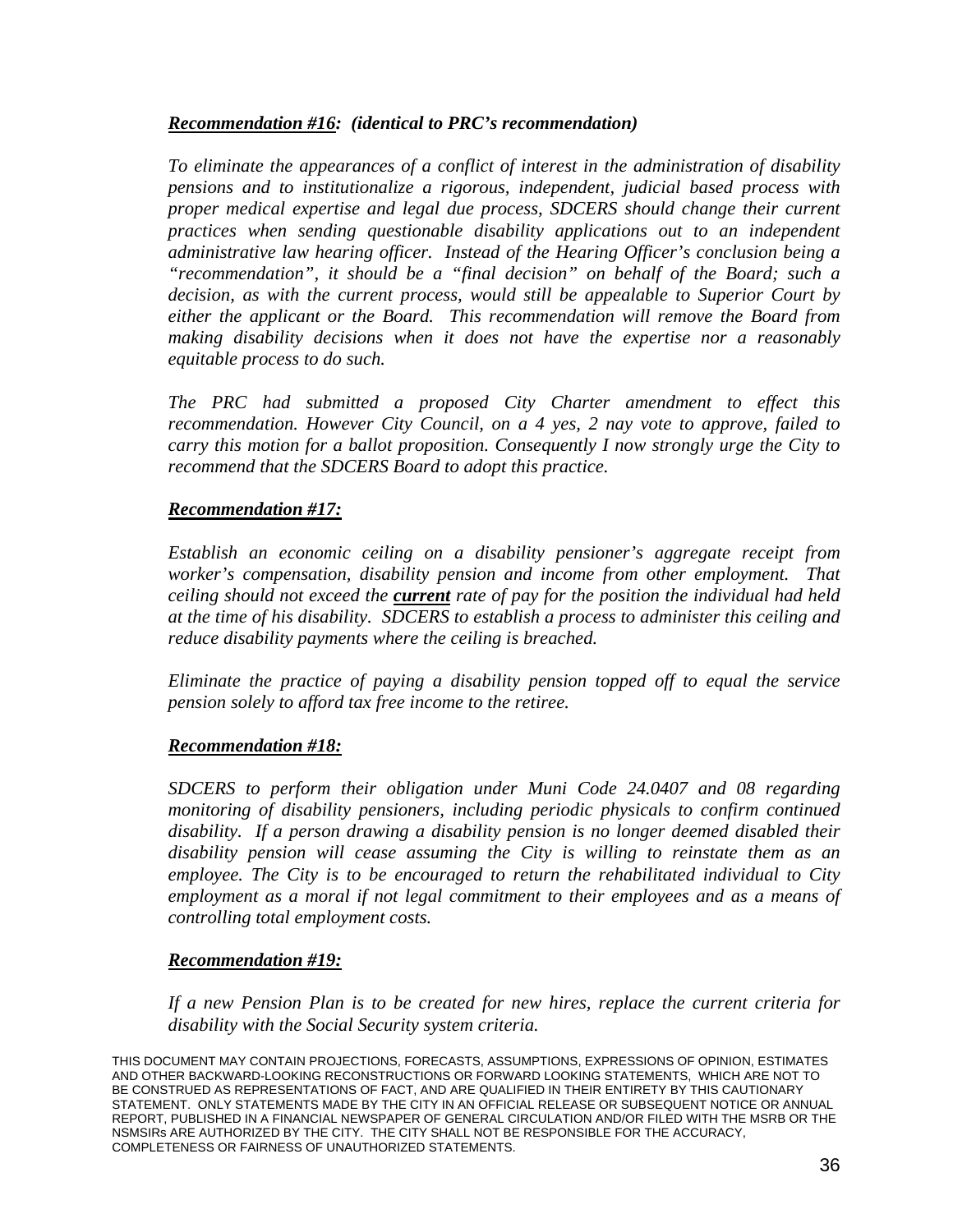#### **C. "EXCESS EARNINGS" AND THE "WATERFALL DISTRIBUTION"**

The City has directed SDCERS to make certain payments out of trust assets based on the concept of "excess earnings". When the Trust's annual "realized" investment earnings (cash earnings from dividends, interest, or gains on actual sale of a security) reach a certain threshold then earnings in excess of that amount are deemed available for payment of certain prescribed benefits. The priority of those payments is referred to as the "waterfall".

Excess earnings are distributed according to the following "waterfall" dollar priority:

- $1<sup>st</sup>$  8% (Actuarial earnings assumption) multiplied by the employer contribution reserve is credited to that reserve.
- $2<sup>nd</sup>$  8% multiplied by the employee contribution reserve is credited to that reserve
- 3rd Annual SDCERS administrative budget is deducted
- $4<sup>th</sup>$  Retiree Health reserve (for amount of actual retiree health expense that year)
- $5<sup>th</sup>$  13<sup>th</sup> check to retirees
- $6<sup>th</sup>$  Corbet payments to retirees
- $7<sup>th</sup>$  Supplemental COLA reserve
- 8<sup>th</sup> Employee Contribution Rate reserve

(There is also a deduction made and contributed to the Port and Airport employer reserves to compensate for the fact their members do not participate in the City's contingent benefits, to the  $5<sup>th</sup>$ ,  $6<sup>th</sup>$ ,  $7<sup>th</sup>$  and  $8<sup>th</sup>$  priorities.)

If there are insufficient excess earnings to satisfy all priorities, the lower priorities get nothing that year. Corbet is the only item which, not being paid in any given year, rolls forward on a cumulative basis to the next year, but without interest.

If there is more than enough "excess earnings," the remaining amount gets credited to the Employer Contribution Reserve, unless SDCERS, in the Board's sole judgment, creates some other "reserve."

In the last two years, for the first time ever, there were no investment "excess earnings" and therefore retirees did not receive any  $13<sup>th</sup>$  check or Corbet payments.

THIS DOCUMENT MAY CONTAIN PROJECTIONS, FORECASTS, ASSUMPTIONS, EXPRESSIONS OF OPINION, ESTIMATES AND OTHER BACKWARD-LOOKING RECONSTRUCTIONS OR FORWARD LOOKING STATEMENTS, WHICH ARE NOT TO BE CONSTRUED AS REPRESENTATIONS OF FACT, AND ARE QUALIFIED IN THEIR ENTIRETY BY THIS CAUTIONARY STATEMENT. ONLY STATEMENTS MADE BY THE CITY IN AN OFFICIAL RELEASE OR SUBSEQUENT NOTICE OR ANNUAL REPORT, PUBLISHED IN A FINANCIAL NEWSPAPER OF GENERAL CIRCULATION AND/OR FILED WITH THE MSRB OR THE NSMSIRs ARE AUTHORIZED BY THE CITY. THE CITY SHALL NOT BE RESPONSIBLE FOR THE ACCURACY, COMPLETENESS OR FAIRNESS OF UNAUTHORIZED STATEMENTS.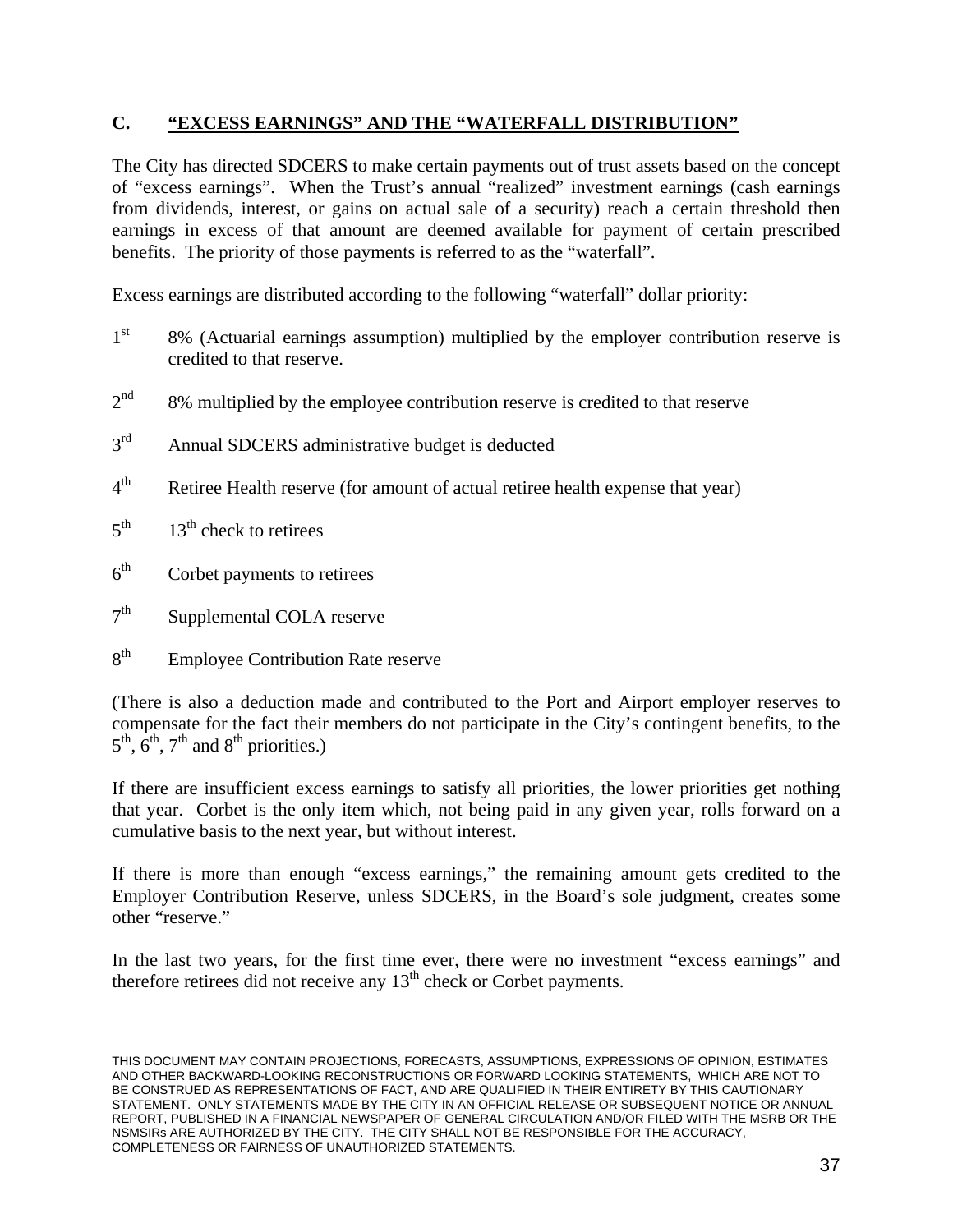As stated earlier, this "excess earnings" concept is conceptually flawed. There is no such thing as excess earnings. The pension trust fund needs to earn 8% per year on average. Some years will be better, some years will be less. To dissipate the "excess earnings" from the good years obviously leaves nothing to cover the shortfall in the bad years.

The City has purposefully chosen to use this accounting slight of hand to pay for employee benefits, not from the City's annual operating budget as they should be, but rather by siphoning off assets from the trust fund in "good" years. However, there is no free money. This siphoning off creates actuarial losses which contribute to the unfunded liability. As stated earlier, this was one of the major contributors to the current \$1.16 Billion deficit in the Pension Fund.

It is important to note that not only is the concept of earnings "excess" flawed, but also the measurement is inappropriate. First, the excess earnings computation works with "realized" (i.e. cash) earnings, not total earnings despite the fact the entire actuarial model works on "total earnings" (both realized and unrealized  $-$  i.e. "paper" gains not yet liquidated). Secondly, the excess earnings computation only accounts for an 8% earnings increment on the employer and employee reserves before deeming all else "excess" and available for other uses. This is a serious conceptual flaw. It neglects incrementing the present value of the retiree liability by the actuarially necessary 8%. For example, a preliminary estimate of "excess earnings" for FY '04 is as follows:

| Estimate realized earnings for FY '04             | $$247.7$ million |
|---------------------------------------------------|------------------|
| 8% of Employer and Employee contribution reserves | $-77.1$ million  |
| "Available" excess earnings                       | $$170.6$ million |

In reality, even if you want to measure excess earnings on a year by year stand alone basis, one should first deduct 8% times the **total** actuarial liability to reflect the proper actuarially computed growth in plan liabilities. Using FY '03 actuarial report values for illustrative purposes, the correct computation would be:

| Estimate realized earnings for FY '04              | $$247.7$ million     |
|----------------------------------------------------|----------------------|
| 8% of total actuarial liabilities of \$3.5 Billion | $-280.0$ million     |
| "Available" excess earnings (loss)                 | $(-\$ 32.3 million)$ |

In this example which is a close approximation to what the numbers will actually be for FY '04, if you are going to use "realized" earnings rather than "total earnings, then instead of having \$170 million to "spend", there is actually a deficit of \$32.3 million.

This "excess earnings" and "waterfall" aspect of SDCERS is one of the more glaring examples of the complexity and confusion of the Pension Plan. Not only is the overall concept flawed, but its use can lead to unintended consequences. For example, if SDCERS was to decide, for prudence sake, to lower the actuarial earnings assumption and therefore to increase the City's contribution rate, this move would, unintendedly, make the payment of the contingency benefits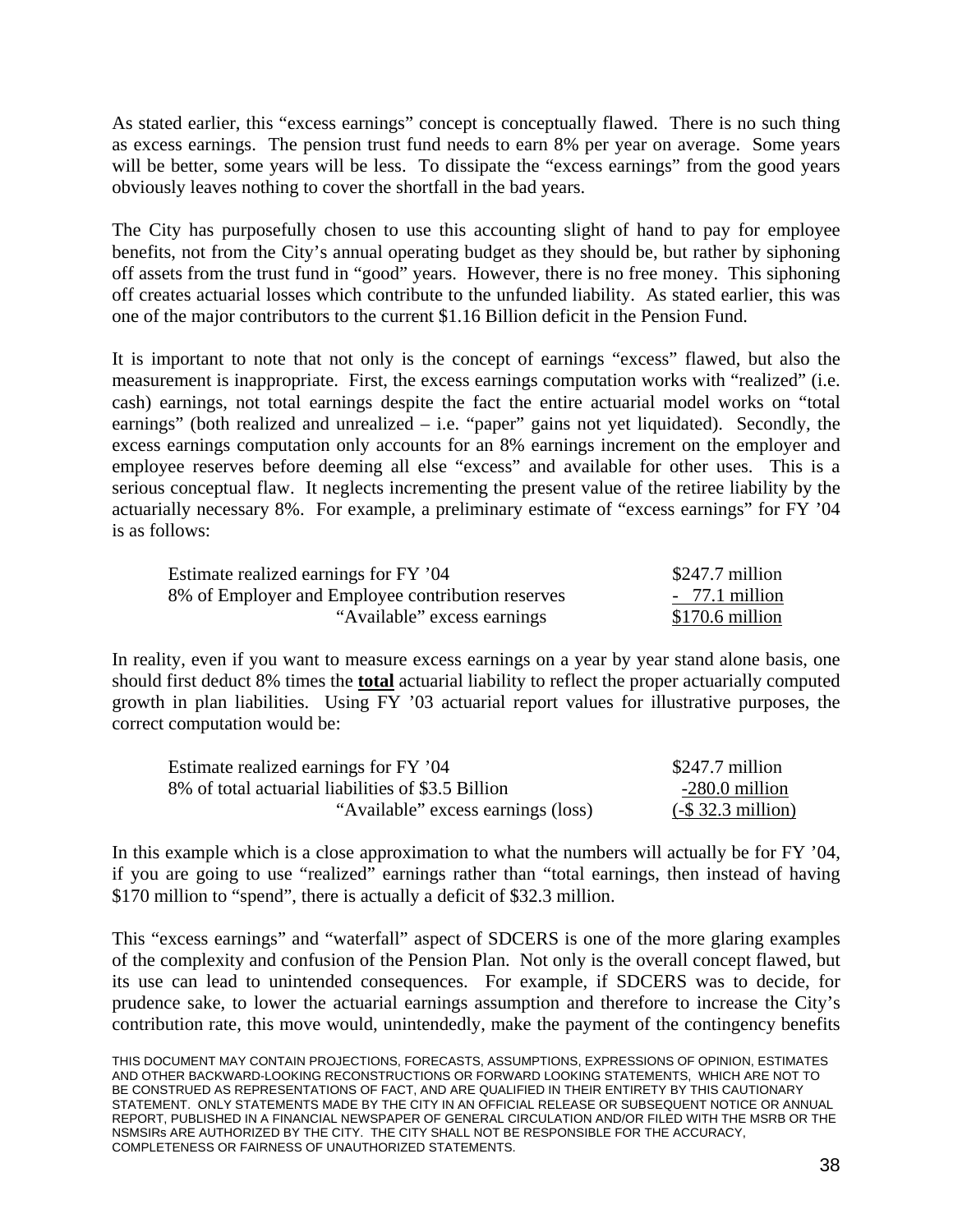easier (i.e. less "excess earnings" now required to trigger payment of the contingent benefits), and thus more valuable to the retiree and more costly to the City.

#### *Recommendation #20:*

*The conceptually flawed concept of "Excess Earnings" and the "Waterfall Distribution"*  must be corrected. Nothing should be paid from excess earnings. All contingent *payments should be included in the actuarial calculation. The earlier recommendation (#3) calling for full inclusion of this contingent benefits will get them properly accounted for costing purposes for the City.* 

*However, it must be remembered that there are several retiree benefits whose payments are contingent in nature and the contingency is determined by this accounting concept, flawed or not. The City has two choices, One, the current computational test, as conceptually flawed as it is, can, if desired, continue to function as the contingency test. To change the test would change the degree of contingency and therefore would be an improvement in value to the retiree.* 

*Alternatively, the City could choose to greatly simplify the current plan's complexities involving this "excess earnings" concept and the "waterfall" by choosing to eliminate the contingency associated with these benefits and make them fixed. This would amount*  to a benefit increase, in that the annual payment of the 13<sup>th</sup> check would now be *guaranteed and the payment of Corbet would likewise be guaranteed rather then deferred in some years.* 

*Given the current significant cost problems the City already faces with its pension plan, the notion of increasing benefits (i.e. removal of the contingency) and thereby incurring cost is highly questionable. Nonetheless it is recommended that this alternative be analyzed to determine its cost impact (e.g. with the cost of these benefits more properly reflected in the 50-50 City – Employee split given they would then be accounted for as "normal pension," versus currently being accounted for as an actuarial loss which is 100% for the account of the City.) Further such a benefit "increase" might serve as part of a negotiation to secure agreement on the recommended elimination of the employee "pick-up" (see recommendation #5.* 

*Removing the Retiree Health benefit funding from this excess earnings concept has already been recommended. However, since retiree health is a higher priority than the other contingent benefit, if the contingency nature of benefit is to be maintained, the removal of health care benefits from the "Waterfall" inappropriately enhances the probability of and therefore the value of the Contingent benefits. Therefore an appropriate proforma adjustment will need be made to the Waterfall each year.*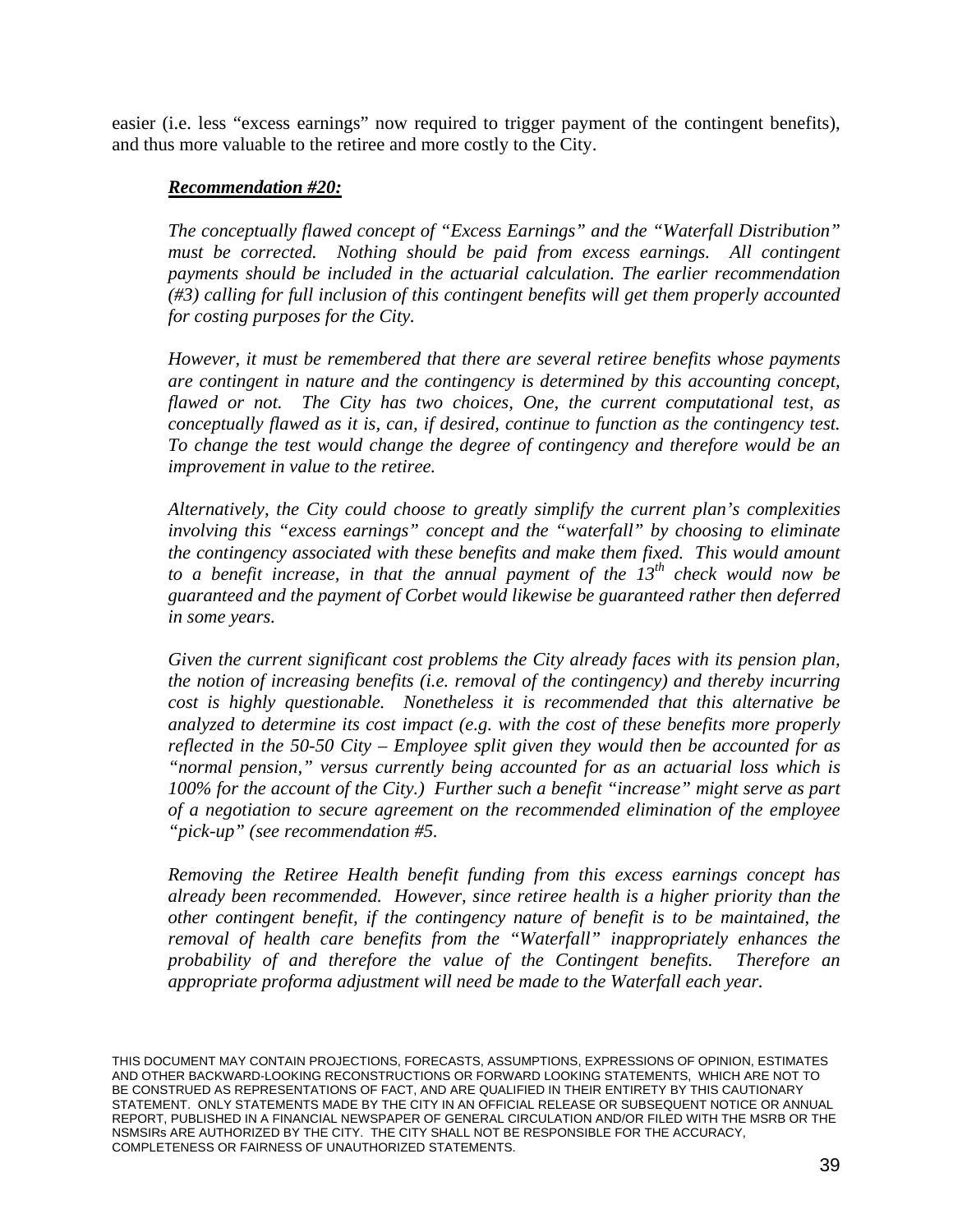#### **EMPLOYEE CONTRIBUTION RATE RESERVE**

The last item on the Waterfall is the Employee Contribution Rate Reserve. This is another clever accounting maneuver designed by the City to not pay current year's cost out of the current year's budget, but rather to push those costs out to future years.

A few years back, the City in decided to "pick up" even more of the employee's 50% share of the pension cost. However instead of paying this bill currently, they use "excess earnings" to pay for such. The problem with this use of excess earnings has been well addressed above. The overall issue of the City's pick up is also addressed above.

#### *Recommendation #21:*

*The City should immediately stop using excess earnings to pay for the "pick-up" of employee's contribution. If the City desires, or is obligated by Meet and Confer, to "pick-up" this amount of employee contribution, the City should make such payments out of the annual City budget.* 

#### **D. ROLE OF RETIREMENT BENEFITS IN CITY'S TOTAL COMPENSATION PACKAGE**

During the PRC's deliberations, it was often heard that the reason the City's pension benefits were so "rich" was that such was necessary to offset less than competitive salary structure in a total employee compensation package.

The PRC was not able to obtain data nor pass judgment on whether the City's salary structure was in fact "below market" Or not.

However there are obvious pitfalls of using pension benefits to offset salary inadequacies. City pension benefits, once offered, are fixed and cannot, by law, be adjusted downward or eliminated if future economic conditions would so necessitate. Conversely, salary structures are not prevented by law to be adjusted to prevailing economic conditions.

The salary component of the compensation package must be paid currently, while the cost of pension benefit increases, particularly the past service liability portion, can be deceptively spread well out into the future. Thus it is an often used tactic by government officials to trade higher pension benefits for lower salary increases as a way of deferring the economic pain to the budget. This tactic is one of several which created the City's current pension and retiree health care deficits.

This tactic can often back fire, as follows: Once the pension benefits (which are formula driven based on salary) are increased in lieu of salary increase, then there is a "catch up" wage increase and the employee gets a compounding of both increases.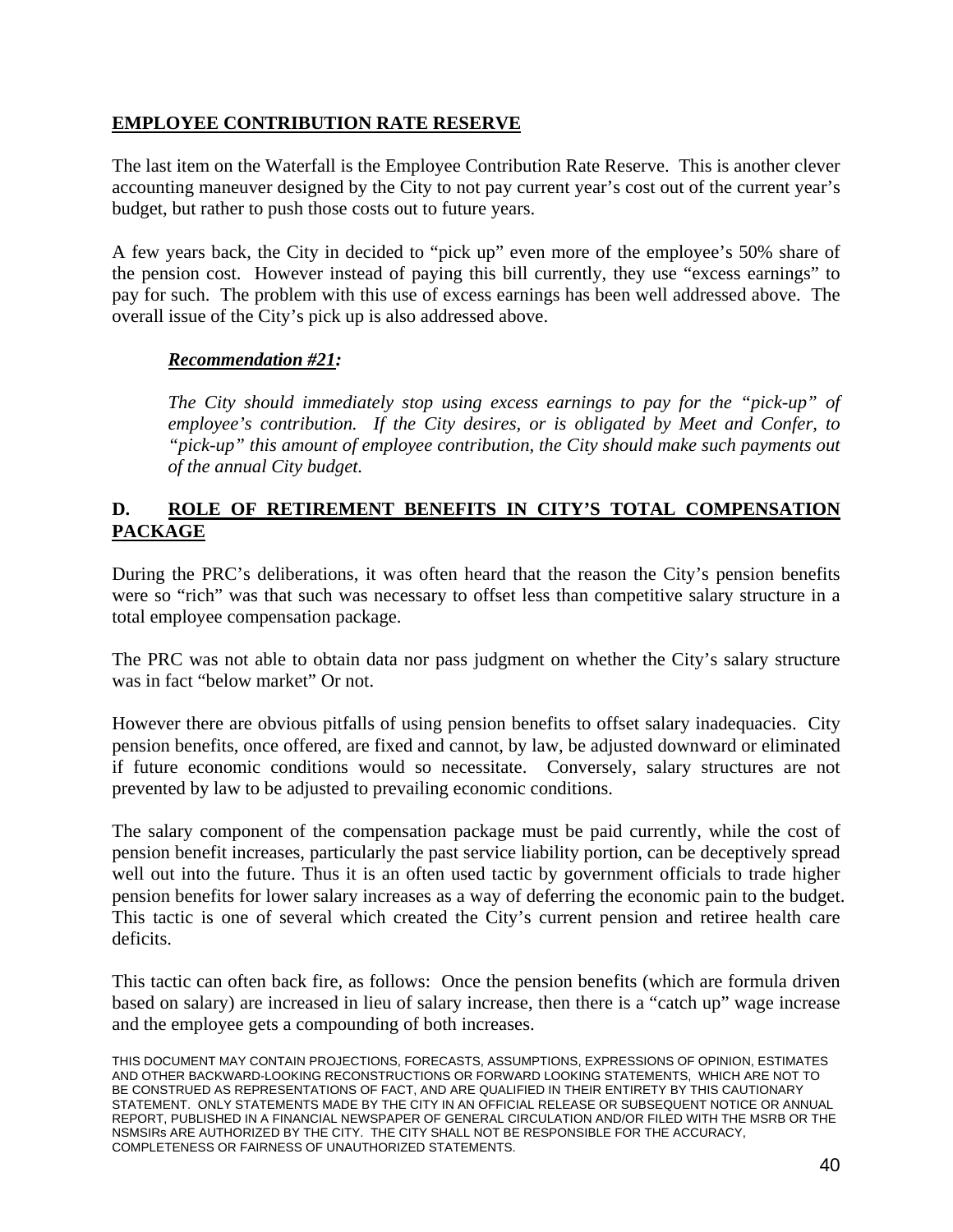#### *Recommendation #22:*

*The City should not use extra pension or retiree health benefits to compensate for less than competitive salary structures. If employee turnover rates or hiring difficulties substantiate the allegation of a less than competitive wage packages, the City should adjust the wage package and pay for it currently out of the annual City budget. Do not purposely trade off salary increases for pension improvements, the cost of which is pushed out onto future year's taxpayers.* 

#### **E. DESIRED PENSION TRUST FUNDED RATIO**

The PRC discussed at some length what should be the goal for the funded ratio of the Pension Trust (and for the new Retiree Health trust once created as is recommended above). The issue reduces to one of i) fiscal prudence – i.e. 100% or greater funding, versus ii) pragmatic realities of employer – union negotiations wherein historically when funding approaches 100%, and certainly if it exceeds 100%, there is significant union pressure to increase benefits for the employees.

The PRC did not reach a consensus recommendation on this important issue. However, I believe the City should be well cognizant of this debate and recognize that any "goal" of less than 100% funding, while maybe "helpful" in union negotiations, clearly pushes current year City costs out into future year's City budgets and future years' taxpayers. This, I submit, is highly inappropriate fiscal management.

#### *Recommendation #23:*

*The City, as plan sponsor, instructs SDCERS to set actuarial funding requirements to achieve a target of 100% funding.* 

#### **F. DROP**

The DROP benefit is a very controversial program. It is often referred to as the "double dip." This is what appears to generate the adverse publicity in that an employee can draw his/her salary **and** a pension payment **simultaneously**.

Union officials put forth an analysis (which they did to the PRC) which shows the DROP program, notwithstanding this "double dip," actually saves the City money. (The best defense is a good offense!) The argument is that since the "DROP'ed" employee is already receiving his/her pension there is no further pension expense computed for this pension (save for the City's extra payment to the employee's DROP account) and thus by keeping this DROP'ed employee on the payroll the City avoids having to pay a full pension expense accrual for a new employee if the DROP'ed employee had truly retired.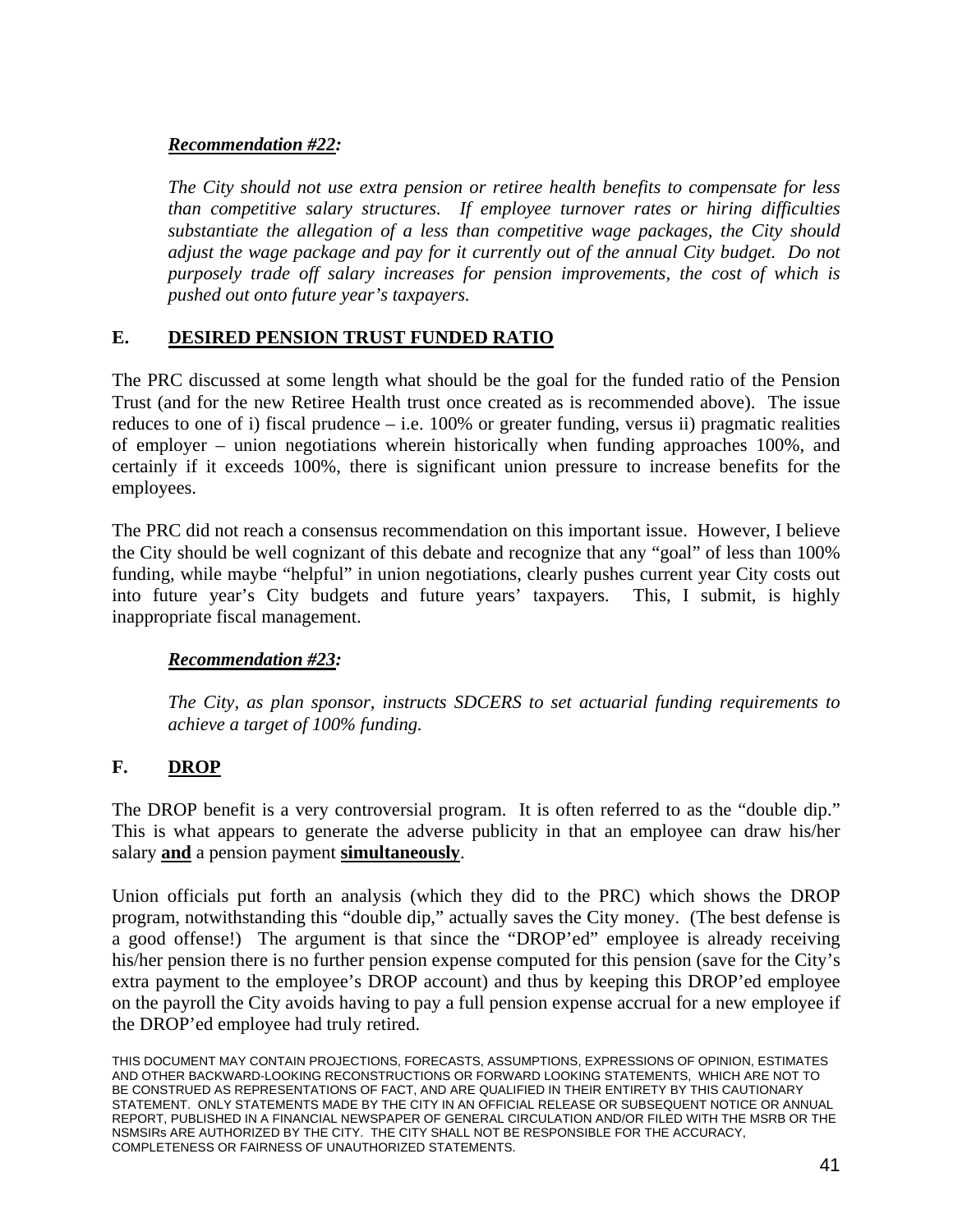The analysis appears mathematically correct but it is totally predicated on the extremely generous early retirement age. Since the employee doesn't have to work until 62 to get a full pension, they can DROP at 55, get their pension immediately and continue to work and earn their salary for another five years.

Change the retirement age to a more appropriate age  $-$  i.e. 62, and you eliminate most, if not all of the motivation for this double dip program.

Recommendation #8 calls for DROP to be completely eliminated for all new employees. For existing employees (for whom it would appear DROP can not be eliminated) there is an administrative change that needs be made

Currently SDCERS is choosing to credit DROP accounts with interest at the actuarial assumed earnings assumption of 8%. This is a controversial practice within SDCERS itself. The actuarial earnings assumption is, of necessity, a "long term" investment assumption. DROP money is far more short term in nature. The DROP program itself is up to a maximum of 5 years. Participants have the choice to leave their funds invested after they cease working. For the last few years it has been a "no brainer" to choose to leave your money in SDCERS at an 8% risk free rate of return, "guaranteed" by the City.

When SDCERS' actual earnings fall short of this assured 8% then SDCERS loses money on these DROP accounts. Conversely, when SDCERS makes greater than 8%, it "makes money" on their DROP accounts (although if the investment markets were to routinely pay more than 8% one would assume the retired DROP participants would withdraw their money from the SDCERS "8% bank" and invest elsewhere). Thus SDCERS is stuck with an unbalanced proposition.

#### *Recommendation #24:*

*DROP accounts: CERS should credit short to medium term (max 5 year) money market/short term note rates of interest to the DROP accounts and hedge these DROP funds with 5 year investments such that SDCERS is essentially taking no risk nor seeking any gain in their investment of DROP monies.* 

#### *Recommendation #25:*

*The administrative rules of DROP should be changed such that upon retirement, a DROP participant must withdraw his/her DROP fund from SDCERS. Such withdrawal can be rolled into an individual IRA, but SDCERS would no longer be involved. There is no reason for SDCERS to be involved in managing this money.*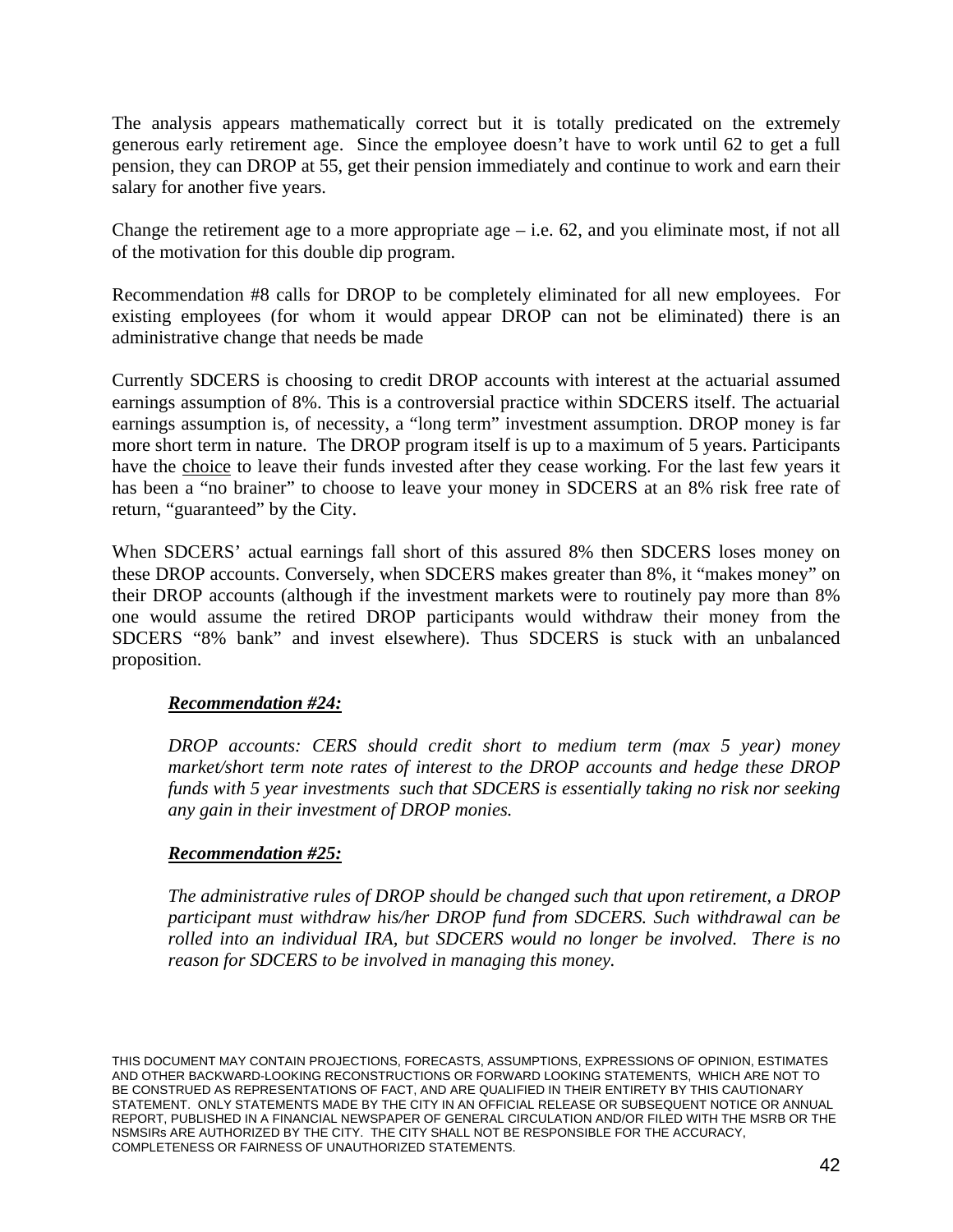### **IX. GOVERNANCE**

The City ostensibly has created an independent Board, separate from the City, to administer the pension plan and to manage the assets held in trust.. However the City Charter dictates the composition of the 13 member Board of Trustees, as follows:

- 3 Representatives from City management
- 2 Representatives elected by police and fire members
- 3 Representatives elected by General Members
- 1 Representative elected by retired members
- 4 Independent citizens nominated by the Mayor and appointed by City Council

Thus the question of an "independent" board is raised. Do you have true independence when:

- 1. The majority of the trustees are direct beneficiaries of the decisions made by the Board?
- 2. When some trustees are members of senior management of the City, particularly when the City management has purposely advocated under funding of the plan?
- 3. When some trustees are elected union officials, arguably beholding to their members who voted for them, who are direct beneficiaries of the decisions made by the Board?

This certainly raises a question of appearance if not the reality of a conflict of interest. Some have argued that there is no potential conflict of interest since benefit levels are set by the City and not by SDCERS's Board. While the latter is true, it must be recognized that there are many decisions which the Board makes which do have a direct impact on the value or cost of the benefit to employees, of which the majority of the trustees are direct beneficiaries. The fact that SDCERS acquiesced to the City's demands for under funding as a means to increase pension benefits inherent in Managers Proposals I and II are examples of the appearance if not the reality of conflict.

The Board's complete authority in setting of DROP interest rates, of establishing pricing for Purchase Service Credits, of establishing actuarial assumptions which affect City and employee contribution rates are compelling examples of potential conflicts. The entire issue of the 50-50 cost split between the City and the Employees (discussed above) raises questions of how well the Board administered this.

To cure this appearance if not reality of conflict of interest which could undermine the "independence" the SDCERS Board, the Board should be comprised of all independent and professionally qualified individuals with substantial education and experience in the relevant disciplines in pension management. The Board should be reduced in size from its current unwielding 13 members to seven to facilitate informed discussion and debate on the many issues brought before it.

THIS DOCUMENT MAY CONTAIN PROJECTIONS, FORECASTS, ASSUMPTIONS, EXPRESSIONS OF OPINION, ESTIMATES AND OTHER BACKWARD-LOOKING RECONSTRUCTIONS OR FORWARD LOOKING STATEMENTS, WHICH ARE NOT TO BE CONSTRUED AS REPRESENTATIONS OF FACT, AND ARE QUALIFIED IN THEIR ENTIRETY BY THIS CAUTIONARY STATEMENT. ONLY STATEMENTS MADE BY THE CITY IN AN OFFICIAL RELEASE OR SUBSEQUENT NOTICE OR ANNUAL REPORT, PUBLISHED IN A FINANCIAL NEWSPAPER OF GENERAL CIRCULATION AND/OR FILED WITH THE MSRB OR THE NSMSIRs ARE AUTHORIZED BY THE CITY. THE CITY SHALL NOT BE RESPONSIBLE FOR THE ACCURACY, COMPLETENESS OR FAIRNESS OF UNAUTHORIZED STATEMENTS.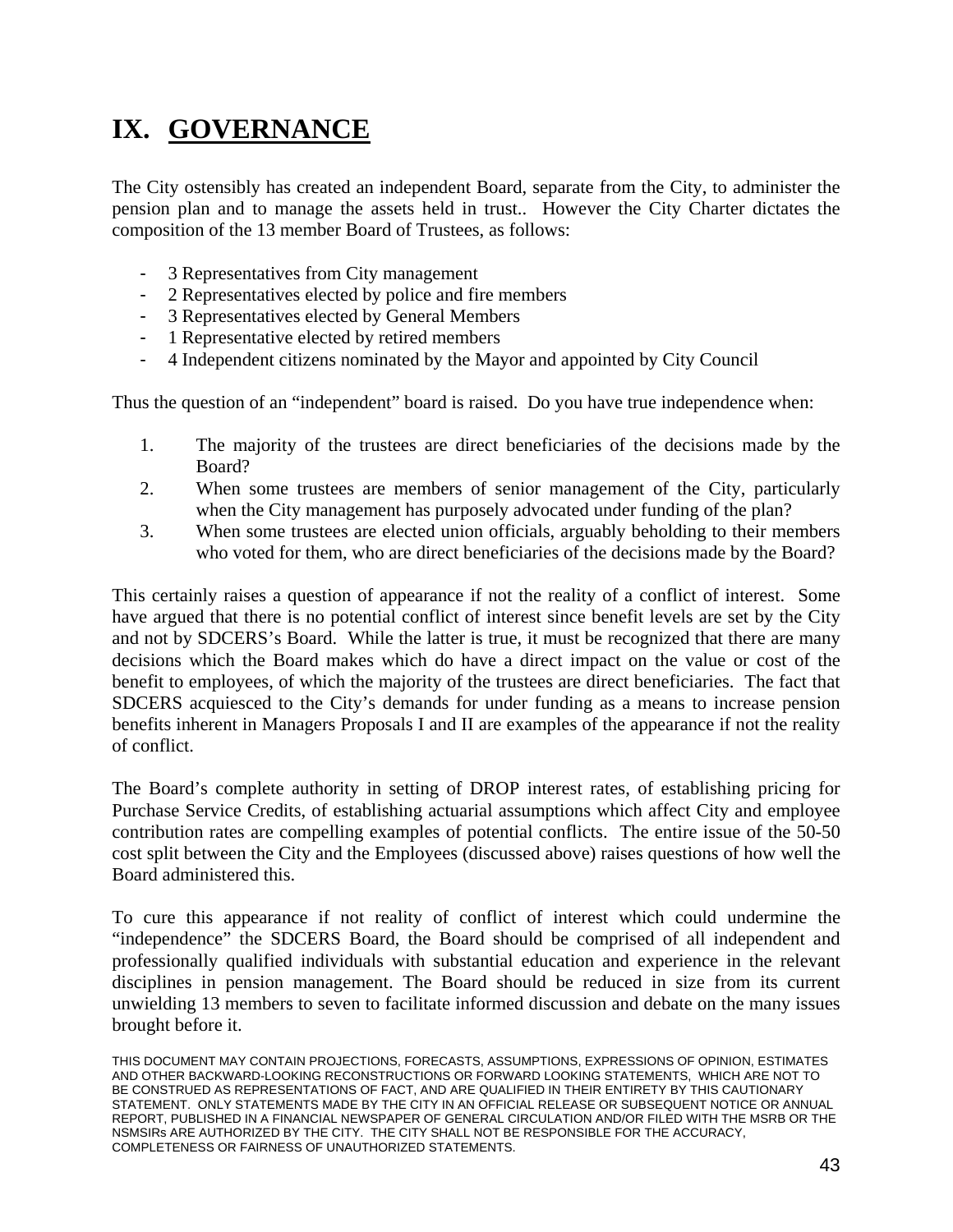There should be more disclosure and visibility on the financial condition of SDCERS and more direct accountability of the responsible officers of the System. For example while SDCERS is purportedly an independent agency, at present the Chief Financial Officer of SDCERS is the City Auditor.

#### *Recommendation #26: (Identical to PRC's Recommendation)*

*Change the City Charter (through a vote of the citizens) to have a SDCERS Board comprised of seven members, all to be "independent," with no City employee, no member of City management, no Union leaders or City retirees on the Board. The seven members would each have a college degree or relevant professional certification and 15 years experience in pension administration, pension actuarial practice, accounting or investment management. The positions would be appointed by the Mayor and approved by the City Council for a maximum of two consecutive four year terms. A proposed City Charter amendment was submitted by the PRC to the City prior to the writing of this report in order to meet the time requirement for inclusion in the year's ballot.* 

#### *Recommendation #27:*

*Assign the responsibility of Chief Financial Officer of SDCERS to a member of the SDCERS management team. Currently the position is held by a member of the City Manager's management team.* 

#### *Recommendation #28:*

*SDCERS, in conjunction with an outside financial audit firm, should develop a process of personal management accountability as to the accuracy of the financial statements, operating information and internal controls of SDCERS consistent with the new Sarbanes Oxley reporting requirements in the private sector.*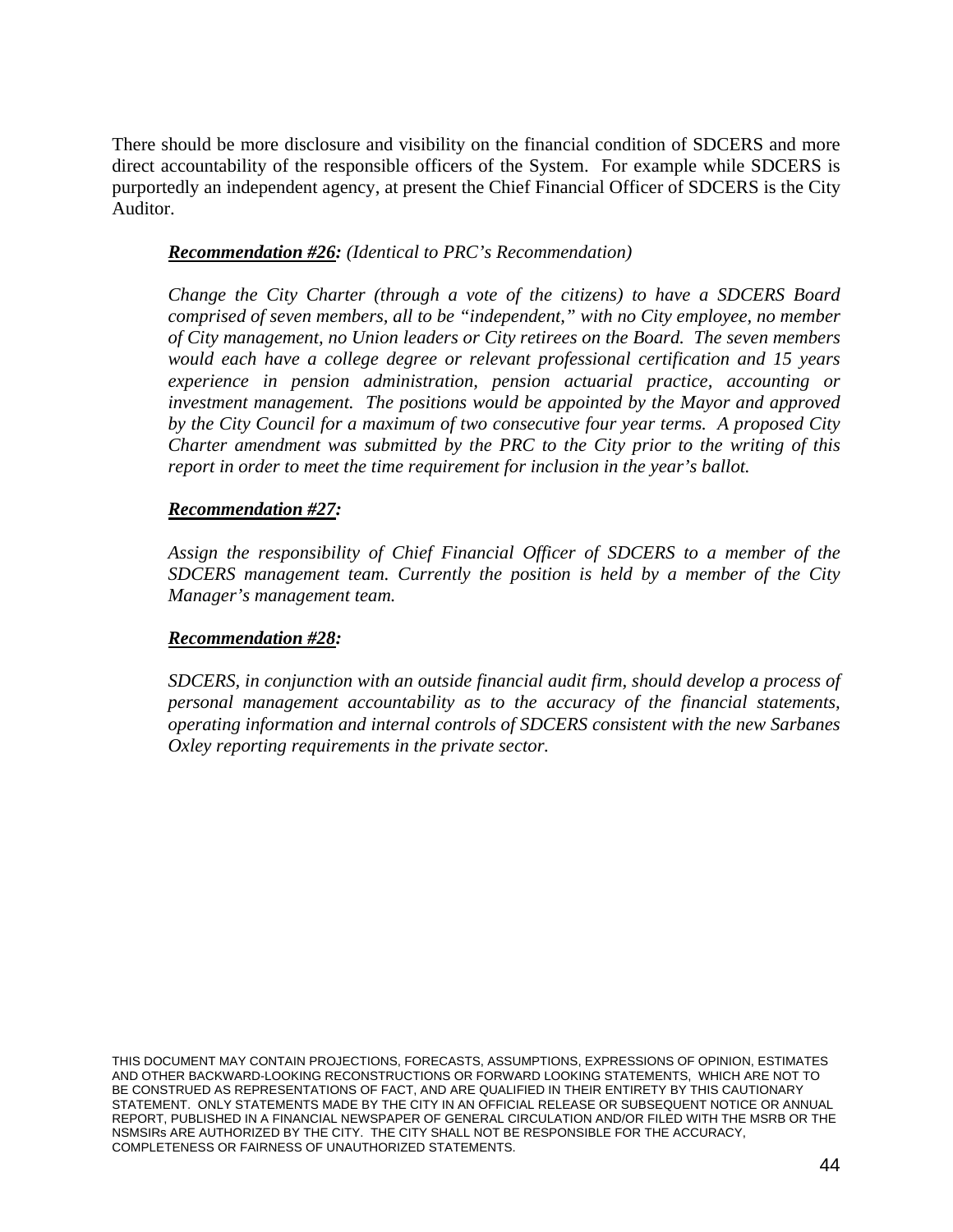### **X. POLICY AND PROCESS CHANGES TO PREVENT REOCCURRENCE OF CURRENT PROBLEMS**

A completely independent SDCERS Board is a key step to preclude a reoccurrence of this problem. Being independent of City Management and Union/Employee interest in having higher benefits but deferring the payment of such, an independent Board will force the City to pay its bills when due and thereby preclude the City from committing to benefit improvements it cannot afford.

#### **A. PAST SERVICE ELIGIBILITY FOR NEW PENSION BENEFITS**

#### **Benefit improvements have been "retroactive"**

The City has over time granted improvements in retiree benefits to its employees. Essentially all of these improvements were "retroactive" for existing employees (i.e. granted for years of employee's service prior to the benefit improvement) as well as prospective, to be earned over the employee's future years' of service. Thus, the day a new benefit is granted not only will future years' expenses be higher but there is also a "past service" liability created which must be paid off over some decided upon number of future years (the "past service liability amortization period").

#### **Very costly to City**

This past service liability, by City Charter, is paid 100% by the City and not shared 50-50 with the employee. Thus this "retroactivity" makes the new pension benefit very costly for the City. Worse this past service liability is not paid from the City budget currently. The cost for this pension benefit from employee service going back 20-30 years will be paid out of City budgets over the SDCERS unfunded liability amortization period – currently 18 years out into the future. **A ballooning expense for future years taxpayers**

When successive pension improvements with past service applicability are made over the years, this creates a sizeable and growing, ballooning cost being pushed out onto future years' taxpayers. There is a concern that when new benefits are proposed for City Council approval there is not a full awareness of the overall cost of this proposal and how long it will take to "pay off" this new debt  $-$  i.e. the past service liability that is created.

#### *Recommendation #29:*

*Any new pension benefits should ideally be prospective only (i.e. no past service applicability). If a new benefit is going to be "retroactive" for current employees (i.e. for past service), then the resulting past service liability must be amortized over a time* 

THIS DOCUMENT MAY CONTAIN PROJECTIONS, FORECASTS, ASSUMPTIONS, EXPRESSIONS OF OPINION, ESTIMATES AND OTHER BACKWARD-LOOKING RECONSTRUCTIONS OR FORWARD LOOKING STATEMENTS, WHICH ARE NOT TO BE CONSTRUED AS REPRESENTATIONS OF FACT, AND ARE QUALIFIED IN THEIR ENTIRETY BY THIS CAUTIONARY STATEMENT. ONLY STATEMENTS MADE BY THE CITY IN AN OFFICIAL RELEASE OR SUBSEQUENT NOTICE OR ANNUAL REPORT, PUBLISHED IN A FINANCIAL NEWSPAPER OF GENERAL CIRCULATION AND/OR FILED WITH THE MSRB OR THE NSMSIRs ARE AUTHORIZED BY THE CITY. THE CITY SHALL NOT BE RESPONSIBLE FOR THE ACCURACY, COMPLETENESS OR FAIRNESS OF UNAUTHORIZED STATEMENTS.